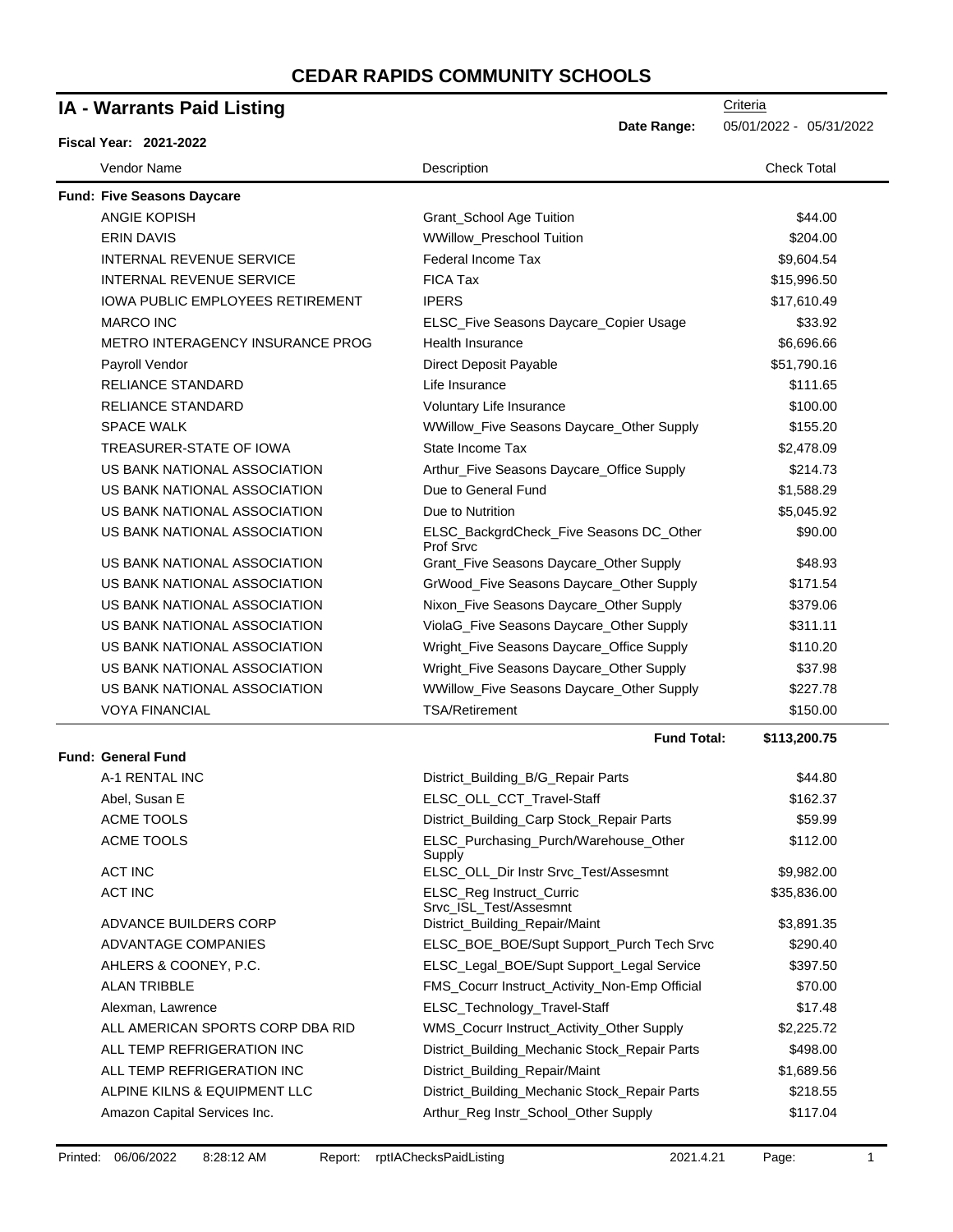### **IA - Warrants Paid Listing**

#### **Fiscal Year: 2021-2022**

| Vendor Name                  | Description                                            | <b>Check Total</b> |
|------------------------------|--------------------------------------------------------|--------------------|
| Amazon Capital Services Inc. | District_Building_B/G_Repair Parts                     | \$622.45           |
| Amazon Capital Services Inc. | District_Building_Mechanic Stock_Repair Parts          | \$220.90           |
| Amazon Capital Services Inc. | ELSC_Building_B/G_Maint Supply-Tools                   | \$24.97            |
| Amazon Capital Services Inc. | ELSC_Building_B/G_Other Supply                         | \$27.58            |
| Amazon Capital Services Inc. | ELSC_Building_Green Team_Other Supply                  | \$116.59           |
| Amazon Capital Services Inc. | ELSC_Building_Office Supply                            | \$21.91            |
| Amazon Capital Services Inc. | ELSC_Building_TV Video Prod_Equip<br>\$500-\$4999/unit | \$649.00           |
| Amazon Capital Services Inc. | ELSC_Business_Office Supply                            | \$21.99            |
| Amazon Capital Services Inc. | ELSC_Custodial_Other Supply                            | \$81.01            |
| Amazon Capital Services Inc. | ELSC_EnglLangDev_IA Reimb_Title III_Instr<br>Supply    | \$1,971.09         |
| Amazon Capital Services Inc. | ELSC_Gift & Talent_PACT_Instr Supply                   | \$515.29           |
| Amazon Capital Services Inc. | ELSC_OLL_Dir Instr Srvc_Ref/Resch Mat                  | \$144.30           |
| Amazon Capital Services Inc. | ELSC_Purchasing_Office Supply                          | \$13.94            |
| Amazon Capital Services Inc. | ELSC_Reg Instruct_Lang Arts_ISL_Instr Supply           | \$174.75           |
| Amazon Capital Services Inc. | ELSC_Security_BOE/Supt Support_Office Supply           | \$41.00            |
| Amazon Capital Services Inc. | ELSC_Security_EE ID Badge_Other Supply                 | \$130.92           |
| Amazon Capital Services Inc. | ELSC_Spec Instruc_L2_Instr Supply                      | \$34.99            |
| Amazon Capital Services Inc. | ELSC_SPED Admin_Office Supply                          | \$27.79            |
| Amazon Capital Services Inc. | ELSC_SPED Admin_Ref/Resch Mat                          | \$374.25           |
| Amazon Capital Services Inc. | ELSC_Technology_Other Supply                           | \$1,404.43         |
| Amazon Capital Services Inc. | ELSC_Warehouse_Purch/Warehouse_Other<br>Supply         | \$74.85            |
| Amazon Capital Services Inc. | Erskine_Reg Instr_School_Instr Supply                  | \$899.82           |
| Amazon Capital Services Inc. | ESLev_Categ/Grants_DiscoverSchl_Instr Supply           | \$514.54           |
| Amazon Capital Services Inc. | ESLev_Reg Instruct_Math_ISL_Txtbooks&Manuals           | \$244.65           |
| Amazon Capital Services Inc. | ESLev_Reg Instruct_Nat Sci_ISL_Instr Supply            | \$119.83           |
| Amazon Capital Services Inc. | ESLev_Spec Instruc_L1 1:1_Instr Supply                 | \$49.99            |
| Amazon Capital Services Inc. | ESLev_Spec Instruc_SPED Unalloc_Instr Supply           | \$198.59           |
| Amazon Capital Services Inc. | FMS_Nursing_School_Medical Supply                      | \$178.23           |
| Amazon Capital Services Inc. | FMS_Principal Office_School_Office Supply              | \$213.68           |
| Amazon Capital Services Inc. | FMS_Reg Instruct_School_Instr Supply                   | \$80.96            |
| Amazon Capital Services Inc. | FMS_Reg Instruct_School_Other Supply                   | \$44.18            |
| Amazon Capital Services Inc. | FMS_Voc Instruct_Industr Arts_School_Instr<br>Supply   | \$29.44            |
| Amazon Capital Services Inc. | Garfield_Categ/Grants_Innov AtRisk_Instr Supply        | \$2,095.94         |
| Amazon Capital Services Inc. | Garfield_Categ/Grants_Operation Educ_Other<br>Supply   | \$1,998.50         |
| Amazon Capital Services Inc. | Garfield_Reg Instr_School_Instr Supply                 | \$76.45            |
| Amazon Capital Services Inc. | Garfield_Reg Instr_School_Other Supply                 | \$118.04           |
| Amazon Capital Services Inc. | Garfield_Reg Instruct_PBIS_Other Supply                | \$39.99            |
| Amazon Capital Services Inc. | Grant_Reg Instr_Art_School_Instr Supply                | \$47.98            |
| Amazon Capital Services Inc. | Grant_Reg Instr_School_Instr Supply                    | \$53.11            |
| Amazon Capital Services Inc. | Grant_Reg Instr_School_Other Supply                    | \$267.32           |
| Amazon Capital Services Inc. | Grant_Title I_ESSA Impr_Carryover_Instr Supply         | \$1,349.38         |
| Amazon Capital Services Inc. | Grant_Title I_Parent Engage_Instr Supply               | \$566.79           |
| Amazon Capital Services Inc. | Grant_Title I_Parent Engage_Other Supply               | \$453.80           |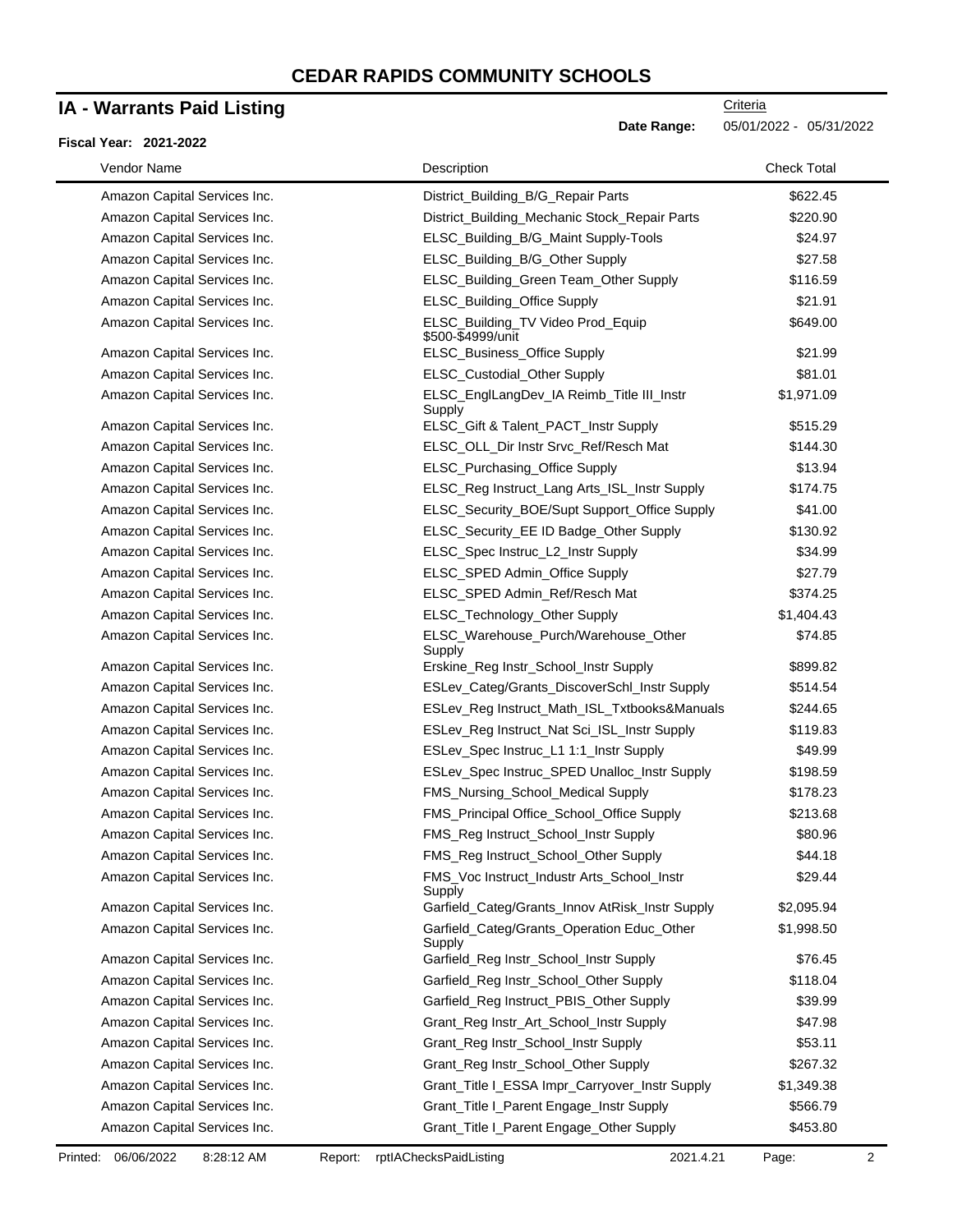### **IA - Warrants Paid Listing**

### **Fiscal Year: 2021-2022**

| Vendor Name                  | Description                                           | <b>Check Total</b> |
|------------------------------|-------------------------------------------------------|--------------------|
| Amazon Capital Services Inc. | GrWood_Categ/Grants_SnapdragonBookFnd_Instr<br>Supply | \$7.20             |
| Amazon Capital Services Inc. | GrWood_Reg Instr_School_Instr Supply                  | \$11.84            |
| Amazon Capital Services Inc. | GrWood_Reg Instr_School_Other Supply                  | \$3.74             |
| Amazon Capital Services Inc. | GrWood_Reg Instruct_PBIS_Other Supply                 | \$90.80            |
| Amazon Capital Services Inc. | HarConn_Spec Instruc_SPED Unalloc_Instr Supply        | \$35.04            |
| Amazon Capital Services Inc. | HMS_Categ/Grants_Marsh Fnd-Music_Other<br>Supply      | \$664.26           |
| Amazon Capital Services Inc. | HMS_Principal Office_School_Other Supply              | \$25.79            |
| Amazon Capital Services Inc. | HMS_Reg Instruct_Orchestra_School_Instr Supply        | \$51.96            |
| Amazon Capital Services Inc. | HMS_Reg Instruct_PBIS_Other Supply                    | \$26.48            |
| Amazon Capital Services Inc. | HMS_Reg Instruct_School_Instr Supply                  | \$275.70           |
| Amazon Capital Services Inc. | HMS_Reg Instruct_School_Other Supply                  | \$110.96           |
| Amazon Capital Services Inc. | Hoover_Categ/Grants_Food Pantry_Other Supply          | \$110.33           |
| Amazon Capital Services Inc. | Hoover_Categ/Grants_InnovatAtRisk_Other Supply        | \$227.13           |
| Amazon Capital Services Inc. | Hoover_Nursing_School_Medical Supply                  | \$12.00            |
| Amazon Capital Services Inc. | Hoover_Reg Instr_Art_School_Instr Supply              | \$31.23            |
| Amazon Capital Services Inc. | Hoover_Reg Instr_School_Instr Supply                  | \$551.71           |
| Amazon Capital Services Inc. | Hoover_Reg Instr_School_Other Supply                  | \$251.04           |
| Amazon Capital Services Inc. | Hoover_Spec Instruc_SPED Unalloc_Instr Supply         | \$89.37            |
| Amazon Capital Services Inc. | HSLev_Reg Instruct_AdvPlacemTest_Other Supply         | \$43.87            |
| Amazon Capital Services Inc. | HSLev_Spec Instruc_1:1 L3_Tech < \$5000/unit          | \$31.98            |
| Amazon Capital Services Inc. | HSLev_Spec Instruc_SPED Unalloc_Instr Supply          | \$84.95            |
| Amazon Capital Services Inc. | Jackson_Reg Instruct_SPED_School_Other Supply         | \$37.94            |
| Amazon Capital Services Inc. | Johnson_Nursing_School_Medical Supply                 | \$15.10            |
| Amazon Capital Services Inc. | Johnson_Principal Office_School_Office Supply         | \$38.21            |
| Amazon Capital Services Inc. | Johnson_Principal Office_School_Other Supply          | \$26.96            |
| Amazon Capital Services Inc. | Johnson_Reg Instr_School_Other Supply                 | \$160.53           |
| Amazon Capital Services Inc. | Johnson_Reg Instruct_PBIS_Other Supply                | \$325.81           |
| Amazon Capital Services Inc. | Johnson_School Innov_Magnet_Other Supply              | \$408.40           |
| Amazon Capital Services Inc. | Johnson_Spec Instruc_SPED Unalloc_Instr Supply        | \$205.89           |
| Amazon Capital Services Inc. | Johnson_Title I_Parent Engage_Other Supply            | \$162.79           |
| Amazon Capital Services Inc. | MMS_Cocurr Instruct_BldgActivitySupp_Other<br>Supply  | \$578.96           |
| Amazon Capital Services Inc. | MMS_Library_Media_School_Library Books                | \$382.54           |
| Amazon Capital Services Inc. | MMS_Reg Instruct_PBIS_Other Supply                    | \$31.59            |
| Amazon Capital Services Inc. | MMS_Reg Instruct_School_Other Supply                  | \$669.42           |
| Amazon Capital Services Inc. | MMS_RegEduc_Mgmt Detail-1_Other Supply                | \$20.58            |
| Amazon Capital Services Inc. | MMS_School Innov_Magnet_Other Supply                  | \$118.53           |
| Amazon Capital Services Inc. | MMS_Spec Instruc_SPED Unalloc_Instr Supply            | \$368.00           |
| Amazon Capital Services Inc. | MSLev_OLL_Exec Dir MS_Other Supply                    | \$17.99            |
| Amazon Capital Services Inc. | MSLev_Spec Instruc_SPED Unalloc_Instr Supply          | \$84.95            |
| Amazon Capital Services Inc. | Nixon_Library_Media_School_Library Books              | \$800.36           |
| Amazon Capital Services Inc. | Nixon_Reg Instr_School_Instr Supply                   | \$228.52           |
| Amazon Capital Services Inc. | Nixon_Spec Instruc_SPED Unalloc_Instr Supply          | \$266.68           |
| Amazon Capital Services Inc. | RMS_Cocurr Instruct_BldgActivitySupp_Other            | \$42.95            |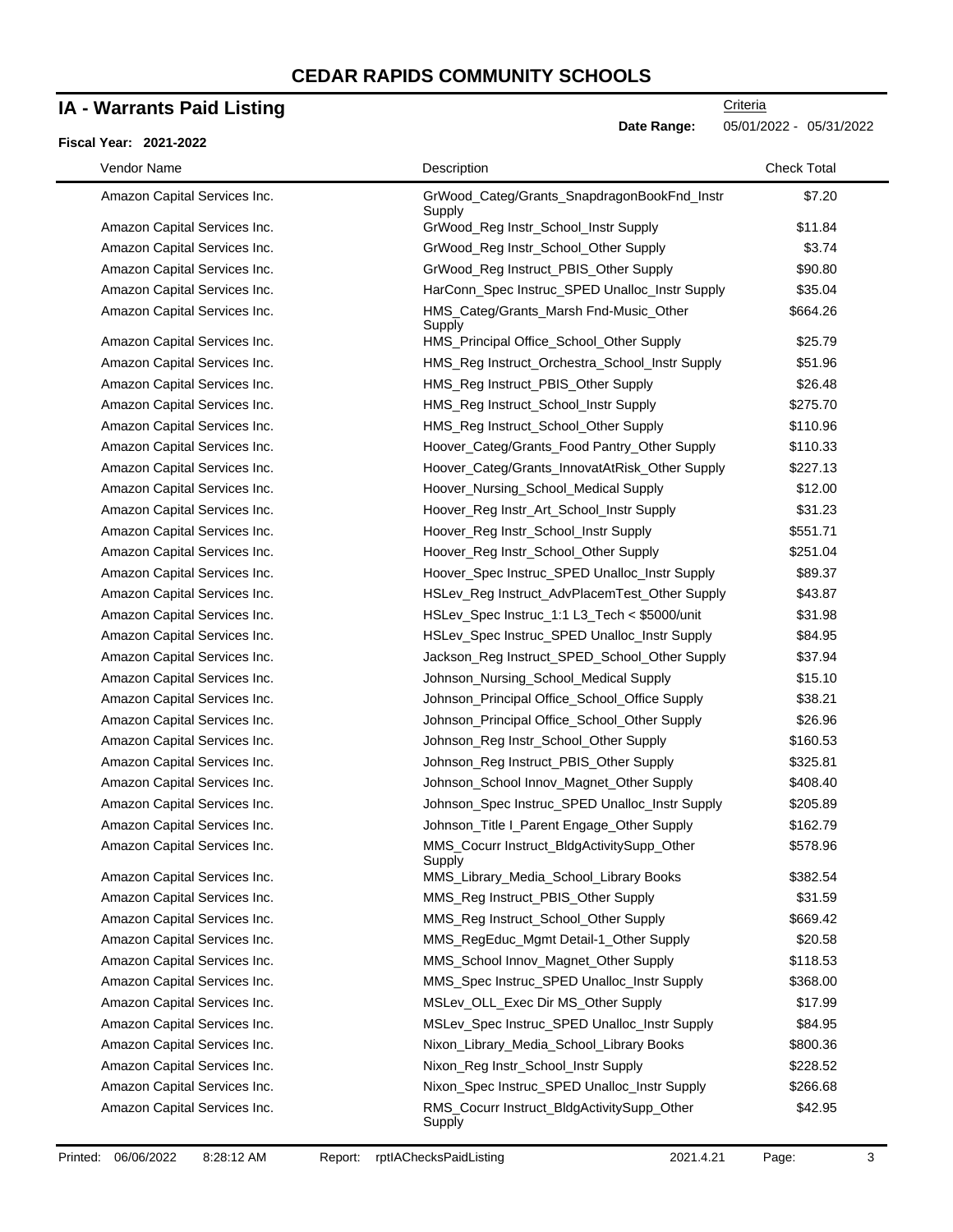### **IA - Warrants Paid Listing**

#### **Fiscal Year: 2021-2022**

 $\blacksquare$ 

| Vendor Name                     | Description                                           | <b>Check Total</b> |
|---------------------------------|-------------------------------------------------------|--------------------|
| Amazon Capital Services Inc.    | RMS_Library_Media_School_Library Books                | \$9.99             |
| Amazon Capital Services Inc.    | RMS_Nursing_School_Medical Supply                     | \$47.77            |
| Amazon Capital Services Inc.    | RMS_Principal Office_School_Office Supply             | \$192.97           |
| Amazon Capital Services Inc.    | RMS_Reg Instruct_Art_School_Instr Supply              | \$344.57           |
| Amazon Capital Services Inc.    | RMS_Reg Instruct_MS-Grade 8_Other Supply              | \$25.98            |
| Amazon Capital Services Inc.    | RMS_Reg Instruct_PBIS_Other Supply                    | \$63.96            |
| Amazon Capital Services Inc.    | RMS_Reg Instruct_School_Other Supply                  | \$268.67           |
| Amazon Capital Services Inc.    | RMS_School Innov_Magnet_Other Supply                  | \$9,194.64         |
| Amazon Capital Services Inc.    | Transportation_Stdnt Transp_Office Supply             | \$195.84           |
| Amazon Capital Services Inc.    | Transportation_Stdnt Transp_Other Supply              | \$66.87            |
| Amazon Capital Services Inc.    | VanBuren_Nursing_School_Medical Supply                | \$140.32           |
| Amazon Capital Services Inc.    | VanBuren_Reg Instr_Misc Donate/Project_Other<br>Suppl | \$182.61           |
| Amazon Capital Services Inc.    | VanBuren_Reg Instr_School_Other Supply                | \$211.67           |
| Amazon Capital Services Inc.    | VanBuren_Reg Instruct_PBIS_Other Supply               | \$73.09            |
| Amazon Capital Services Inc.    | VanBuren_Spec Instruc_SPED Unalloc_Instr<br>Supply    | \$34.99            |
| Amazon Capital Services Inc.    | VanBuren_Title I_ESSA Sch Impr_Other Supply           | \$1,031.76         |
| Amazon Capital Services Inc.    | ViolaG_Nursing_School_Medical Supply                  | \$21.93            |
| Amazon Capital Services Inc.    | ViolaG_Reg Instr_Misc Donate/Project_Other<br>Supply  | \$106.62           |
| Amazon Capital Services Inc.    | ViolaG_Reg Instruct_School_Other Supply               | \$359.26           |
| Amazon Capital Services Inc.    | ViolaG_Spec Instruc_SPED Unalloc_Instr Supply         | \$250.99           |
| Amazon Capital Services Inc.    | WMS_Reg Instruct_Art_School_Instr Supply              | \$330.38           |
| Amazon Capital Services Inc.    | WMS_Reg Instruct_ESSER 20%_Other Supply               | (\$3.48)           |
| Amazon Capital Services Inc.    | WMS_Reg Instruct_Furn/Eq_Tech < \$5000/unit           | \$37.36            |
| Amazon Capital Services Inc.    | WMS_Reg Instruct_School_Other Supply                  | \$64.94            |
| Amazon Capital Services Inc.    | WMS_Spec Instruc_SPED Unalloc_Instr Supply            | \$74.99            |
| Amazon Capital Services Inc.    | Wright_Nursing_School_Medical Supply                  | \$16.99            |
| Amazon Capital Services Inc.    | Wright_Reg Instr_School_Other Supply                  | \$266.04           |
| Amazon Capital Services Inc.    | Wright_Reg Instruct_SPED_School_Other Supply          | \$75.12            |
| Amazon Capital Services Inc.    | Wright_Title I_ESSA Sch Impr_Other Supply             | \$44.45            |
| Amazon Capital Services Inc.    | WWillow_Reg Instr_School_Instr Supply                 | \$167.45           |
| Amazon Capital Services Inc.    | WWillow_Reg Instr_School_Other Supply                 | \$10.99            |
| AMERICAN OUTLETS INC            | HMS_Reg Instruct_Health&PE_School_Other<br>Supply     | \$2,214.95         |
| AMERICAN PRINTING HOUSE FOR THE | ESLev_Spec Instruc_L2 1:1_Instr Supply                | \$119.00           |
| AMERICAN PRINTING HOUSE FOR THE | ESLev_Spec Instruc_L3_Instr Supply                    | \$70.00            |
| AMERICAN PRINTING HOUSE FOR THE | HMS_Spec Instruc_SPED Unalloc_Instr Supply            | \$97.00            |
| AMERICAN TIME & SIGNAL CO       | District_Building_Mechanic Stock_Repair Parts         | \$2,026.24         |
| AMERIGAS PROPANE LP             | Transportation_Student Transp_Propane/WeldGas         | \$17,845.29        |
| Anderson, Eric L                | ELSC_Payroll/Benefit_Travel-Staff                     | \$90.00            |
| <b>ANNA SCHOLL</b>              | XavierHS_MiscGrant_Title IV_Inst Purch Srvc           | \$49.12            |
| APPLE INC                       | ESLev_Spec Instruc_L3_Licen/RenewSW                   | \$166.67           |
| <b>APPLE INC</b>                | Garfield_Categ/Grants_At Risk_Software/License        | \$3,510.00         |
| APPLE INC                       | HSLev_Spec Instruc_L3_Licen/RenewSW                   | \$166.67           |
| APPLE INC                       | MSLev_Spec Instruc_L3_Licen/RenewSW                   | \$166.67           |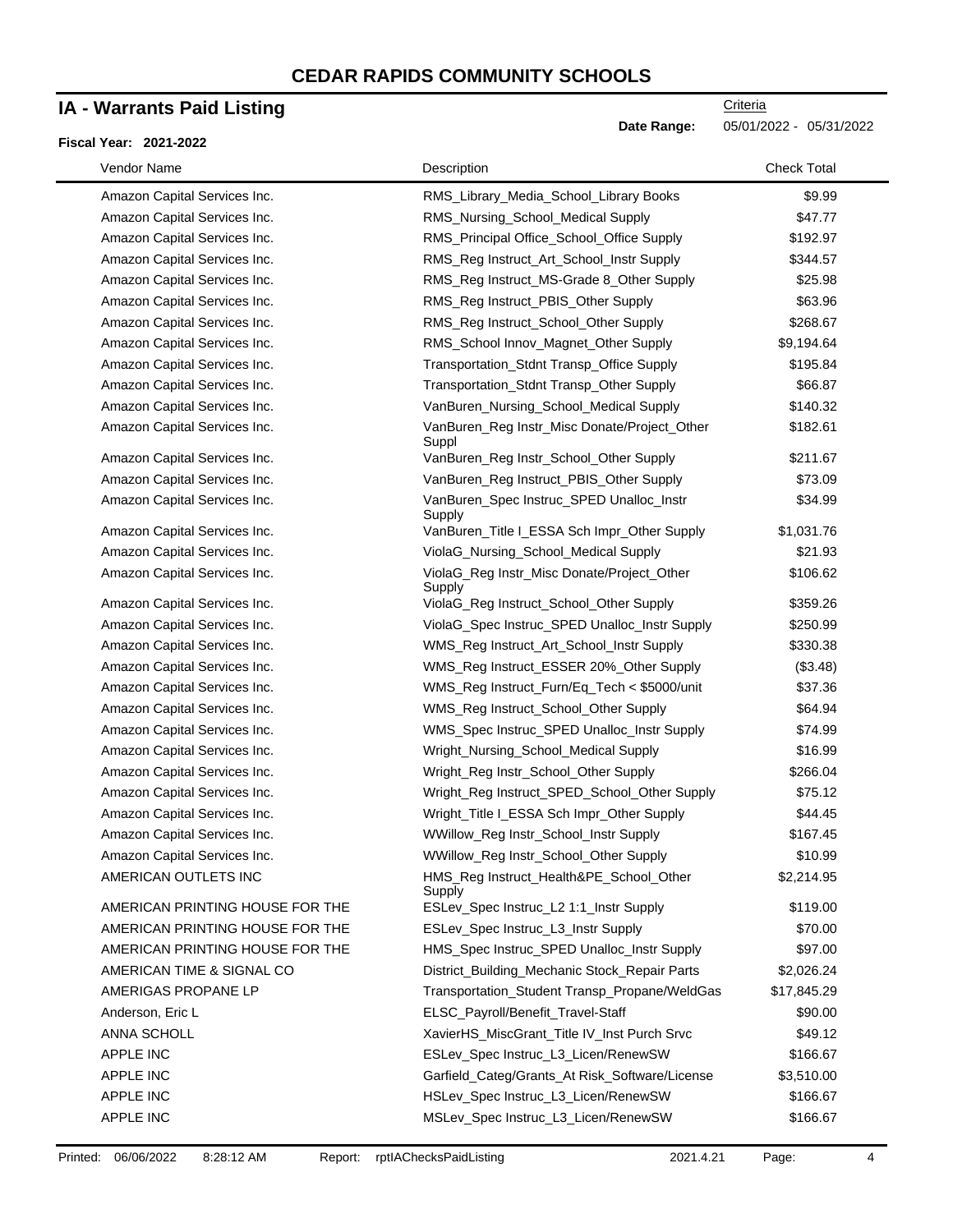### **IA - Warrants Paid Listing**

#### **Fiscal Year: 2021-2022**

| Vendor Name                      | Description                                       | <b>Check Total</b> |
|----------------------------------|---------------------------------------------------|--------------------|
| ARAMARK UNIFORM SERVICES         | Arthur_Building_F/N Indirect_Clean/LaunSvc        | \$106.00           |
| ARAMARK UNIFORM SERVICES         | Cleveland_Building_F/N Indirect_Clean/LaunSvc     | \$138.90           |
| ARAMARK UNIFORM SERVICES         | Erskine_Building_F/N Indirect_Clean/LaunSvc       | \$136.15           |
| ARAMARK UNIFORM SERVICES         | FMS_Building_F/N Indirect_Clean/LaunSvc           | \$562.94           |
| ARAMARK UNIFORM SERVICES         | Garfield_Building_F/N Indirect_Clean/LaunSvc      | \$95.00            |
| ARAMARK UNIFORM SERVICES         | Grant_Building_F/N Indirect_Clean/LaunSvc         | \$100.25           |
| ARAMARK UNIFORM SERVICES         | GrWood_Building_F/N Indirect_Clean/LaunSvc        | \$115.80           |
| ARAMARK UNIFORM SERVICES         | Harrison_Building_F/N Indirect_Clean/LaunSvc      | \$155.10           |
| ARAMARK UNIFORM SERVICES         | Hiawatha_Building_F/N Indirect_Clean/LaunSvc      | \$176.90           |
| ARAMARK UNIFORM SERVICES         | HMS_Building_F/N Indirect_Clean/LaunSvc           | \$323.25           |
| ARAMARK UNIFORM SERVICES         | Hoover_Building_F/N Indirect_Clean/LaunSvc        | \$125.75           |
| ARAMARK UNIFORM SERVICES         | Jackson_Building_F/N Indirect_Clean/LaunSvc       | \$113.60           |
| ARAMARK UNIFORM SERVICES         | JHS_Building_F/N Indirect_Clean/LaunSvc           | \$654.50           |
| ARAMARK UNIFORM SERVICES         | Johnson_Building_F/N Indirect_Clean/LaunSvc       | \$106.75           |
| ARAMARK UNIFORM SERVICES         | Kenwood_Building_F/N Indirect_Clean/LaunSvc       | \$157.00           |
| ARAMARK UNIFORM SERVICES         | KHS_Building_F/N Indirect_Clean/LaunSvc           | \$248.75           |
| ARAMARK UNIFORM SERVICES         | Madison_Building_F/N Indirect_Clean/LaunSvc       | \$176.00           |
| ARAMARK UNIFORM SERVICES         | MHS_Building_F/N Indirect_Clean/LaunSvc           | \$127.50           |
| ARAMARK UNIFORM SERVICES         | MMS_Building_F/N Indirect_Clean/LaunSvc           | \$276.50           |
| ARAMARK UNIFORM SERVICES         | Nixon_Building_F/N Indirect_Clean/LaunSvc         | \$166.00           |
| ARAMARK UNIFORM SERVICES         | Pierce_Building_F/N Indirect_Clean/LaunSvc        | \$140.50           |
| ARAMARK UNIFORM SERVICES         | Polk AEC_Building_F/N Indirect_Clean/LaunSvc      | \$112.60           |
| ARAMARK UNIFORM SERVICES         | RMS_Building_F/N Indirect_Clean/LaunSvc           | \$204.50           |
| ARAMARK UNIFORM SERVICES         | Taylor_Building_F/N Indirect_Clean/LaunSvc        | \$124.50           |
| ARAMARK UNIFORM SERVICES         | TMS_Building_F/N Indirect_Clean/LaunSvc           | \$204.85           |
| ARAMARK UNIFORM SERVICES         | Truman_Building_F/N Indirect_Clean/LaunSvc        | \$175.40           |
| ARAMARK UNIFORM SERVICES         | VanBuren_Building_F/N Indirect_Clean/LaunSvc      | \$135.40           |
| ARAMARK UNIFORM SERVICES         | ViolaG_Building_F/N Indirect_Clean/LaunSvc        | \$245.25           |
| ARAMARK UNIFORM SERVICES         | WHS_Building_F/N Indirect_Clean/LaunSvc           | \$499.95           |
| ARAMARK UNIFORM SERVICES         | WMS_Building_F/N Indirect_Clean/LaunSvc           | \$191.70           |
| ARAMARK UNIFORM SERVICES         | Wright_Building_F/N Indirect_Clean/LaunSvc        | \$179.00           |
| <b>ARAMARK UNIFORM SERVICES</b>  | WWillow_Building_F/N Indirect_Clean/LaunSvc       | \$110.10           |
| AUTOZONE INC DBA: ALLDATA LLC    | HSLev Voc<br>Instruct_CarlPerkinsGr_Licen/RenewSW | \$975.00           |
| <b>BAKER GROUP</b>               | District_Building_Repair/Maint                    | \$560.00           |
| <b>BANACOM SIGNS LLC</b>         | Transportation_Stdnt Transp_Other Supply          | \$16.00            |
| Barnd, Rachel M                  | ELSC_Nursing_Health Srvcs_Travel-Staff            | \$25.57            |
| <b>BETH A STEENWYK</b>           | ELSC_Spec Instruc_L1_Consultant                   | \$666.60           |
| <b>BETH A STEENWYK</b>           | ELSC_Spec Instruc_L2_Consultant                   | \$666.60           |
| <b>BETH A STEENWYK</b>           | ELSC_Spec Instruc_L3_Consultant                   | \$666.80           |
| <b>BIG RIVER EQUIPMENT CO</b>    | ELSC_Equipment_Property Repair                    | \$1,326.82         |
| Blackcloud, John M               | ELSC_OLL_CCT_Travel-Staff                         | \$954.34           |
| <b>BLAKE SHAW</b>                | Kenwood_Reg Instruct_School_Purch Tech Srvc       | \$50.00            |
| Blythe, Evelyn D                 | ELSC_Spec Instruc_SPED Unalloc_Travel-Staff       | \$84.37            |
| Boche, Joan M                    | ELSC_Spec Instruc_SPED Unalloc_Travel-Staff       | \$70.44            |
| BOWKER MECHANICAL CONTRACTORS LL | District_Building_Repair/Maint                    | \$4,847.19         |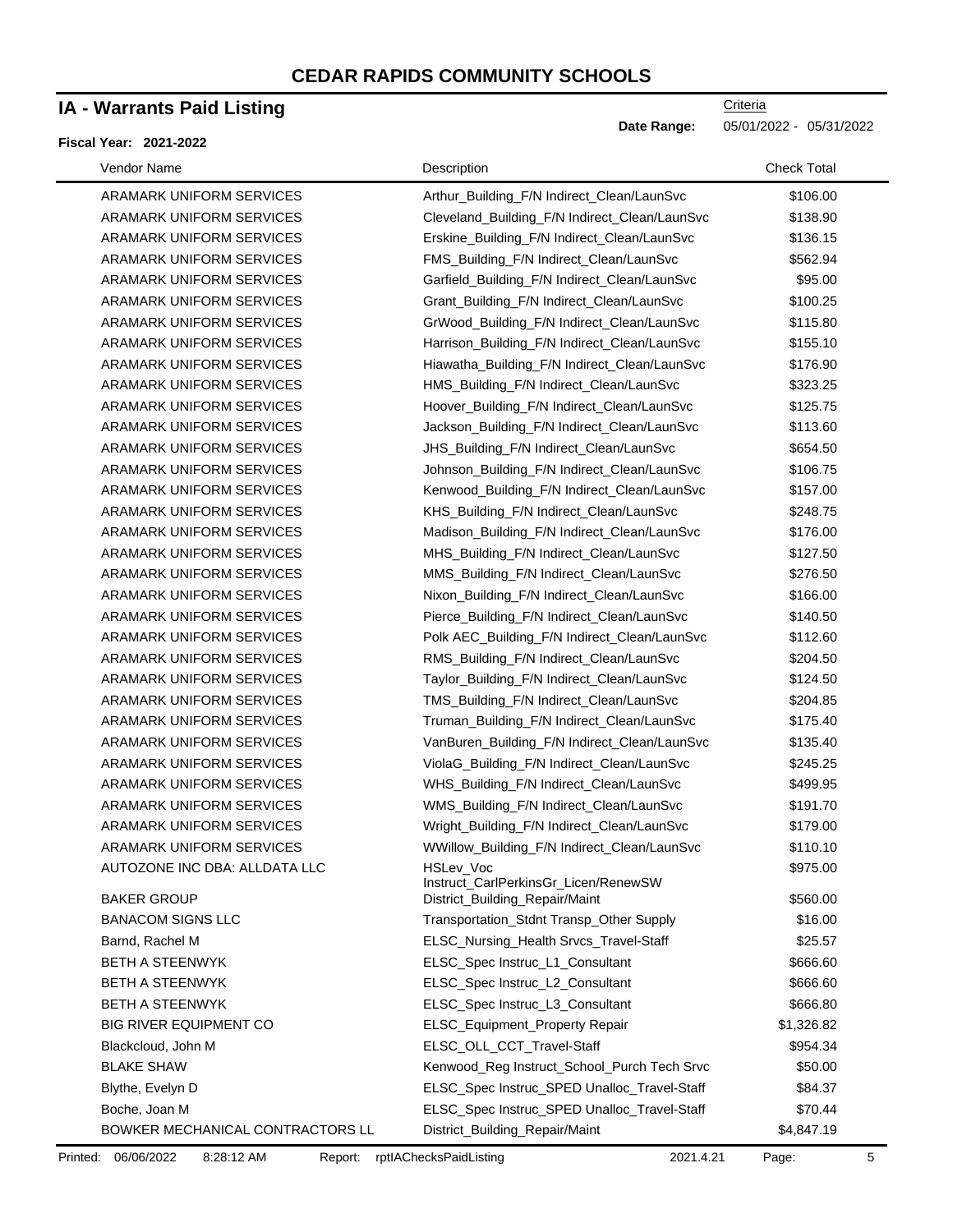### **IA - Warrants Paid Listing**

### **Fiscal Year: 2021-2022**

-

| Vendor Name                          | Description                                           | <b>Check Total</b> |  |
|--------------------------------------|-------------------------------------------------------|--------------------|--|
| Braumann, Krystle L                  | ELSC_Accounting_Admin PD_Travel-Staff                 | \$788.49           |  |
| Bren, Tim O                          | Transportation_StdntTrans_DriversTrip_Travel-Staf     | \$5.42             |  |
| Brown, Lisa L                        | ELSC_Spec Instruc_SPED Unalloc_Travel-Staff           | \$40.09            |  |
| Byerly, Elise K                      | ELSC_Spec Instruc_SPED Unalloc_Travel-Staff           | \$45.77            |  |
| C.H. MCGUINESS CO INC                | District_Building_Mechanic Stock_Repair Parts         | \$1,197.03         |  |
| C.R. GLASS CO                        | District_Building_Repair/Maint                        | \$3,132.06         |  |
| Callahan, Elizabeth M                | Taylor_School Innov_Magnet_Travel-Staff               | \$135.00           |  |
| CAMP COURAGEOUS OF IOWA              | HMS_Misc Grant_CRCSD Fnd_Local Revenue                | \$396.00           |  |
| <b>CAMPBELL SUPPLY</b>               | District_Building_B/G_Repair Parts                    | \$16.05            |  |
| <b>CAMPBELL SUPPLY</b>               | District_Building_Mechanic Stock_Repair Parts         | \$10.25            |  |
| <b>CAMPBELL SUPPLY</b>               | District_Custodial_Custod Supply                      | \$96.30            |  |
| <b>CAMPBELL SUPPLY</b>               | ELSC_Building_B/G_Maint Supply-Tools                  | \$477.90           |  |
| <b>CARQUEST AUTO PARTS</b>           | Transportation_Stdnt Transp_Transp Parts              | \$589.34           |  |
| <b>CARQUEST AUTO PARTS</b>           | Transportation_Vehicle_Tire/Parts Other Vehicle       | \$2,103.26         |  |
| <b>CARRICO AQUATIC RESOURCES INC</b> | WHS_Custodial_Custod Supply                           | \$76.23            |  |
| CATAPULT LEARNING WEST LLC           | AllSaints_Title I_Instr Purch Srvc                    | \$1,952.25         |  |
| CATAPULT LEARNING WEST LLC           | LaSalle ES_Title I_Instr Purch Srvc                   | \$2,955.46         |  |
| CATAPULT LEARNING WEST LLC           | LaSalleMS_Title I_Instr Purch Srvc                    | \$419.35           |  |
| CATAPULT LEARNING WEST LLC           | StMatthew_Title I_Instr Purch Srvc                    | \$2,621.69         |  |
| CATAPULT LEARNING WEST LLC           | StPiusX_Title I_Instr Purch Srvc                      | \$1,924.64         |  |
| CATHERINE MCAULEY CENTER             | District_Reg Instruct_ESSER 20%_Other Prof Srvc       | \$25,000.00        |  |
| CEDAR RAPIDS SHEET METAL CO          | District_Building_Mechanic Stock_Repair Parts         | \$17.33            |  |
| CEDAR RAPIDS SPECIAL DUTY POLICE     | ELSC_BOE_BOE/Supt Support_Other Prof Srvc             | \$414.00           |  |
| CEDAR RAPIDS SPECIAL DUTY POLICE     | KHS_Cocurr<br>Instruct_Athletic/Security_OtherProfSrv | \$276.00           |  |
| CEDAR RAPIDS WATER DEPARTMENT        | Arthur_Utilities_Water/Sewer                          | \$523.38           |  |
| CEDAR RAPIDS WATER DEPARTMENT        | Cleveland_Utilities_Water/Sewer                       | \$566.37           |  |
| CEDAR RAPIDS WATER DEPARTMENT        | ELSC_Utilities_Water/Sewer                            | \$1,475.91         |  |
| CEDAR RAPIDS WATER DEPARTMENT        | Erskine_Utilities_Water/Sewer                         | \$565.49           |  |
| CEDAR RAPIDS WATER DEPARTMENT        | FMS_Utilities_Water/Sewer                             | \$738.62           |  |
| CEDAR RAPIDS WATER DEPARTMENT        | Garfield_Utilities_Water/Sewer                        | \$450.59           |  |
| CEDAR RAPIDS WATER DEPARTMENT        | Grant_Utilities_Water/Sewer                           | \$595.04           |  |
| CEDAR RAPIDS WATER DEPARTMENT        | GrWood_Utilities_Water/Sewer                          | \$622.02           |  |
| CEDAR RAPIDS WATER DEPARTMENT        | Harrison_Utilities_Water/Sewer                        | \$489.47           |  |
| CEDAR RAPIDS WATER DEPARTMENT        | HMS_Utilities_Water/Sewer                             | \$1,129.38         |  |
| CEDAR RAPIDS WATER DEPARTMENT        | Hoover_Utilities_Water/Sewer                          | \$766.60           |  |
| CEDAR RAPIDS WATER DEPARTMENT        | HSLev_Utilities_lowa BIG_ISL_Water/Sewer              | \$123.30           |  |
| CEDAR RAPIDS WATER DEPARTMENT        | HSLev_Utilities_Kingston_Water/Sewer                  | \$1,248.87         |  |
| CEDAR RAPIDS WATER DEPARTMENT        | Jackson_Utilities_Water/Sewer                         | \$784.34           |  |
| CEDAR RAPIDS WATER DEPARTMENT        | JHS_Utilities_Water/Sewer                             | \$3,710.38         |  |
| CEDAR RAPIDS WATER DEPARTMENT        | Johnson_Utilities_Water/Sewer                         | \$525.41           |  |
| CEDAR RAPIDS WATER DEPARTMENT        | Kenwood_Utilities_Water/Sewer                         | \$628.14           |  |
| CEDAR RAPIDS WATER DEPARTMENT        | KHS_Utilities_Water/Sewer                             | \$3,030.75         |  |
| CEDAR RAPIDS WATER DEPARTMENT        | Madison_Utilities_Water/Sewer                         | \$529.55           |  |
| CEDAR RAPIDS WATER DEPARTMENT        | MHS_Utilities_Water/Sewer                             | \$284.08           |  |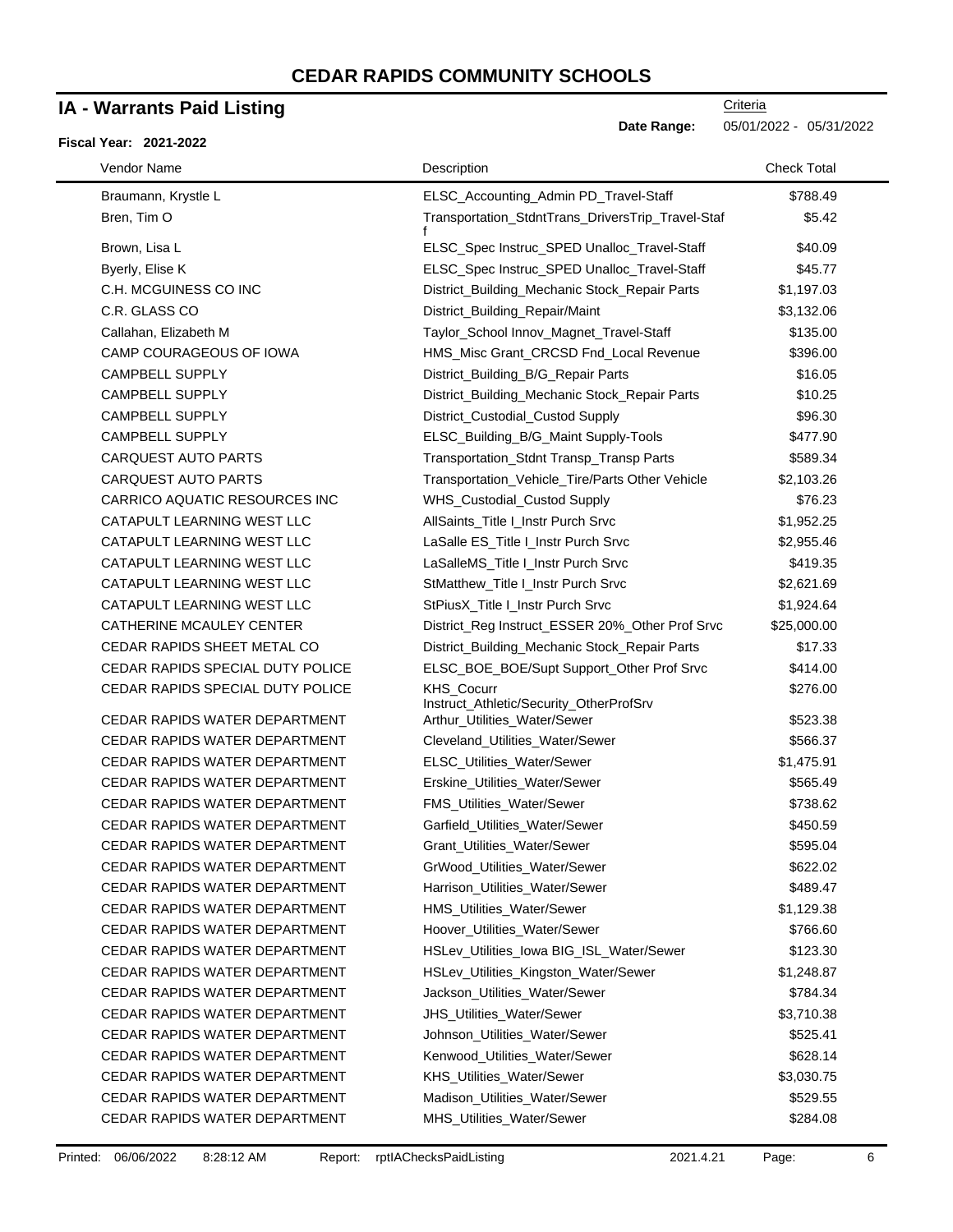# **IA - Warrants Paid Listing**

#### **Fisc**

| cal Year: 2021-2022                         | υαι <del>ο</del> παιιγο.                                                                | UJIU IIZUZZ T UJIJ IIZUZZ |
|---------------------------------------------|-----------------------------------------------------------------------------------------|---------------------------|
| Vendor Name                                 | Description                                                                             | <b>Check Total</b>        |
| <b>CEDAR RAPIDS WATER DEPARTMENT</b>        | MMS Utilities Water/Sewer                                                               | \$830.47                  |
| CEDAR RAPIDS WATER DEPARTMENT               | Pierce_Utilities_Water/Sewer                                                            | \$532.18                  |
| <b>CEDAR RAPIDS WATER DEPARTMENT</b>        | Polk AEC_Utilities_Water/Sewer                                                          | \$238.84                  |
| <b>CEDAR RAPIDS WATER DEPARTMENT</b>        | RMS_Utilities_Water/Sewer                                                               | \$668.33                  |
| CEDAR RAPIDS WATER DEPARTMENT               | Taylor_Utilities_Water/Sewer                                                            | \$492.75                  |
| CEDAR RAPIDS WATER DEPARTMENT               | TMS_Utilities_Water/Sewer                                                               | \$936.21                  |
| CEDAR RAPIDS WATER DEPARTMENT               | Truman_Utilities_Water/Sewer                                                            | \$596.60                  |
| <b>CEDAR RAPIDS WATER DEPARTMENT</b>        | VanBuren_Utilities_Water/Sewer                                                          | \$685.15                  |
| <b>CEDAR RAPIDS WATER DEPARTMENT</b>        | ViolaG_Utilities_Water/Sewer                                                            | \$810.97                  |
| <b>CEDAR RAPIDS WATER DEPARTMENT</b>        | WHS_Utilities_Water/Sewer                                                               | \$2,752.31                |
| <b>CEDAR RAPIDS WATER DEPARTMENT</b>        | WMS_Utilities_Water/Sewer                                                               | \$671.78                  |
| CEDAR RAPIDS WATER DEPARTMENT               | Wright_Utilities_Water/Sewer                                                            | \$621.46                  |
| <b>CEDAR RAPIDS WATER DEPARTMENT</b>        | WWillow_Utilities_Water/Sewer                                                           | \$649.86                  |
| CEDAR RAPIDS/LINN COUNTY SOLID WASTE<br>AGE | District_Custodial_HazWsteDispos                                                        | \$670.70                  |
| CEDAR RAPIDS/LINN COUNTY SOLID WASTE<br>AGE | District_Utilities_Disposal/Haul                                                        | \$70.00                   |
| CEDAR RAPIDS/LINN COUNTY SOLID WASTE<br>AGE | HSLev_Grounds Maint_Kingston_Repair/Maint                                               | \$74.08                   |
| CEDAR VALLEY WORLD TRAVEL                   | Transportation_Stdnt Transp_TransPrivCont                                               | \$11,275.00               |
| <b>CHILD1ST PUBLICATIONS LLC</b>            | ELSC_EnglLangDev_IA Reimb_Title III_Instr<br>Supply                                     | \$2,624.48                |
| <b>CHLOE BAUMGARTNER</b>                    | WMS_Cocurr Instruct_Activity_Non-Emp Official                                           | \$70.00                   |
| CHRISTOPHER OR DAWN MARTIN                  | HSLev_Student Transp_1:1<br>L3_TranspParent-Reimb                                       | \$166.66                  |
| <b>CITY LAUNDERING CO</b>                   | Transportation_Custodial_Clean/LaunSvc                                                  | \$280.38                  |
| CITY OF CEDAR RAPIDS/TREASURER              | ELSC_Reg Instruct_Soc Sci_ISL_StdtEntryFee                                              | \$138.00                  |
| CITY OF CEDAR RAPIDS/TREASURER              | ELSC_Securty/SRO_Dropout_Purch Srvc Other<br>Gov-SRO                                    | \$40,453.29               |
| CITY OF CEDAR RAPIDS/TREASURER              | Garfield_Principal Office_School_Purch Prop Srvc                                        | \$100.00                  |
| CITY OF CEDAR RAPIDS/TREASURER              | Johnson_Categ/Grants_CRCSD Fnd_StdtEntryFee                                             | \$250.00                  |
| CITY OF CEDAR RAPIDS/TREASURER              | Johnson_Reg Instruct_School_StdtEntryFee                                                | \$47.00                   |
| CITY OF CEDAR RAPIDS/TREASURER              | VanBuren_Categ/Grants_CRCSD Fnd_Student<br><b>Entry Fees</b>                            | \$705.00                  |
| CITY OF CEDAR RAPIDS/TREASURER              | WMS_Principal Office_School_Purchase Prop Srvc                                          | \$75.00                   |
| <b>CITYWIDE CLEANERS</b><br>COE COLLEGE     | WHS_Voc Instruct_FCS_School_Purch Tech Srvc<br><b>FMS Cocurr</b>                        | \$38.69<br>\$15.00        |
| <b>COLE CAMPBELL</b>                        | Instruct_BldgActivitySupp_StdtEntryFee<br>MMS_Cocurr Instruct_Activity_Non-Emp Official | \$75.00                   |
| <b>COLLECTION SERVICE CENTER</b>            | Garnishment                                                                             | \$8,483.38                |
| Collingwood, Jacqueline L                   | ELSC_Technology_Travel-Staff                                                            | \$26.59                   |
| Collins, Jan J                              | Transportation_StdntTrans_DriversTrip_Travel-Staf<br>f                                  | \$56.53                   |
| COMMUNITY HEALTH CHARITIES IOWA             | <b>Community Health Charities</b>                                                       | \$654.96                  |
| Coon, Nathan W                              | Transportation_StdntTrans_DriversTrip_Travel-Staf<br>f                                  | \$13.14                   |
| <b>COTTON GALLERY</b>                       | HMS_Reg Instruct_PBIS_Other Supply                                                      | \$100.00                  |
| <b>CRCSD FOUNDATION</b>                     | <b>CRCSD Foundation</b>                                                                 | \$1,812.94                |
| CRESCENT ELECTRIC SUPPLY CO                 | District_Building_B/G_Repair Parts                                                      | \$1,145.12                |
| CRESCENT ELECTRIC SUPPLY CO                 | District_Building_Mechanic Stock_Repair Parts                                           | \$24.35                   |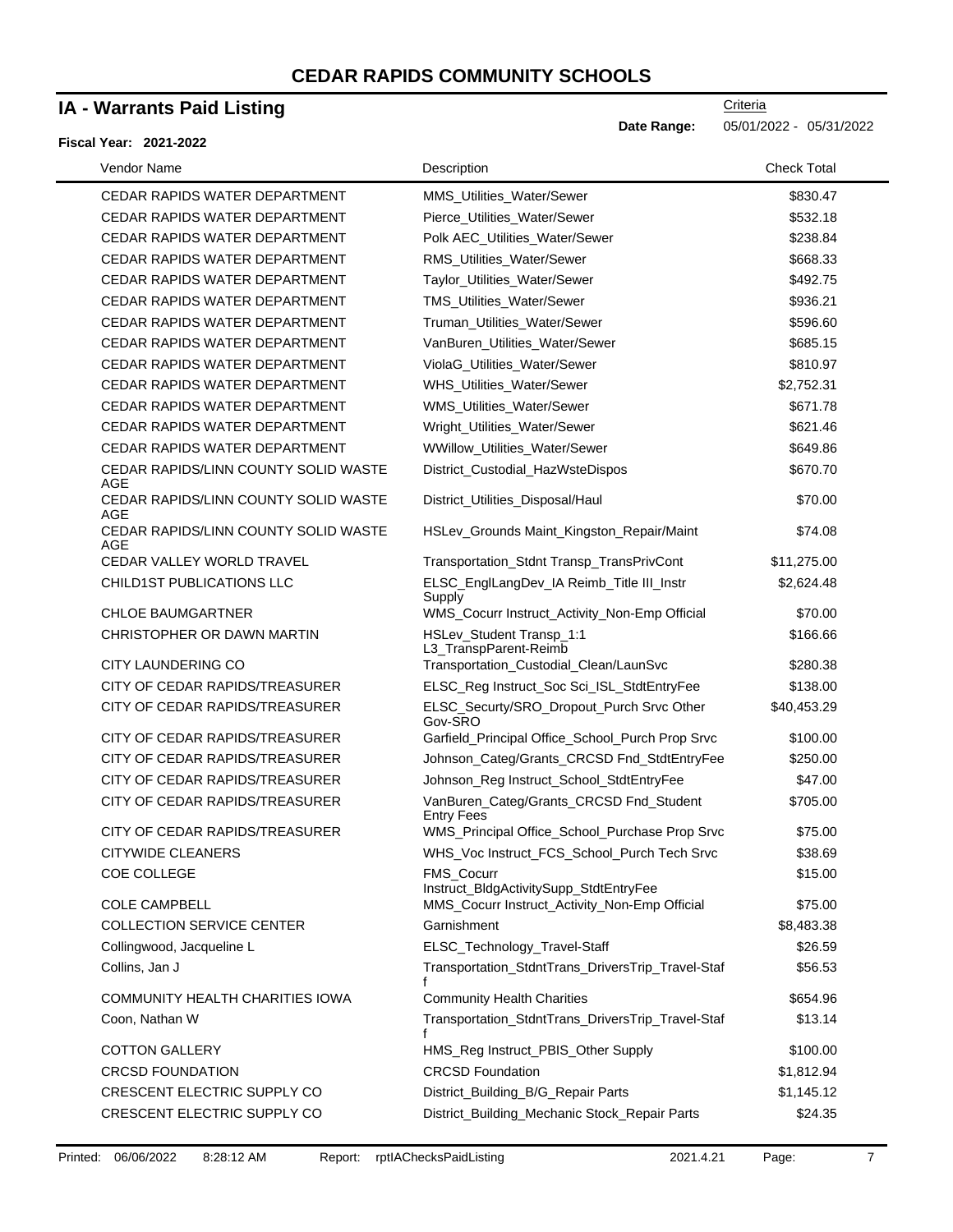### **IA - Warrants Paid Listing**

#### **Fiscal Year: 2021-2022**

| Vendor Name                                 | Description                                            | <b>Check Total</b> |
|---------------------------------------------|--------------------------------------------------------|--------------------|
| <b>CRESCENT PARTS &amp; EQUIPMENT CO IN</b> | District_Building_B&G F&N Parts_Repair Parts           | \$1,016.79         |
| CRESCENT PARTS & EQUIPMENT CO IN            | District_Building_B/G_Repair Parts                     | \$1,880.07         |
| CRESCENT PARTS & EQUIPMENT CO IN            | District_Building_Mechanic Stock_Repair Parts          | \$9,653.81         |
| CRESCENT PARTS & EQUIPMENT CO IN            | ELSC_Building_B/G_Maint Supply-Tools                   | \$21.99            |
| Cuebas, Hector                              | ELSC_Recruitment_ESSER III_EE Tuition Reimb            | \$675.00           |
| <b>CULLIGAN WATER CONDITIONING</b>          | FMS_Principal Office_School_Other Supply               | \$48.75            |
| <b>D &amp; K PRODUCTS</b>                   | <b>Custodial Inventory-General Stock</b>               | \$1,568.00         |
| <b>D &amp; K PRODUCTS</b>                   | JHS_Grounds Maint_Maint Supply-Grnds                   | \$4,072.00         |
| <b>D &amp; K PRODUCTS</b>                   | KHS_Grounds Maint_Maint Supply-Grnds                   | \$3,317.60         |
| <b>D &amp; K PRODUCTS</b>                   | WHS_Grounds Maint_Maint Supply-Grnds                   | \$3,256.45         |
| D&N FENCE CO INC                            | HSLev_Grounds Maint_Kingston_Repair Parts              | \$57.64            |
| <b>DARRAH'S INC</b>                         | Transportation_Non-Student Vehicle_Repair/Maint        | \$95.00            |
| Daws, Michael C                             | ELSC_Reg Instruct_ISL_Travel-Staff                     | \$331.78           |
| DELL MARKETING LP                           | District_Business_ESSER III_Tech<br>NonCap<\$5000/unit | \$38,250.00        |
| <b>DELL MARKETING LP</b>                    | MSLev_Reg Instr_Industr Arts_ISL_Tech <<br>\$5000/unit | \$1,725.00         |
| DELTA DENTAL OF IA - VISION                 | Vision Insurance Payable                               | \$7,284.54         |
| DELTA DENTAL OF IOWA                        | Dental Insurance Payable                               | \$58,843.65        |
| <b>DELTA INDUSTRIES INC</b>                 | District_Building_Mechanic Stock_Repair Parts          | \$1,028.66         |
| <b>DEMCO INC</b>                            | Erskine_Reg Instr_School_Other Supply                  | \$71.79            |
| <b>DEMCO INC</b>                            | KHS_Library_Media_School_Office Supply                 | \$104.07           |
| <b>DEMCO INC</b>                            | RMS_Library_Media_School_Office Supply                 | \$210.99           |
| <b>DEMCO INC</b>                            | TMS_Library_Media_School_Office Supply                 | \$477.50           |
| <b>DEMCO INC</b>                            | <b>TMS_Music Instrument Rental</b>                     | \$12.62            |
| <b>DEMCO INC</b>                            | VanBuren_Library_Media_School_Office Supply            | \$146.07           |
| <b>DEMCO INC</b>                            | WHS_Library_Media_School_Office Supply                 | \$139.57           |
| DEPARTMENT OF EDUCATION                     | Transportation_Stdnt Transp_Purch Tech Srvc            | \$2,250.00         |
| DES MOINES AREA COMMUNITY COLLEG            | WHS_Reg Instruct_Reg_Tuit-CommColl                     | \$4,030.00         |
| Determan, Melissa A                         | ELSC_Gift & Talent_PACT_Travel-Staff                   | \$58.10            |
| <b>DICKINSON LAW</b>                        | ELSC_Legal_BOE/Supt Support_Legal Service              | \$1,677.50         |
| Dighton, Glenn M                            | Transportation_Health_Driver_Employee Physical         | \$80.00            |
| DISCOUNT SCHOOL SUPPLY                      | Wright_Reg Instruct_SPED_School_Other Supply           | \$84.99            |
| DOORS INC                                   | District_Building_B/G_Repair Parts                     | \$4,990.00         |
| <b>DOORS INC</b>                            | District_Building_Carp Stock_Repair Parts              | \$2,495.00         |
| DOWNTOWN PARKING MANAGEMENT                 | HSLev_Spec Instruc_L3_Other Supply                     | \$521.25           |
| DPT GROUP INC                               | District_Building_B/G_Repair Parts                     | \$4,258.00         |
| EAI EDUCATION (ERIC ARMIN INC)              | ESLev_Reg Instruct_Math_ISL_Instr Supply               | \$3,174.85         |
| EASTERN IOWA ARTS ACADEMY                   | ELSC_Reg Instruct_Art_ISL_Inst Purch Srvc              | \$9,000.00         |
| EASTERN IOWA HUMAN RESOURCES ASS            | ELSC_Human Resource_Dues/Membership                    | \$90.00            |
| <b>EASTERN IOWA TIRE</b>                    | Transportation_Vehicle_Tire/Parts Other Vehicle        | \$1,586.68         |
| Easton, Lauren O                            | ELSC_Spec Instruc_SPED Unalloc_Travel-Staff            | \$107.67           |
| <b>EGGLESTON CONCRETE CONTRACTORS I</b>     | MMS_Cocurr Instruct_BldgActivitySupp_Other<br>Supply   | \$3,500.00         |
| ELECTRICAL ENGINEERING AND EQUIP            | District_Building_B/G_Repair Parts                     | \$376.36           |
| ELIZABETH E BINGER                          | ELSC_School Innov_Magnet_Other Prof Srvc               | \$7,000.00         |
| EMERSON SPECIALTY HARDWARE                  | District_Building_B/G_Repair Parts                     | \$47.28            |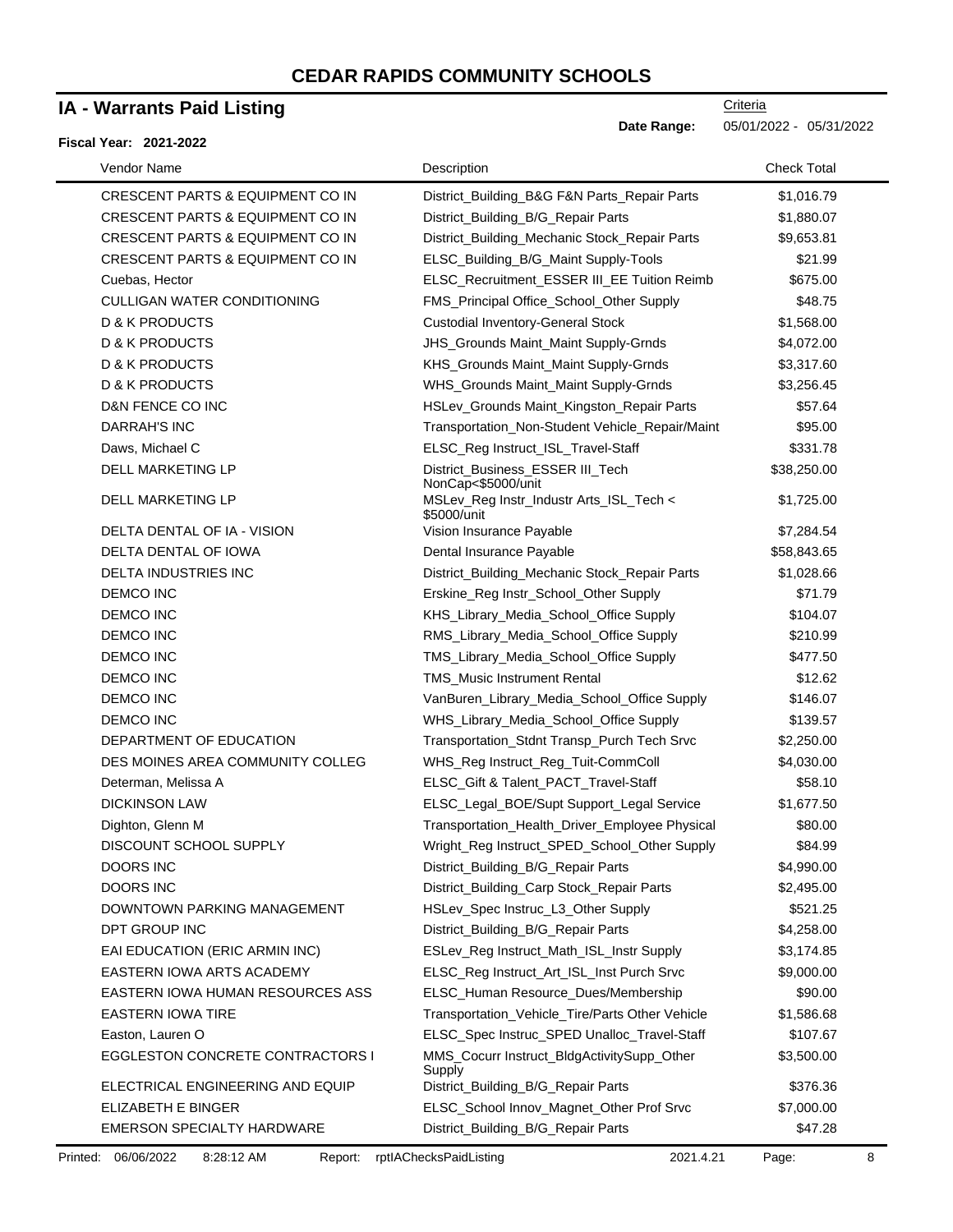### **IA - Warrants Paid Listing**

### **Fiscal Year: 2021-2022**

**Criteria** 

**Date Range:** 05/01/2022 - 05/31/2022

| Vendor Name                                        | Description                                           | <b>Check Total</b> |
|----------------------------------------------------|-------------------------------------------------------|--------------------|
| EMPOWERING YOUTHS OF IOWA INC                      | District_Instruct Improv_ESSER 20%_Other Prof<br>Srvc | \$73,576.00        |
| Ennis, Erin L                                      | WHS_Reg Instruct_Art_School_Instr Supply              | \$144.03           |
| EVER-GREEN LANDSCAPE CONSTRUCTION<br><b>SUPPLY</b> | HSLev_Grounds Maint_Kingston_Repair Parts             | \$444.00           |
| Everhart, Jean L                                   | ELSC_Spec Instruc_SPED Unalloc_Travel-Staff           | \$39.25            |
| <b>EXPERT PAY</b>                                  | ELSC_Payroll/Benefit_Misc Revenue                     | \$6.00             |
| <b>EXPERT PAY</b>                                  | Garnishment                                           | \$286.56           |
| <b>F3 ENTERPRISES LLC</b>                          | JHS_Grounds Maint_School_Repair/Maint                 | \$425.00           |
| FALAH AL-YASSERY                                   | TMS_Cocurr Instruct_Activity_Non-Emp Official         | \$70.00            |
| Fangman, Colleen B                                 | ELSC_SW Vol Presch_Travel-Staff                       | \$165.00           |
| <b>FERGUSON ENTERPRISES</b>                        | District_Building_B/G_Repair Parts                    | \$2,378.21         |
| <b>FERGUSON ENTERPRISES</b>                        | District_Building_Mechanic Stock_Repair Parts         | \$85.51            |
| <b>FERGUSON ENTERPRISES</b>                        | ELSC_Building_B/G_Maint Supply-Tools                  | \$191.09           |
| FLEMING NURSERY INC                                | ELSC_Building_Green Team_Other Supply                 | \$3,725.00         |
| <b>FLEMING NURSERY INC</b>                         | HMS_Building_Green Team_Other Supply                  | \$775.00           |
| <b>FLEMING NURSERY INC</b>                         | Pierce_Building_Green Team_Other Supply               | \$800.00           |
| Fogle, Angela C                                    | KHS_Spec Instruc_SPED Unalloc_Instr Supply            | \$104.16           |
| FOLLETT CONTENT SOLUTIONS LLC                      | Arthur_Library_Media_ESSER III_ESSER-Library          | \$1,677.98         |
| FOLLETT CONTENT SOLUTIONS LLC                      | Cleveland_Library_Media_ESSER<br>III_ESSER-Library    | \$1,478.44         |
| FOLLETT CONTENT SOLUTIONS LLC                      | Erskine_Library_Media_ESSER III_ESSER-Library         | \$1,625.34         |
| FOLLETT CONTENT SOLUTIONS LLC                      | FMS_Library_Media_ESSER III_ESSER-Library             | \$4,965.69         |
| FOLLETT CONTENT SOLUTIONS LLC                      | Garfield_Library_Media_ESSER III_ESSER-Library        | \$1,932.44         |
| FOLLETT CONTENT SOLUTIONS LLC                      | Grant_Library_Media_ESSER III_ESSER-Library           | \$1,514.05         |
| FOLLETT CONTENT SOLUTIONS LLC                      | GrWood_Library_Media_ESSER III_ESSER-Library          | \$834.50           |
| FOLLETT CONTENT SOLUTIONS LLC                      | Harrison_Library_Media_ESSER<br>III_ESSER-Library     | \$1,211.26         |
| FOLLETT CONTENT SOLUTIONS LLC                      | Hiawatha_Library_Media_ESSER<br>III_ESSER-Library     | \$2,350.62         |
| FOLLETT CONTENT SOLUTIONS LLC                      | HMS_Library_Media_ESSER III_ESSER-Library             | \$4,849.21         |
| FOLLETT CONTENT SOLUTIONS LLC                      | Hoover_Categ/Grants_Dollar Gen_Instr Supply           | \$1,945.50         |
| FOLLETT CONTENT SOLUTIONS LLC                      | Hoover_Library_Media_School_Library Books             | \$290.35           |
| FOLLETT CONTENT SOLUTIONS LLC                      | Hoover_Title I_ESSA Sch Impr_Other Supply             | \$1,553.00         |
| FOLLETT CONTENT SOLUTIONS LLC                      | Jackson_Library_Media_ESSER III_ESSER-Library         | \$923.04           |
| FOLLETT CONTENT SOLUTIONS LLC                      | JHS_Library_Media_ESSER III_ESSER-Library             | \$2,921.37         |
| FOLLETT CONTENT SOLUTIONS LLC                      | Johnson_Library_Media_ESSER<br>III_ESSER-Library      | \$1,082.69         |
| FOLLETT CONTENT SOLUTIONS LLC                      | Johnson_Library_Media_School_Library Books            | \$387.02           |
| FOLLETT CONTENT SOLUTIONS LLC                      | Kenwood_Library_Media_ESSER<br>III_ESSER-Library      | \$1,639.64         |
| FOLLETT CONTENT SOLUTIONS LLC                      | KHS_Library_Media_ESSER III_ESSER-Library             | \$14,739.47        |
| FOLLETT CONTENT SOLUTIONS LLC                      | Madison_Library_Media_ESSER<br>III_ESSER-Library      | \$1,435.14         |
| FOLLETT CONTENT SOLUTIONS LLC                      | MHS_Library_Media_ESSER III_ESSER-Library             | \$3,395.65         |
| FOLLETT CONTENT SOLUTIONS LLC                      | MMS_Library_Media_ESSER III_ESSER-Library             | \$4,014.80         |
| FOLLETT CONTENT SOLUTIONS LLC                      | Nixon_Library_Media_ESSER III_ESSER-Library           | \$2,235.44         |
| FOLLETT CONTENT SOLUTIONS LLC                      | Pierce_Library_Media_ESSER III_ESSER-Library          | \$1,215.16         |
| FOLLETT CONTENT SOLUTIONS LLC                      | RMS_Library_Media_ESSER III_ESSER-Library             | \$6,199.95         |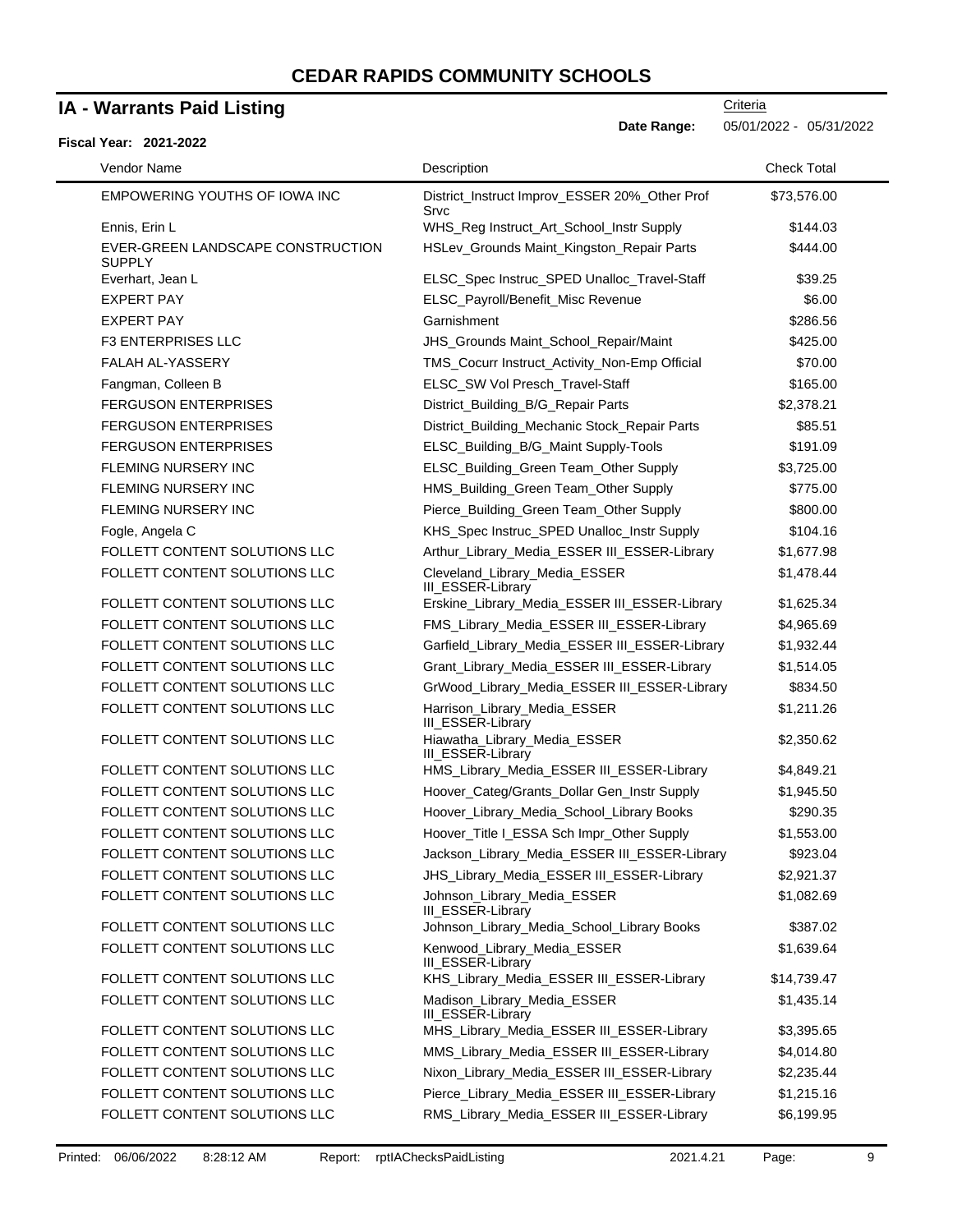### **IA - Warrants Paid Listing**

#### **Fiscal Year: 2021-2022**

**Date Range:** 05/01/2022 - 05/31/2022

| Vendor Name                                       | Description                                                | <b>Check Total</b> |
|---------------------------------------------------|------------------------------------------------------------|--------------------|
| FOLLETT CONTENT SOLUTIONS LLC                     | RMS_Library_Media_School_Library Books                     | \$668.74           |
| FOLLETT CONTENT SOLUTIONS LLC                     | Taylor_Library_Media_ESSER III_ESSER-Library               | \$3,917.95         |
| FOLLETT CONTENT SOLUTIONS LLC                     | TMS_Library_Media_ESSER III_ESSER-Library                  | \$5,205.49         |
| FOLLETT CONTENT SOLUTIONS LLC                     | VanBuren_Library_Media_ESSER<br>III_ESSER-Library          | \$2,920.81         |
| FOLLETT CONTENT SOLUTIONS LLC                     | ViolaG_Library_Media_ESSER III_ESSER-Library               | \$602.75           |
| FOLLETT CONTENT SOLUTIONS LLC                     | WHS_Library_Media_ESSER III_ESSER-Library                  | \$6,867.89         |
| FOLLETT CONTENT SOLUTIONS LLC                     | WMS_Library_Media_ESSER III_ESSER-Library                  | \$3,929.88         |
| FOLLETT CONTENT SOLUTIONS LLC                     | Wright_Library_Media_ESSER III_ESSER-Library               | \$1,471.55         |
| FOLLETT CONTENT SOLUTIONS LLC                     | WWillow_Library_Media_ESSER<br>III_ESSER-Library           | \$1,928.66         |
| FOLLETT CONTENT SOLUTIONS LLC                     | WWillow_Library_Media_School_Library Books                 | \$267.76           |
| <b>FOUNDATION BUILDING MATERIALS</b>              | District_Building_B/G_Repair Parts                         | \$39.12            |
| <b>FRESHWORKS INC</b>                             | District_Technology_Purch Tech Srvc                        | \$63,480.00        |
| FUTURE BUSINESS LEADERS OF AMERICA<br><b>IOWA</b> | <b>HSLev_Inst Staff</b><br>Dev_CarlPerkinsGr_Wksp/RegisFee | \$100.00           |
| FUTURE BUSINESS LEADERS OF AMERICA<br><b>IOWA</b> | HSLev_Voc Instruct_CarlPerkinsGr_Travel-Staff              | \$1,231.00         |
| Gaeta, Heidi Marie                                | ELSC_Spec Instruc_SPED Unalloc_Travel-Staff                | \$431.88           |
| Galbraith, Jonathan D                             | District_OpertnBldgSup_PD Admin_Travel-Staff               | \$156.48           |
| <b>GAZETTE COMMUNICATIONS INC</b>                 | ELSC_BOE_BOE/Supt Support_Advertising                      | \$526.09           |
| <b>GAZETTE COMMUNICATIONS INC</b>                 | ELSC_Business_Advertising                                  | \$54.99            |
| <b>GAZETTE COMMUNICATIONS INC</b>                 | ELSC_Warehouse_Advertising                                 | \$38.40            |
| GOODWILL INDUSTRIES OF HEARTLAND                  | Transition Ctr_Custodial_L3_Custodial Srvc                 | \$338.88           |
| <b>GOPHER SPORT</b>                               | MSLev_Reg Instruct_Health&PE_ISL_Instr Supply              | \$4,331.38         |
| <b>GOPHER SPORT</b>                               | ViolaG_Reg Instr_Health&PE_School_Instr Supply             | \$963.03           |
| <b>GRAINGER INC</b>                               | District_Building_B/G_Repair Parts                         | \$2,914.80         |
| <b>GRAINGER INC</b>                               | District_Building_Mechanic Stock_Repair Parts              | \$4,679.69         |
| <b>GRAINGER INC</b>                               | District_Building_PM Filters_Repair Parts                  | \$215.58           |
| <b>GRAINGER INC</b>                               | ELSC_Building_B/G_Maint Supply-Tools                       | \$122.91           |
| <b>GRANT WOOD AREA EDUCATION AGENCY</b>           | ESLev_Reg Instruct_Nat Sci_ISL_Instr Supply                | \$101,215.34       |
| <b>GRANT WOOD AREA EDUCATION AGENCY</b>           | Grant_Reg Instr_School_Other Supply                        | \$62.55            |
| GRANT WOOD AREA EDUCATION AGENCY                  | Grant_Title I_ESSA Impr_Carryover_Instr Supply             | \$450.00           |
| GRANT WOOD AREA EDUCATION AGENCY                  | HSLev_Inst Staff Dev_L3_Wksp/RegisFee                      | \$900.00           |
| <b>GRANT WOOD AREA EDUCATION AGENCY</b>           | Kenwood_Title I_ESSA Sch Impr_Inst Purch Srvc              | \$300.00           |
| <b>GRANT WOOD AREA EDUCATION AGENCY</b>           | Nixon_Spec Instruc_SPED Unalloc_Instr Supply               | \$120.00           |
| <b>GRANT WOOD AREA EDUCATION AGENCY</b>           | VanBuren_Reg Instr_School_Other Supply                     | \$14.80            |
| <b>GRANT WOOD AREA EDUCATION AGENCY</b>           | VanBuren_Reg Instruct_Furn/Eq_Other Supply                 | \$6.40             |
| GRANT WOOD AREA EDUCATION AGENCY                  | Wright_Inst Staff Dev_ESSA Sch<br>Impr_Wksp/RegisFee       | \$150.00           |
| GRAYBAR ELECTRIC CO INC                           | ELSC_Technology_SAVE/PPEL<br>Elig_Rpr&Maint-Tech           | \$25.32            |
| <b>GREAT WESTERN SUPPLY CO</b>                    | <b>Custodial Inventory-General Stock</b>                   | \$3,898.75         |
| <b>GREENWOOD CLEANING SYSTEMS</b>                 | <b>Custodial Inventory-General Stock</b>                   | \$19,005.00        |
| <b>GREENWOOD CLEANING SYSTEMS</b>                 | District_Custodial_Maintenance_Repair/Maint                | \$279.08           |
| <b>GREGORY BEST</b>                               | MMS_Cocurr Instruct_Activity_Non-Emp Official              | \$75.00            |
| H & H FUN RIDES LLC                               | Polk AEC_Reg Instruc_School_Rental of<br>Equip/Vehicl      | \$100.00           |
| Haas, Shannon D M                                 | ELSC_Gift & Talent_PACT_Travel-Staff                       | \$181.64           |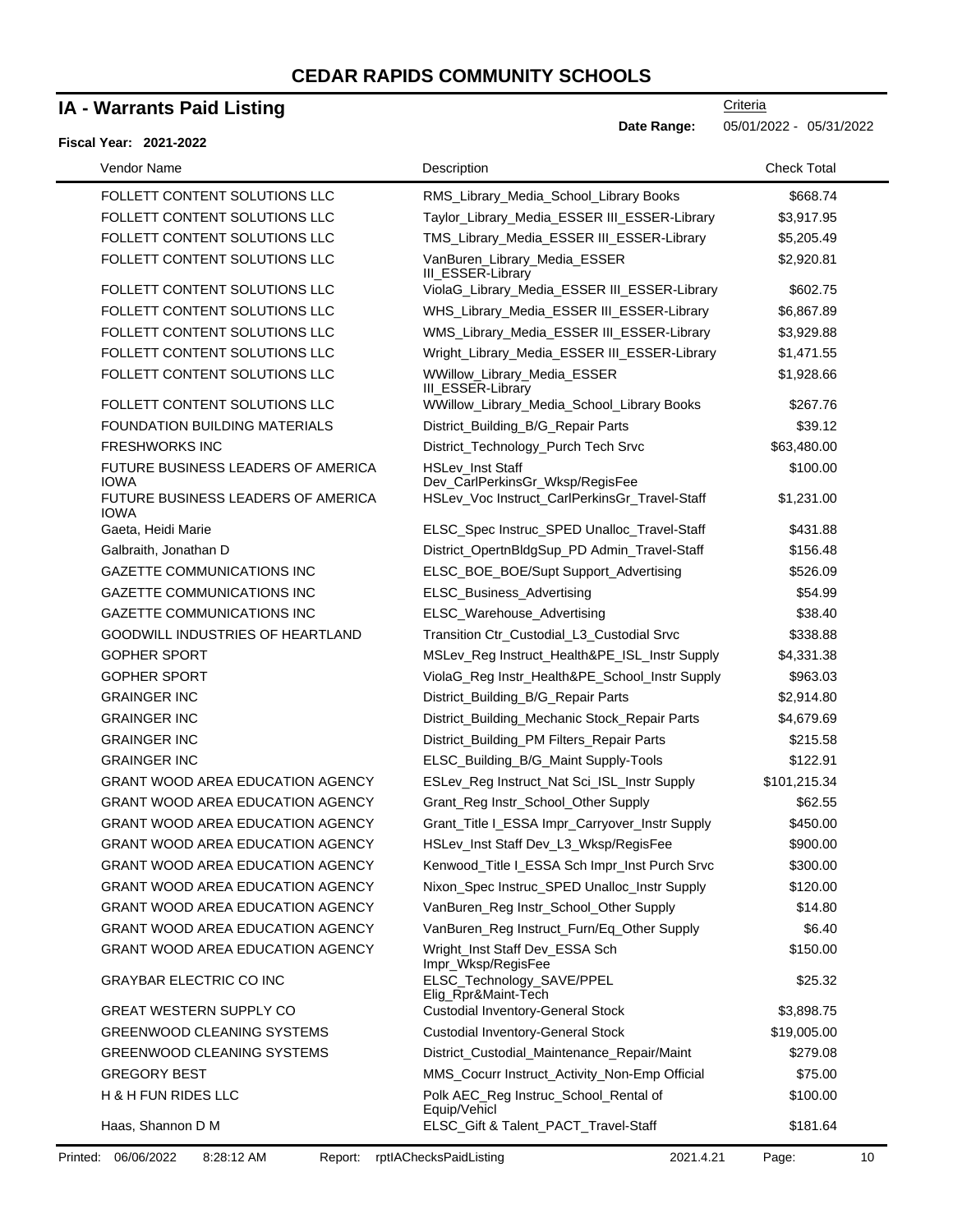### **IA - Warrants Paid Listing**

#### **Fiscal Year: 2021-2022**

| Vendor Name                          | Description                                           | <b>Check Total</b> |
|--------------------------------------|-------------------------------------------------------|--------------------|
| Hague, Alyssa M                      | ELSC_Nursing_Health Srvcs_Travel-Staff                | \$598.55           |
| Halligan, Katie L                    | ELSC_Recruitment_ESSER III_EE Tuition Reimb           | \$675.00           |
| HANDS UP COMMUNICATIONS              | HSLev_Spec Instruc_1:1 L3_Inst Purch Srvc             | \$10,621.00        |
| HANDS UP COMMUNICATIONS              | MSLev_Spec Instruc_L3 1:1_Inst Purch Srvc             | \$5,969.00         |
| HANNAH PRISCILLA SMITH               | FMS_Cocurr Instruct_Activity_Non-Emp Official         | \$80.00            |
| HARDWARE ASSOCIATES                  | District_Building_B/G_Repair Parts                    | \$16.19            |
| HARDWARE ASSOCIATES                  | District_Building_Mechanic Stock_Repair Parts         | \$91.55            |
| HARDWARE ASSOCIATES                  | District_Custodial_Custodial Stock_Repair Parts       | \$13.12            |
| HARDWARE ASSOCIATES                  | Transportation_Stdnt Transp_Transp Maint Supply       | \$12.22            |
| <b>HARMS OIL COMPANY</b>             | Transportation_Student Transp_Diesel                  | \$28,428.56        |
| <b>HARMS OIL COMPANY</b>             | Transportation_Student Transp_Gasoline                | \$22,198.44        |
| Harrington, Brenda L                 | Transportation_Health_Driver_Employee Physical        | \$80.00            |
| HAWKEYE COMMUNICATION                | ELSC_Equipment_Property Repair                        | \$367.50           |
| HAWKEYE FIRE & SAFETY COMPANY        | District_Custodial_Maintenance_Repair/Maint           | \$12.00            |
| HAWKEYE FIRE & SAFETY COMPANY        | District_Custodial_Repair Parts                       | \$12.00            |
| HAWKEYE FIRE & SAFETY COMPANY        | WHS_Custodial_Custod Supply                           | \$408.00           |
| Hayes, Paul R                        | District_Instruct Improve_ESSER III_Travel-Staff      | \$46.48            |
| <b>HAZIM AL-YASIRI</b>               | TMS_Cocurr Instruct_Activity_Non-Emp Official         | \$70.00            |
| <b>HEIDISONGS</b>                    | Hiawatha_Reg Instr_School_Subscription                | \$19.98            |
| <b>HEIDISONGS</b>                    | Taylor_Title I_ESSA Sch Impr_Instr Supply             | \$89.16            |
| <b>HERFF JONES</b>                   | HSLev_Graduation_Other Supply                         | \$821.16           |
| <b>HERFF JONES</b>                   | WHS_Principal Office_School_Other Supply              | \$1,155.55         |
| Herman, Jeremiah A                   | WHS_Reg Instruct_Nat Sci_School_Instr Supply          | \$25.08            |
| HOLIDAY INN DES MOINES AIRPORT       | MHS_Inst Staff Dev_School_Travel-Staff                | \$117.60           |
| HORIZONS A FAMILY SERVICE ALLIAN     | ELSC_Stdnt Transp_L3_TransPrivCont                    | \$62,302.68        |
| HORIZONS A FAMILY SERVICE ALLIAN     | Transportation_Stdnt Transp_TransPrivCont             | \$21,950.82        |
| HOTSY CLEANING SYSTEMS INC           | Transportation_Stdnt Transp_Transp Maint Supply       | \$224.00           |
| IA DEPT REVENUE-ADMIN WAGE ASSN      | Garnishment                                           | \$767.84           |
| <b>IDI LLC</b>                       | District_Instruct Improv_ESSER 20%_Other Prof<br>Srvc | \$234.00           |
| <b>IMON COMMUNICATIONS</b>           | District_Technology_ISL_CompComm/Int                  | \$6,548.14         |
| <b>IMPERIAL SUPPLIES LLC</b>         | Transportation_Stdnt Transp_Transp Maint Supply       | \$1,865.99         |
| <b>INDIAN CREEK NATURE CENTER</b>    | ELSC_Reg Instruct_Nat Sci_ISL_StdtEntryFee            | \$424.00           |
| <b>INDICA MUTCHLER</b>               | WHS_Cocurr Instruct_Speech_Inst Purch Srvc            | \$400.00           |
| <b>INFOMAX OFFICE SYSTEMS INC</b>    | ELSC_Printing_Property Repair                         | \$312.51           |
| <b>INQUIREHIRE</b>                   | ELSC_BackgrdCheck_Nat'lBackgrCk_Other Prof<br>Srvc    | \$921.50           |
| <b>INTERNAL REVENUE SERVICE</b>      | Federal Income Tax                                    | \$1,342,750.74     |
| INTERNAL REVENUE SERVICE             | FICA Tax                                              | \$2,451,596.60     |
| <b>INTERSTATE ALL BATTERY CENTER</b> | District_Building_Mechanic Stock_Repair Parts         | \$31.95            |
| INTERSTATE POWER AND LIGHT COMPA     | ELSC_Utilities_Electricity                            | \$16,827.61        |
| INTERSTATE POWER AND LIGHT COMPA     | Erskine_Utilities_Electricity                         | \$2,065.75         |
| INTERSTATE POWER AND LIGHT COMPA     | FMS_Utilities_Electricity                             | \$11,358.01        |
| INTERSTATE POWER AND LIGHT COMPA     | Garfield_Utilities_Electricity                        | \$1,811.03         |
| INTERSTATE POWER AND LIGHT COMPA     | Grant_Utilities_Electricity                           | \$5,825.12         |
| INTERSTATE POWER AND LIGHT COMPA     | GrWood_Utilities_Electricity                          | \$2,290.63         |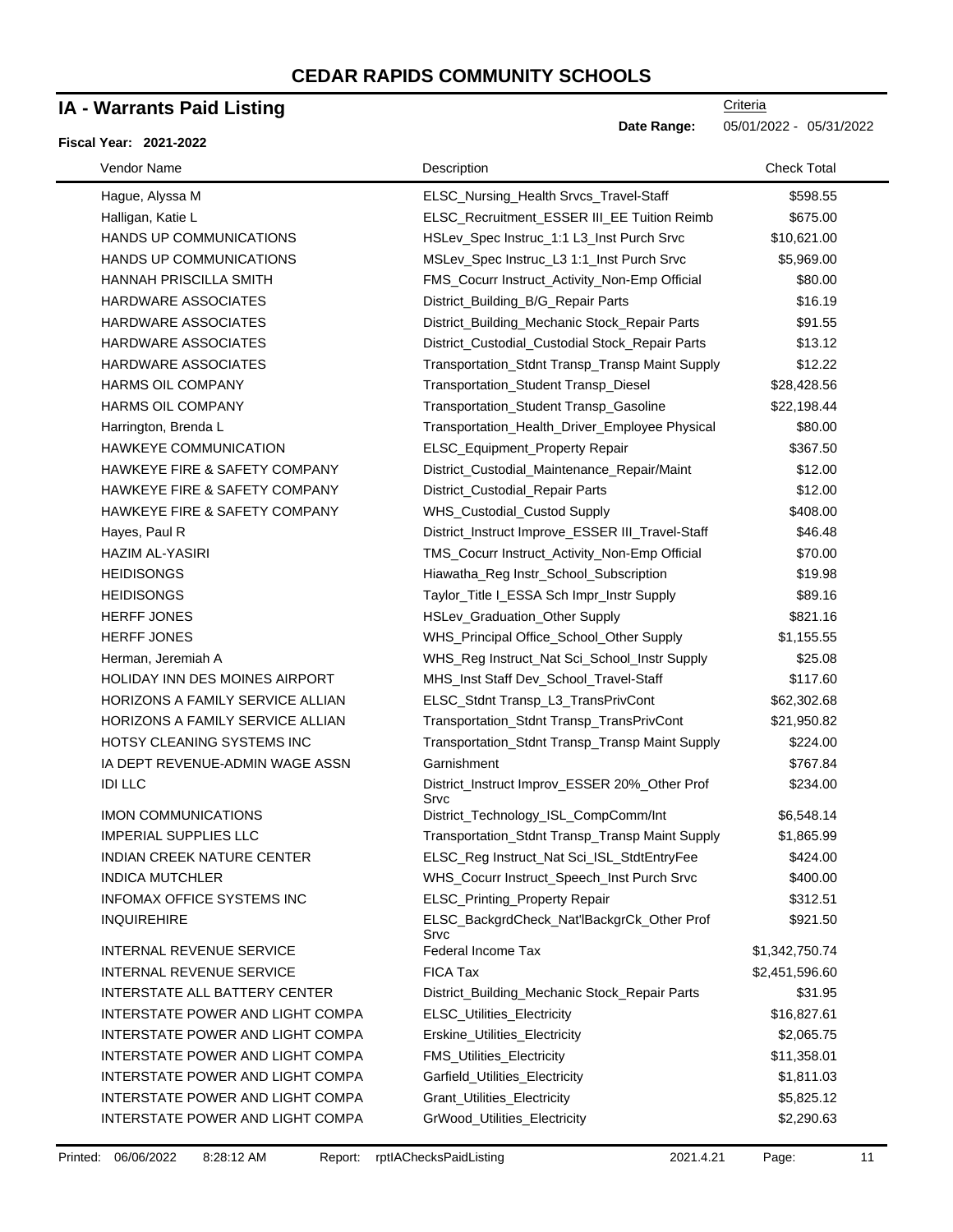### **IA - Warrants Paid Listing**

### **Fiscal Year: 2021-2022**

**Criteria** 

**Date Range:** 05/01/2022 - 05/31/2022

| Vendor Name                             | Description                                       | <b>Check Total</b> |
|-----------------------------------------|---------------------------------------------------|--------------------|
| INTERSTATE POWER AND LIGHT COMPA        | Harrison_Utilities_Electricity                    | \$2,581.64         |
| INTERSTATE POWER AND LIGHT COMPA        | Hiawatha Utilities Electricity                    | \$6,662.56         |
| INTERSTATE POWER AND LIGHT COMPA        | HMS_Utilities_Electricity                         | \$13,511.27        |
| INTERSTATE POWER AND LIGHT COMPA        | Hoover_Utilities_Electricity                      | \$3,964.04         |
| INTERSTATE POWER AND LIGHT COMPA        | HSLev_Utilities_lowa BIG_ISL_Electricity          | \$366.17           |
| INTERSTATE POWER AND LIGHT COMPA        | JHS_Utilities_Electricity                         | \$31,014.59        |
| INTERSTATE POWER AND LIGHT COMPA        | Kenwood_Utilities_Electricity                     | \$3,743.81         |
| INTERSTATE POWER AND LIGHT COMPA        | KHS_Utilities_Electricity                         | \$25,212.03        |
| INTERSTATE POWER AND LIGHT COMPA        | Madison_Utilities_Electricity                     | \$1,910.19         |
| INTERSTATE POWER AND LIGHT COMPA        | Nixon_Utilities_Electricity                       | \$5,178.08         |
| INTERSTATE POWER AND LIGHT COMPA        | Pierce_Utilities_Electricity                      | \$3,845.69         |
| INTERSTATE POWER AND LIGHT COMPA        | Polk AEC_Utilities_Electricity                    | \$2,594.06         |
| INTERSTATE POWER AND LIGHT COMPA        | RMS_Utilities_Electricity                         | \$14,198.65        |
| INTERSTATE POWER AND LIGHT COMPA        | Taylor_Utilities_Electricity                      | \$5,118.11         |
| INTERSTATE POWER AND LIGHT COMPA        | TMS_Utilities_Electricity                         | \$11,262.75        |
| INTERSTATE POWER AND LIGHT COMPA        | Truman_Utilities_Electricity                      | \$7,011.90         |
| INTERSTATE POWER AND LIGHT COMPA        | <b>WHS_Utilities_Electricity</b>                  | \$47.23            |
| INTERSTATE POWER AND LIGHT COMPA        | WMS_Utilities_Electricity                         | \$9,394.76         |
| INTERSTATE POWER AND LIGHT COMPA        | Wright_Utilities_Electricity                      | \$1,874.67         |
| INTERSTATE POWER AND LIGHT COMPA        | WWillow_Utilities_Electricity                     | \$9,539.80         |
| <b>INTERSTATE POWER SYSTEMS</b>         | ELSC_Building_SAVE/PPEL Elig_Repair/Maint         | \$1,415.30         |
| IOWA ASSOCIATION OF SCHOOL BOARD        | ELSC_BOE_BOE/Supt Support_Dues/Membership         | \$12,589.00        |
| IOWA COMMUNICATIONS NETWORK             | District_Technology_ISL_CompComm/Int              | \$11.06            |
| IOWA DEPARTMENT OF HUMAN SERVICE        | <b>Medicaid Reimbursement</b>                     | \$150,103.13       |
| <b>IOWA NET ACADEMY</b>                 | ELSC_DropoutAtRisk_Dropout_Tuit-PrivAgcy-Reim     | \$2,890.80         |
| <b>IOWA PUBLIC EMPLOYEES RETIREMENT</b> | h<br>ELSC_Payroll/Benefit_Adjmt-Inv&Other         | (\$0.04)           |
| <b>IOWA PUBLIC EMPLOYEES RETIREMENT</b> | <b>IPERS</b>                                      | \$2,512,202.62     |
| IOWA STATE EXTENSION AND OUTREAC        | ELSC_Categ/Grants_BASICS-Snack_Inst Purch<br>Srvc | \$3,867.29         |
| <b>IOWA VOCATIONAL REHABILITATION S</b> | Prepaid Expense                                   | \$20,990.31        |
| J.P. GASWAY CO                          | <b>Custodial Inventory-General Stock</b>          | \$3,516.24         |
| J.P. GASWAY CO                          | ELSC_Printing_Other Supply                        | \$62.51            |
| J.P. GASWAY CO                          | ELSC_Warehouse_Purch/Warehouse_Other<br>Supply    | \$973.00           |
| J.W. PEPPER & SON, INC.                 | FMS_Reg Instruct_Band_School_Instr Supply         | \$81.99            |
| J.W. PEPPER & SON, INC.                 | JHS_Reg Instruct_Band_School_Instr Supply         | \$5.00             |
| J.W. PEPPER & SON, INC.                 | JHS_Reg Instruct_Voc Music_School_Instr Supply    | \$57.49            |
| J.W. PEPPER & SON, INC.                 | TMS_Reg Instruct_Voc Music_School_Instr Supply    | \$182.68           |
| JANE BOYD COMMUNITY HOUSE               | District_Reg Instruct_ESSER 20%_Other Prof Srvc   | \$26,560.00        |
| <b>JC TOWING</b>                        | Transportation_Non-Student Vehicle_Repair/Maint   | \$350.00           |
| <b>JC TOWING</b>                        | Transportation_Student Vehicle_Repair/Maint       | \$650.00           |
| <b>JENNIFER BEALL</b>                   | WHS_Cocurr Instruct_Speech_Inst Purch Srvc        | \$400.00           |
| Jensen, Pamela K                        | Polk AEC_Spec Instruc_SPED Unalloc_Travel-Staff   | \$51.12            |
| JEREMY DAVID COHEN                      | HMS_Cocurr Instruct_Activity_Non-Emp Official     | \$70.00            |
| <b>JESSICA PENTICOFF</b>                | WWillow_Library_Media_School_Library Books        | \$9.00             |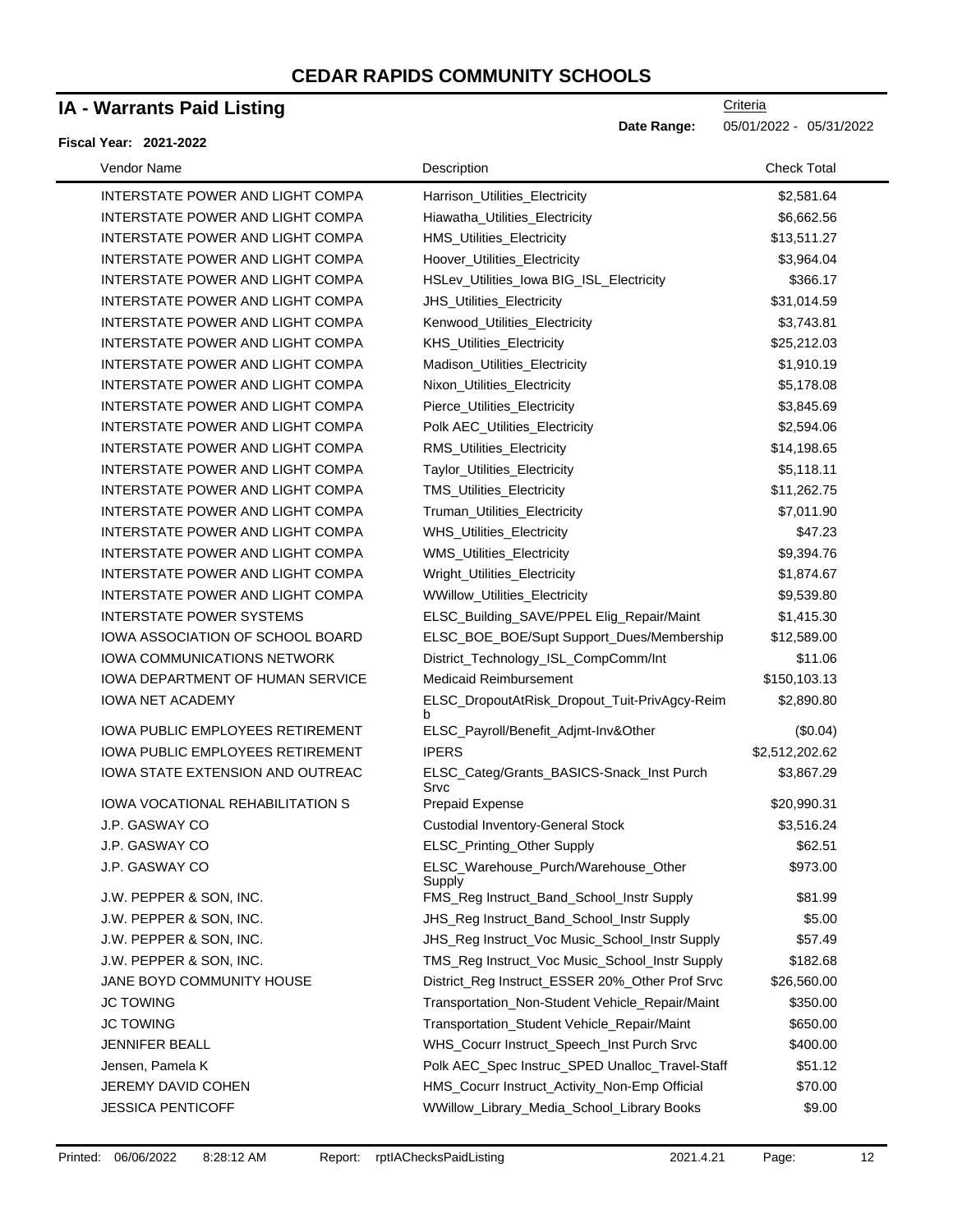# **IA - Warrants Paid Listing**

| <b>Fiscal Year: 2021-2022</b>    | Date Range:                                           | 05/01/2022 - 05/31/2022 |
|----------------------------------|-------------------------------------------------------|-------------------------|
| Vendor Name                      | Description                                           | <b>Check Total</b>      |
| <b>JIM PATTERSON</b>             | RMS_Cocurr Instruct_BldgActivityS_Non-Emp<br>Official | \$200.00                |
| <b>JOE SAMPLE</b>                | MMS_Cocurr Instruct_Activity_Non-Emp Official         | \$70.00                 |
| <b>JOHN RANDLES</b>              | RMS_Cocurr Instruct_BldgActivityS_Non-Emp<br>Official | \$100.00                |
| JOHN W DODGE                     | HMS_Cocurr Instruct_Activity_Non-Emp Official         | \$70.00                 |
| JOHN W DODGE                     | RMS_Cocurr Instruct_BldgActivityS_Non-Emp<br>Official | \$70.00                 |
| JOHN'S LOCK & KEY INC            | District_Building_B/G_Repair Parts                    | \$23.92                 |
| JOHNSON CONTROLS INC             | District_Building_Repair/Maint                        | \$3,745.63              |
| Johnson, Jeannie L               | HomeSchool_Reg<br>Instruct_Reg_HSAP_Travel-Staff      | \$140.78                |
| JOHNSTONE SUPPLY                 | District_Building_B/G_Repair Parts                    | \$1,043.20              |
| JOHNSTONE SUPPLY                 | District_Building_Mechanic Stock_Repair Parts         | \$18.86                 |
| Jones, Sarah K                   | Kenwood_School Innov_Magnet_Travel-Staff              | \$180.00                |
| <b>JOSTENS</b>                   | JHS_Reg Instruct_School_Other Supply                  | \$925.05                |
| <b>JVA MOBILITY</b>              | ELSC_Spec Instruc_L3_Instr Supply                     | \$2,496.80              |
| <b>JVA MOBILITY</b>              | ELSC_Spec Instruc_L3_Travel-Staff                     | \$75.00                 |
| <b>JVA MOBILITY</b>              | ESLev_Spec Instruc_L1 1:1_Instr Supply                | \$255.00                |
| <b>JVA MOBILITY</b>              | HSLev_Spec Instruc_1:1 L3_Equip<br>\$500-\$4999/unit  | \$2,017.00              |
| <b>K&amp;E DISTRIBUTING INC</b>  | District_Building_B/G_Repair Parts                    | \$644.34                |
| Kain, Emma E                     | ELSC_Instrucl Improve_CCT_Travel-Staff                | \$4.20                  |
| Kain, Emma E                     | ELSC_Instructl Impr_ESSER III<br>Homeless_Travel-Staf | \$332.00                |
| KARIBU MARKET LLC                | Hoover_Categ/Grants_Food Pantry_Other Supply          | \$10,228.81             |
| Kelly, Bonnie L                  | ELSC_SPED Admin_Spec Srvc Admin_Travel-Staff          | \$44.29                 |
| Kern, Jason S                    | Polk AEC_Spec Instruc_SPED Unalloc_Travel-Staff       | \$58.50                 |
| Khadka, Devi C                   | Transportation_StdntTrans_DriversTrip_Travel-Staf     | \$33.76                 |
| KINGS III EMERGENCY COMMUNICATIO | District_Building_Evel Repair_Inspect&Lincense        | \$1,672.65              |
| KIRKWOOD COMMUNITY COLLEGE       | Transportation_StaDevNon-Ins_Wksp/RegisFee            | \$100.00                |
| KLK HOLDINGS INC DBA: LEVEL 10   | ELSC_Instr&CurDvlp_Metro Orchest_Other Supply         | \$2,810.00              |
| Kooiker, Nicole A                | ELSC_OLL_Admin PD_Travel-Staff                        | \$115.00                |
| Kruger, Ashley J                 | ELSC_Nursing_Health Srvcs_Travel-Staff                | \$25.20                 |
| LAKESHORE LEARNING MATERIALS     | Hiawatha_Spec Instruc_SPED Unalloc_Instr Supply       | \$212.77                |
| LAKESHORE LEARNING MATERIALS     | Taylor_Title I_ESSA Sch Impr_Instr Supply             | \$99.96                 |
| <b>LAWSON PRODUCTS</b>           | District_Building_Carp Stock_Repair Parts             | \$126.49                |
| <b>LAWSON PRODUCTS</b>           | District_Building_Mechanic Stock_Repair Parts         | \$953.94                |
| Lawyer, Gretchen R               | District_Instruct Improve_ESSER III_Travel-Staff      | \$89.46                 |
| LBA FOUNDATION LLC DBA: ALPHONCE | District_Reg Instruct_ESSER 20%_Other Prof Srvc       | \$27,400.00             |
| Leeper, Sarah B                  | ELSC_Recruitment_ESSER III_EE Tuition Reimb           | \$523.50                |
| Leyh, Victoria A                 | ELSC_Nursing_Health Srvcs_Travel-Staff                | \$21.73                 |
| LINDA S BUNN DBA: A-1 PRECISION  | District_Building_B/G_Repair Parts                    | \$32.00                 |
| LINN COUNTY HEALTH               | JHS_Building_B/G_Inspect/License                      | \$270.00                |
| LINN COUNTY HEALTH               | KHS_Building_B/G_Inspect/License                      | \$15.00                 |
| LINN COUNTY HEALTH               | WHS_Building_B/G_Inspect/License                      | \$15.00                 |
| LINN COUNTY REC                  | ViolaG_Utilities_Electricity                          | \$4,408.83              |
| LJ'S MOBILE CATERING DBA: CATER  | ELSC_Superintendent_Other Supply                      | \$116.35                |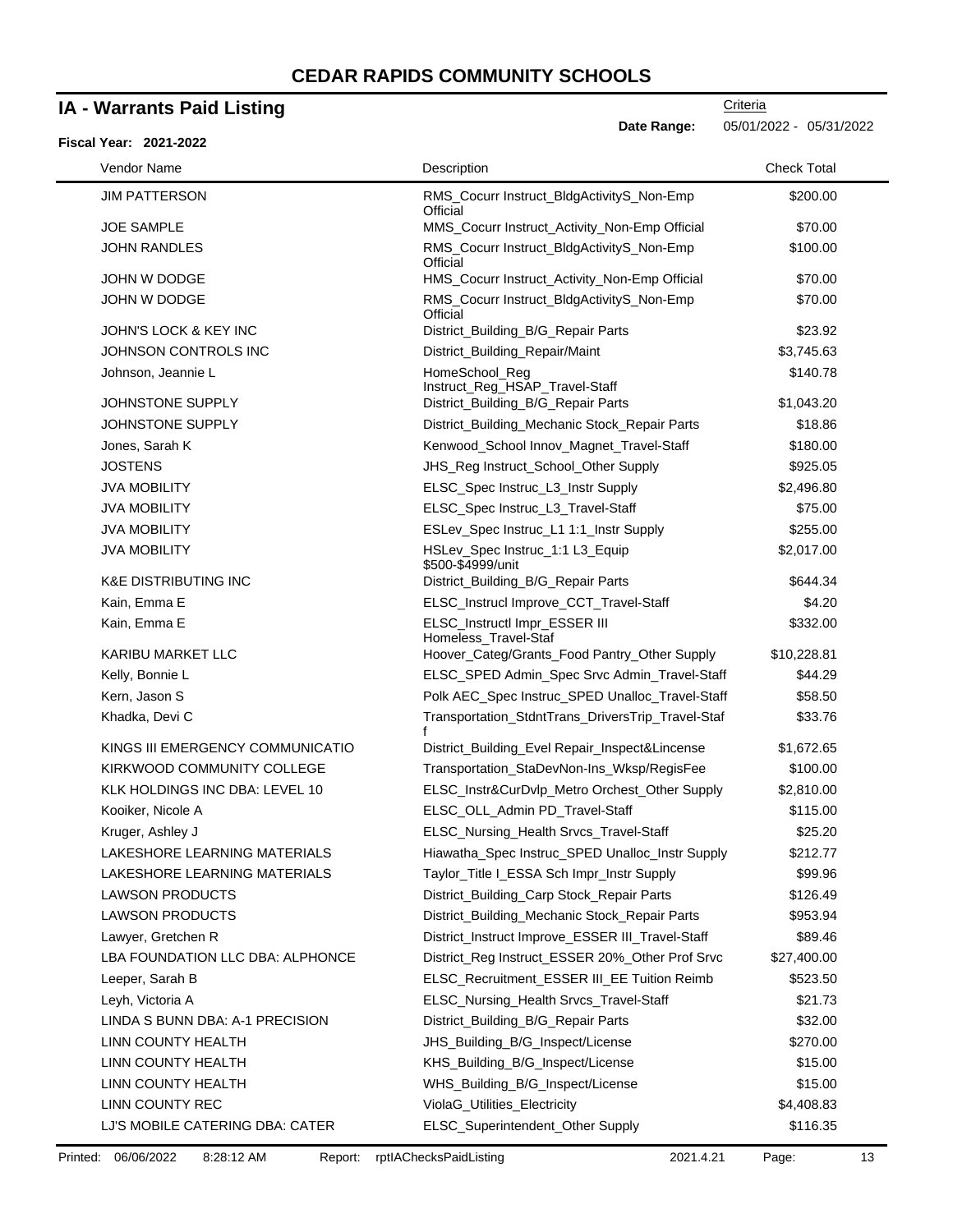### **IA - Warrants Paid Listing**

#### **Fiscal Year: 2021-2022**

**Date Range:** 05/01/2022 - 05/31/2022

| Vendor Name                            | Description                                         | <b>Check Total</b> |
|----------------------------------------|-----------------------------------------------------|--------------------|
| <b>LORI SCHLACKE</b>                   | ESLev_Misc Grant_Discover Summ Sch_Local<br>Revenue | \$110.00           |
| Lorig, Bernita N                       | Transportation_Health_Driver_Employee Physical      | \$80.00            |
| Lorig, Bernita N                       | Transportation_StdntTrans_DriversTrip_Travel-Staf   | \$18.36            |
| LYNCH DALLAS PC                        | ELSC_Legal_BOE/Supt Support_Legal Service           | \$9,316.50         |
| M.J. CARE INC                          | ELSC_Business_L3_DataProc/Coding                    | \$11,340.16        |
| <b>MADISON NATIONAL LIFE INSURANCE</b> | <b>Disability Insurance Payable</b>                 | \$24,851.16        |
| Manka, Krystal K                       | ELSC_Spec Instruc_SPED Unalloc_Travel-Staff         | \$43.70            |
| <b>MARCO INC</b>                       | Arthur_Reg Instruct_School_Copier Usage             | \$414.63           |
| <b>MARCO INC</b>                       | Cleveland_Reg Instruct_School_Copier Usage          | \$483.96           |
| <b>MARCO INC</b>                       | District_Building_Copier Usage                      | \$251.13           |
| <b>MARCO INC</b>                       | District_Purchasing_Copier Usage                    | \$4,623.05         |
| <b>MARCO INC</b>                       | ELSC_Accounting_Copier Usage                        | \$156.35           |
| MARCO INC                              | ELSC_Business_Copier Usage                          | \$460.65           |
| <b>MARCO INC</b>                       | ELSC_Comm Relation_Copier Usage                     | \$0.48             |
| <b>MARCO INC</b>                       | ELSC_Human Resource_Copier Usage                    | \$248.88           |
| <b>MARCO INC</b>                       | ELSC_Instrucl Improve_CCT_Copier Usage              | \$157.43           |
| <b>MARCO INC</b>                       | ELSC_OLL_Deputy_Copier Usage                        | \$51.53            |
| <b>MARCO INC</b>                       | ELSC_OLL_Dir Instr Srvc_Copier Usage                | \$292.74           |
| <b>MARCO INC</b>                       | ELSC_Payroll/Benefit_Copier Usage                   | \$312.98           |
| <b>MARCO INC</b>                       | ELSC_Printing_Copier Usage                          | \$12,342.37        |
| MARCO INC                              | ELSC_Purchasing_Copier Usage                        | \$53.31            |
| <b>MARCO INC</b>                       | ELSC_SPED Admin_Copier Usage                        | \$196.32           |
| <b>MARCO INC</b>                       | ELSC_Superintendent_Copier Usage                    | \$281.59           |
| <b>MARCO INC</b>                       | ELSC_SW Vol Presch_Copier Usage                     | \$33.92            |
| <b>MARCO INC</b>                       | ELSC_Technology_Copier Usage                        | \$2,498.02         |
| <b>MARCO INC</b>                       | Erskine_Reg Instruct_School_Copier Usage            | \$389.30           |
| <b>MARCO INC</b>                       | FMS_Reg Instruct_School_Copier Usage                | \$1,258.80         |
| <b>MARCO INC</b>                       | Four Oaks_Spec Instruc_L3_Copier Usage              | \$182.87           |
| <b>MARCO INC</b>                       | Garfield_Reg Instruct_School_Copier Usage           | \$437.21           |
| <b>MARCO INC</b>                       | Grant_Reg Instruct_School_Copier Usage              | \$630.57           |
| <b>MARCO INC</b>                       | GrWood_Reg Instruct_School_Copier Usage             | \$786.54           |
| <b>MARCO INC</b>                       | Harrison_Reg Instruct_School_Copier Usage           | \$516.23           |
| MARCO INC                              | Hiawatha_Reg Instruct_School_Copier Usage           | \$605.86           |
| MARCO INC                              | HMS_Reg Instruct_School_Copier Usage                | \$1,126.62         |
| <b>MARCO INC</b>                       | HomeSchool_Reg Instruct_HSAP_Copier Usage           | \$23.58            |
| <b>MARCO INC</b>                       | Hoover_Reg Instruct_School_Copier Usage             | \$581.96           |
| MARCO INC                              | Jackson_Reg Instruct_School_Copier Usage            | \$505.08           |
| MARCO INC                              | JHS_Reg Instruct_School_Copier Usage                | \$2,001.18         |
| <b>MARCO INC</b>                       | Johnson_Reg Instruct_School_Copier Usage            | \$611.92           |
| MARCO INC                              | Kenwood_Reg Instruct_School_Copier Usage            | \$816.63           |
| MARCO INC                              | KHS_Reg Instruct_School_Copier Usage                | \$2,555.82         |
| MARCO INC                              | Madison_Reg Instruct_School_Copier Usage            | \$344.59           |
| MARCO INC                              | MHS_Reg Instruct_School_Copier Usage                | \$601.23           |
|                                        | MMS_Reg Instruct_School_Copier Usage                | \$940.55           |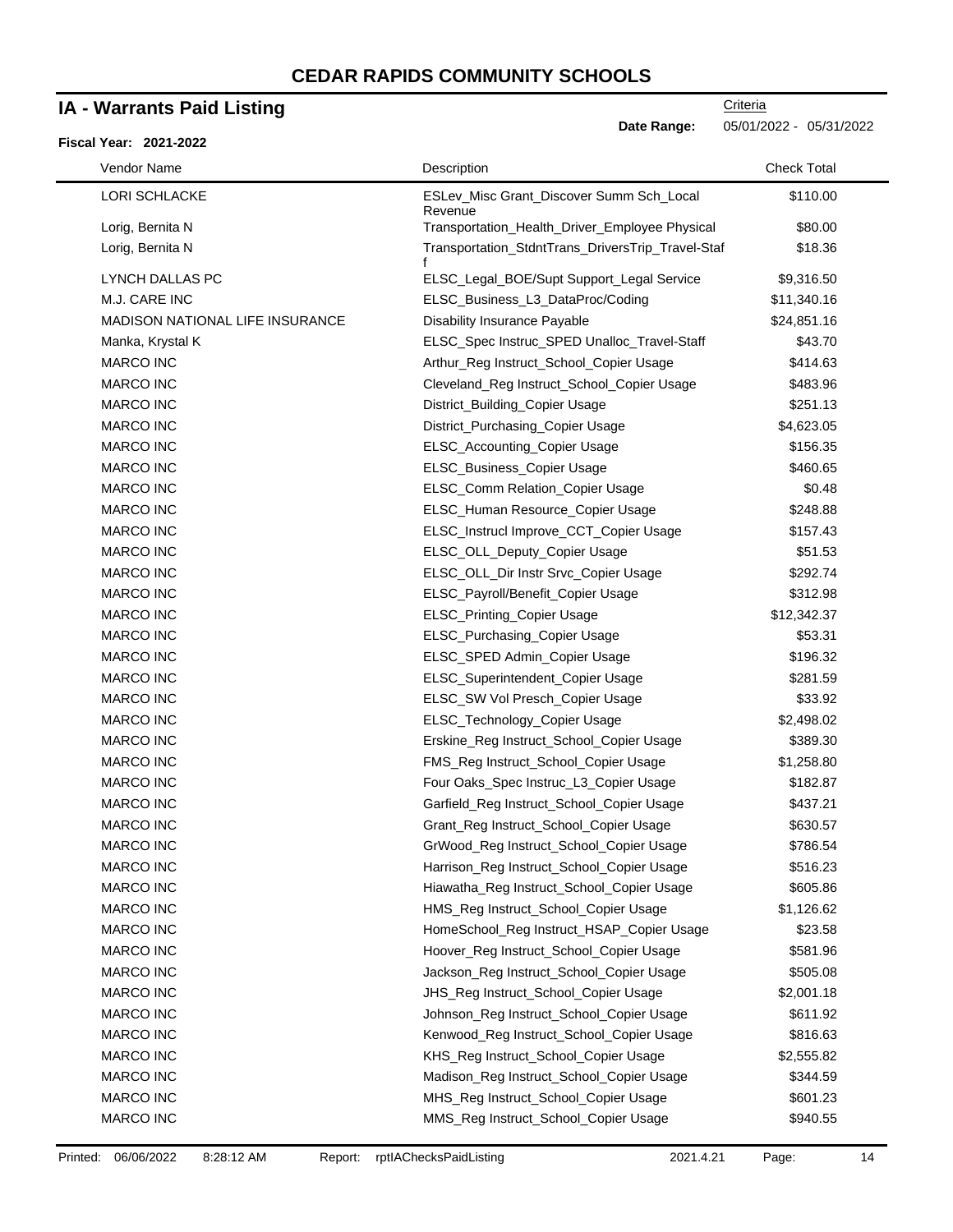### **IA - Warrants Paid Listing**

#### **Fiscal Year: 2021-2022**

| Vendor Name                         | Description                                           | <b>Check Total</b> |
|-------------------------------------|-------------------------------------------------------|--------------------|
| <b>MARCO INC</b>                    | Nixon_Reg Instruct_School_Copier Usage                | \$315.76           |
| <b>MARCO INC</b>                    | Pierce_Reg Instruct_School_Copier Usage               | \$538.43           |
| <b>MARCO INC</b>                    | Polk AEC_SPED Admin_School_Copier Usage               | \$345.63           |
| <b>MARCO INC</b>                    | RMS_Reg Instruct_School_Copier Usage                  | \$768.72           |
| <b>MARCO INC</b>                    | Taylor_Reg Instruct_School_Copier Usage               | \$958.84           |
| <b>MARCO INC</b>                    | TMS_Reg Instruct_School_Copier Usage                  | \$1,354.36         |
| MARCO INC                           | Transition Ctr_Spec Instruc_L3_Copier Usage           | \$6.05             |
| <b>MARCO INC</b>                    | Transportation_Stdnt Transp_Copier Usage              | \$95.22            |
| <b>MARCO INC</b>                    | Truman_Reg Instruct_School_Copier Usage               | \$240.73           |
| <b>MARCO INC</b>                    | VanBuren_Reg Instruct_School_Copier Usage             | \$595.89           |
| MARCO INC                           | ViolaG_Reg Instruct_School_Copier Usage               | \$453.16           |
| <b>MARCO INC</b>                    | WHS_Reg Instruct_School_Copier Usage                  | \$2,289.75         |
| <b>MARCO INC</b>                    | WMS_Reg Instruct_School_Copier Usage                  | \$801.10           |
| <b>MARCO INC</b>                    | Wright_Reg Instruct_School_Copier Usage               | \$401.79           |
| MARCO INC                           | WWillow_Reg Instruct_School_Copier Usage              | \$481.86           |
| <b>MARCO INC SUPPLIES</b>           | ELSC_Printing_Other Supply                            | \$41.35            |
| MARION JANITORIAL SUPPLY CO         | <b>Custodial Inventory-General Stock</b>              | \$3,493.32         |
| MARION JANITORIAL SUPPLY CO         | WWillow_Custodial_Custod Supply                       | \$18.54            |
| <b>MARZANO RESOURCES LLC</b>        | ELSC_Inst Staff Dev_PD_Wksp/RegisFee                  | \$68,900.00        |
| <b>MATHESON TRI-GAS</b>             | District_Building_Mechanic Stock_Repair Parts         | \$647.97           |
| <b>MATT MCMANUS IMPACT LLC</b>      | MHS_Reg Instruct_School_Other Supply                  | \$391.00           |
| <b>MATTHEW SCRANTON</b>             | WMS_Cocurr Instruct_Activity_Non-Emp Official         | \$70.00            |
| MCDONALD IMAGING SOLUTIONS          | WWillow_Categ/Grants_Special Olympics_Other<br>Supply | \$160.00           |
| MCDONALD IMAGING SOLUTIONS          | WWillow_Reg Instr_School_Other Supply                 | \$493.10           |
| Means, Curtis C                     | Transportation_StdntTrans_DriversTrip_Travel-Staf     | \$20.00            |
| MEDIACOM COMMUNICATIONS CORP        | Four Oaks_Technology_CompComm/Int                     | \$550.00           |
| <b>MEDIACOM COMMUNICATIONS CORP</b> | HSLev_Technology_Kingston_ISL_CompComm/Int            | \$118.68           |
| MEDIACOM COMMUNICATIONS CORP        | JHS_Principal Office_School_Purch Tech Srvc           | \$9.03             |
| <b>MENARDS WEST</b>                 | District_Building_B/G_Repair Parts                    | \$3,698.75         |
| <b>MENARDS WEST</b>                 | JHS_Reg Instruct_Drama_School_Instr Supply            | \$93.15            |
| MERCY MEDICAL CENTER                | District_Health_Custodial_Employee Physical           | \$162.00           |
| <b>MERCY MEDICAL CENTER</b>         | Transportation_Health_Driver_Employee Physical        | \$483.00           |
| METRO INTERAGENCY INSURANCE PROG    | Health Insurance Payable                              | \$1,211,481.94     |
| MIDAMERICA ADMIN AND RETIREE        | <b>PEHP</b>                                           | \$221,714.25       |
| MIDAMERICAN ENERGY COMPANY          | Arthur_Utilities_Natural Gas                          | \$595.58           |
| MIDAMERICAN ENERGY COMPANY          | FMS_Utilities_Natural Gas                             | \$452.16           |
| MIDAMERICAN ENERGY COMPANY          | <b>Grant_Utilities_Natural Gas</b>                    | \$357.51           |
| MIDAMERICAN ENERGY COMPANY          | Hiawatha_Utilities_Natural Gas                        | \$244.95           |
| MIDAMERICAN ENERGY COMPANY          | HMS_Utilities_Natural Gas                             | \$332.76           |
| MIDAMERICAN ENERGY COMPANY          | HSLev_Utilities_Iowa BIG_ISL_Natural Gas              | \$162.58           |
| MIDAMERICAN ENERGY COMPANY          | Jackson_Utilities_Natural Gas                         | \$12.83            |
| MIDAMERICAN ENERGY COMPANY          | <b>MMS_Utilities_Natural Gas</b>                      | \$270.60           |
| MIDAMERICAN ENERGY COMPANY          | WMS_Utilities_Natural Gas                             | \$215.69           |
| MIDAMERICAN ENERGY COMPANY          | WWillow_Utilities_Natural Gas                         | \$324.51           |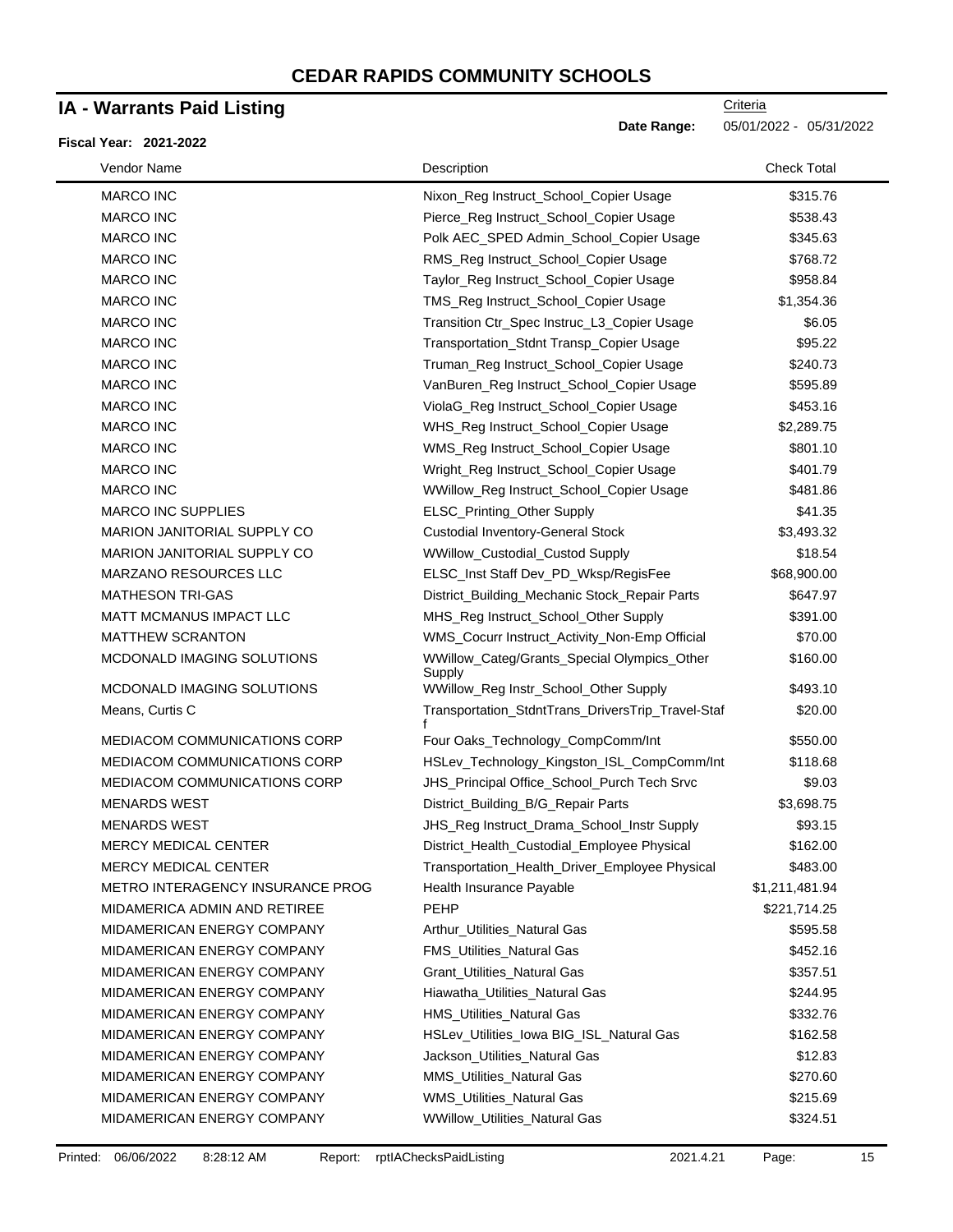### **IA - Warrants Paid Listing**

#### **Fiscal Year: 2021-2022**

| Vendor Name                           | Description                                           | <b>Check Total</b> |
|---------------------------------------|-------------------------------------------------------|--------------------|
| MIDWEST WHEEL COMPANIES               | <b>Transportation Stdnt Transp Transp Parts</b>       | \$16,973.59        |
| MIDWEST WHEEL COMPANIES               | Transportation_Vehicle_Tire/Parts Other Vehicle       | \$280.84           |
| MILLENNIUM TECHNOLOGY OF IOWA CO      | District_Building_Mechanic Stock_Repair Parts         | \$651.65           |
| Miller, Chad J                        | HSLev_Instrucl Improve_TAP<br>TransComp_Travel-Staff  | \$232.65           |
| Miller, Rainey L                      | ELSC_Reg Instruct_ISL_Travel-Staff                    | \$69.10            |
| MINNESOTA MEMORY INC DBA: CHROME      | ELSC_Technology_Other Supply                          | \$525.87           |
| MINNESOTA MEMORY INC DBA: CHROME      | <b>Technology Inventory-General Stock</b>             | \$11,821.50        |
| Mobberley, Chantelle J                | JHS_Cocurr Instruct_Speech_Other Supply               | \$175.68           |
| MODERN SHEET METAL INC                | District_Building_Repair/Maint                        | \$1,975.84         |
| Moody, Laurie J                       | Garfield_Categ/Grants_AtRisk_Other Supply             | \$418.87           |
| Moody, Laurie J                       | Garfield_Reg Instr_Misc Donate/Project_Other<br>Suppl | \$976.27           |
| Murphy, Brittany N                    | Johnson_Principal Office_School_Other Supply          | \$120.05           |
| Murray, Sharon L                      | Transportation_StdntTrans_DriversTrip_Travel-Staf     | \$65.45            |
| Muters, Glen W                        | Transportation_Health_Driver_Employee Physical        | \$80.00            |
| MUTUAL WHEEL CO                       | Transportation_Stdnt Transp_Transp Parts              | \$248.00           |
| NATIONAL ASSOCIATION OF SCHOOL NURSES | ELSC_StaDevNon-Ins_Health_Wksp/RegisFee               | \$420.00           |
| NATIONAL COATINGS & SUPPLIES INC      | Transportation_Stdnt Transp_Transp Maint Supply       | \$9.20             |
| NATIONAL SCHOOL BOARD ASSN            | ELSC_BOE_BOE/Supt Support_Dues/Membership             | \$75.00            |
| Nehl, Gretchen E                      | ELSC_Recruitment_ESSER III_EE Tuition Reimb           | \$1,047.00         |
| NELSON'S MEAT MARKET INC              | ELSC_OLL_Deputy Supt_Other Supply                     | \$165.00           |
| NICHOLAS ROY KOENIGHAIN               | FMS_Cocurr Instruct_Activity_Non-Emp Official         | \$70.00            |
| O'DONNELL ACE HARDWARE                | District_Custodial_Custod Supply                      | \$57.07            |
| O'DONNELL ACE HARDWARE                | District_Custodial_Repair Parts                       | \$10.69            |
| <b>OFFICE EXPRESS</b>                 | WMS_Reg Instruct_School_Other Supply                  | \$173.88           |
| Olander, Edward G                     | MMS_School Innov_Magnet_Travel-Staff                  | \$215.00           |
| ORIENTAL TRADING CO INC               | ELSC_EnglLangDev_IA Reimb_Title III_Instr<br>Supply   | \$131.90           |
| ORIENTAL TRADING CO INC               | ESLev_Reg Instruct_ISL_Other Supply                   | \$179.95           |
| OVERHEAD DOOR COMPANY OF CEDAR R      | District_Building_B/G_Repair Parts                    | \$64.00            |
| P & K MIDWEST                         | HSLev_Grounds Maint_Kingston_Repair Parts             | \$23.00            |
| P & K MIDWEST                         | HSLev Grounds Maint Kingston Repair/Maint             | \$1,585.74         |
| PACIFIC NORTHWEST PUBLISHING INC      | ELSC_Instrucl Improve_CCT_Other Prof Srvc             | \$5,333.33         |
| PACIFIC NORTHWEST PUBLISHING INC      | JHS_Principal Office_School_Other Supply              | \$1,011.16         |
| Patterson, Ryan P                     | Jackson_Reg Instr_School_Other Supply                 | \$341.06           |
| Payroll Vendor                        | Direct Deposit Payable                                | \$7,575,695.03     |
| PELLA HIGH SCHOOL                     | WHS_Cocurr Instruct_Speech_Other Supply               | \$70.00            |
| PEPPERCORN FOOD COMPANY               | All Saints_MiscGrant_Title II Fed_Other Supply        | \$344.00           |
| PEPPERCORN FOOD COMPANY               | LaSalle ES_MiscGrant_Title II Fed_Other Supply        | \$449.00           |
| PEPPERCORN FOOD COMPANY               | LaSalleMS_MiscGrant_Title II Fed_Other Supply         | \$449.00           |
| PEPPERCORN FOOD COMPANY               | RegisMS_MiscGrant_Title II Fed_Other Supply           | \$502.00           |
| PEPPERCORN FOOD COMPANY               | StMatthew_MiscGrant_Title II Fed_Other Supply         | \$396.00           |
| PEPPERCORN FOOD COMPANY               | StPiusX_MiscGrant_Title II Fed_Other Supply           | \$687.00           |
| PEPPERCORN FOOD COMPANY               | XavierHS_MiscGrant_Title II Fed_Other Supply          | \$1,373.00         |
| PERFECTION LEARNING CORPORATION       | Madison_Library_Media_School_Library Books            | \$403.50           |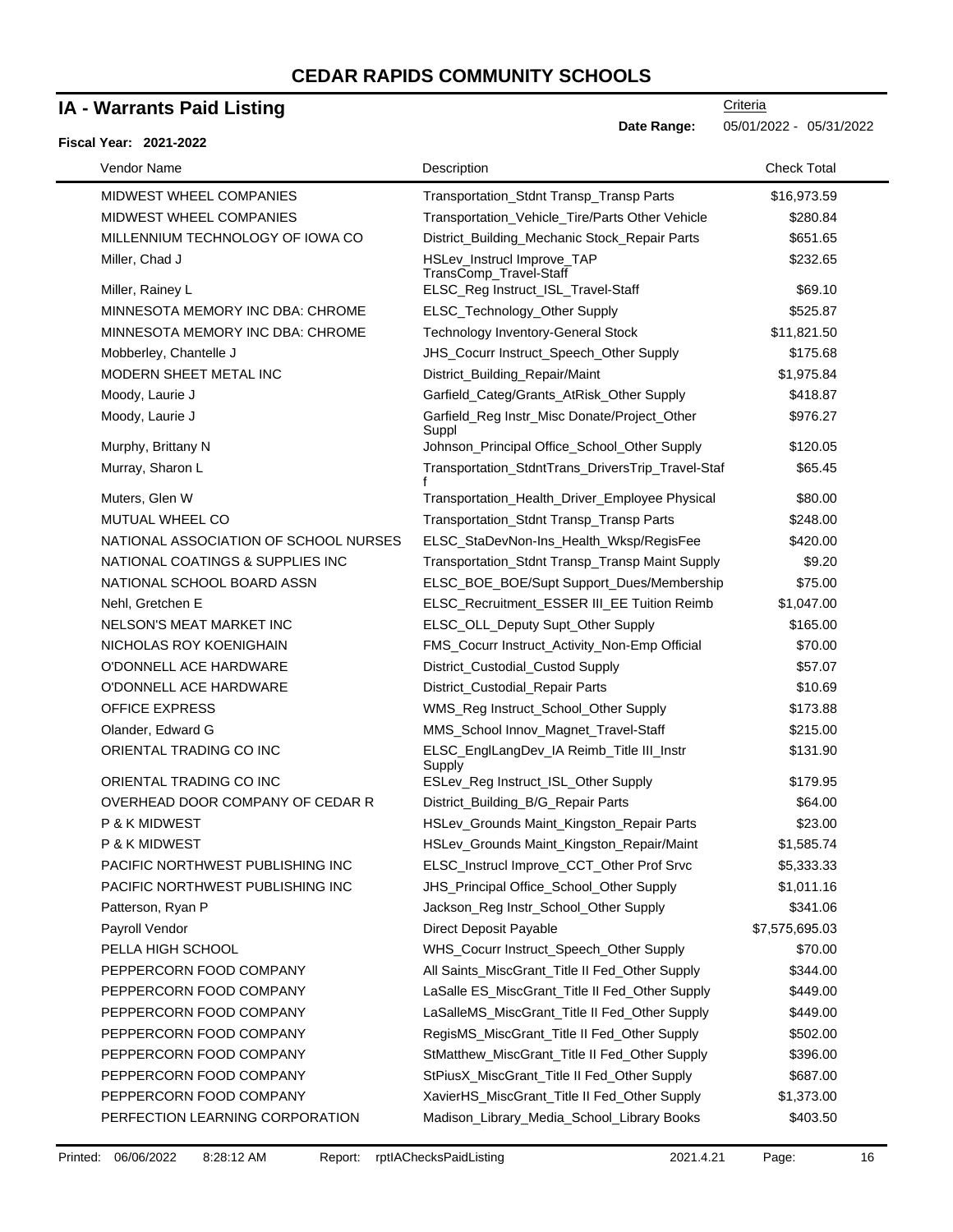### **IA - Warrants Paid Listing**

#### **Fiscal Year: 2021-2022**

| Vendor Name                                   | Description                                                                             | <b>Check Total</b>     |
|-----------------------------------------------|-----------------------------------------------------------------------------------------|------------------------|
| PERFECTION LEARNING CORPORATION               | Taylor_Reg Instr_School_Instr Supply                                                    | \$403.50               |
| PIPE PRO INC                                  | District_Building_Repair/Maint                                                          | \$474.00               |
| PLAYCORE GROUP INC & SUBSIDIARIES             | ELSC_Supt_NonCapEquip>\$500-\$4999/u                                                    | \$7,616.00             |
| <b>PLUMB MASTER</b>                           | District_Building_Mechanic Stock_Repair Parts                                           | \$1,122.27             |
| PLUMB SUPPLY                                  | District_Building_B/G_Repair Parts                                                      | \$850.61               |
| POLK COUNTY SHERIFF                           | Garnishment                                                                             | \$3,539.15             |
| POSTAL SOURCE                                 | ELSC_Mail Services_Property Repair                                                      | \$469.95               |
| PPG ARCHITECTURAL FINISHES INC                | District_Building_B/G_Repair Parts                                                      | \$74.68                |
| PPG ARCHITECTURAL FINISHES INC                | District_Building_Paint Stock_Repair Parts                                              | (\$2.08)               |
| PROJECT LEAD THE WAY                          | HSLev_Inst Staff                                                                        | \$2,400.00             |
| PT CLEANERS LLC DBA: DRY CLEANIN              | Dev_CarlPerkinsGr_Wksp/RegisFee                                                         |                        |
|                                               | District_Custodial_Clean/LaunSvc                                                        | \$582.75               |
| Putnam, Annette K<br>QUADIENT FINANCE USA INC | ELSC_OLL_Dir Instr Svc_Travel-Staff<br>Prepaid Metered Postage - Neopost                | \$83.81<br>\$5,010.00  |
| Quaid, Lydia M                                | ELSC_Nursing_Health Srvcs_Travel-Staff                                                  | \$15.40                |
| <b>QUALITY CARE</b>                           | District_Grounds Maint_Custodial_Repair/Maint                                           |                        |
| <b>QUALITY CARE</b>                           | FMS_Grounds Maint_Custodial_Repair/Maint                                                | \$5,024.00<br>\$252.79 |
| <b>QUALITY CARE</b>                           | MMS_Grounds Maint_Custodial_Repair/Maint                                                | \$373.16               |
| <b>QUALITY CARE</b>                           |                                                                                         | \$418.64               |
| <b>QUALITY CARE</b>                           | RMS_Grounds Maint_Custodial_Repair/Maint<br>Truman_Grounds Maint_Custodial_Repair/Maint | \$110.00               |
| <b>QUALITY CARE</b>                           | WHS_Grounds Maint_Custodial_Repair/Maint                                                | \$510.39               |
| <b>QUALITY CARE</b>                           | WMS_Grounds Maint_Custodial_Repair/Maint                                                | \$143.11               |
| QUILL CORPORATION                             | ELSC_BOE_BOE/Supt Support_Office Supply                                                 | \$169.29               |
| <b>QUILL CORPORATION</b>                      | ELSC_Superintendent_Office Supply                                                       | \$48.56                |
| RACHAEL CONNER                                | XavierHS_MiscGrant_Title IV_Inst Purch Srvc                                             | \$37.44                |
| RADIO COMMUNICATIONS COMPANY                  | ELSC_Security_EE ID Badge_Other Supply                                                  | \$1,200.00             |
| RADIO COMMUNICATIONS COMPANY                  | HSLev_Spec Instruc_SPED Unalloc_Instr Supply                                            | \$2,936.25             |
| RADIO COMMUNICATIONS COMPANY                  | Transportation_Stdnt Transp_Other Supply                                                | \$370.00               |
| RADIO COMMUNICATIONS COMPANY                  | Transportation_Stdnt Transp_Purch Tech Srvc                                             | \$900.00               |
| RAPIDS FOODSERVICE CONTRACT AND               | ELSC_Supt_NonCapEquip>\$500-\$4999/u                                                    | \$882.05               |
| RAPTOR TECHNOLOGIES LLC                       | JHS_Reg Instruct_School_Other Supply                                                    | \$200.00               |
| <b>REALLY GREAT READING COMPANY LLC</b>       | ELSC_EnglLangDev_IA Reimb_Title III_Instr<br>Supply                                     | \$369.60               |
| RED CEDAR CHAMBER MUSIC                       | ELSC_Reg Instruct_Sec Music_ISL_Subscription                                            | \$2,000.00             |
| RELIANCE STANDARD                             | Life Insurance Payable                                                                  | \$12,567.87            |
| <b>RELIANCE STANDARD</b>                      | Voluntary Life Insurance Payable                                                        | \$7,349.24             |
| Resewehr, Haley A                             | ELSC_Human Resource_Travel-Staff                                                        | \$55.00                |
| REXCO EQUIPMENT INC                           | HSLev_Grounds Maint_Kingston_Property Repair                                            | \$298.62               |
| Riley, Kathryn A                              | RMS_School Innov_Magnet_Travel-Staff                                                    | \$180.00               |
| Ripple, Shawnna M                             | WHS_Guidance_School_Other Supply                                                        | \$275.00               |
| ROBERT HALF INTERNATIONAL INC DB              | ELSC_Superintendent_Other Prof Srvc                                                     | \$587.76               |
| ROBERT HALF INTERNATIONAL INC DB              | ESLev_Principal Office_ExDir K-5_Other Prof Srvc                                        | \$498.91               |
| ROCHESTER ARMORED CAR CO INC                  | ELSC_Business_BankSrvcChrg                                                              | \$753.23               |
| ROTO ROOTER                                   | District_Building_B/G_Repair Parts                                                      | \$200.00               |
| ROTO ROOTER                                   | District_Building_Repair/Maint                                                          | \$906.00               |
| RSCHOOLTODAY (DISTRIBUTED WEBSIT              | FMS_Cocurr Instruct_Activity_Purch Tech Srvc                                            | \$472.50               |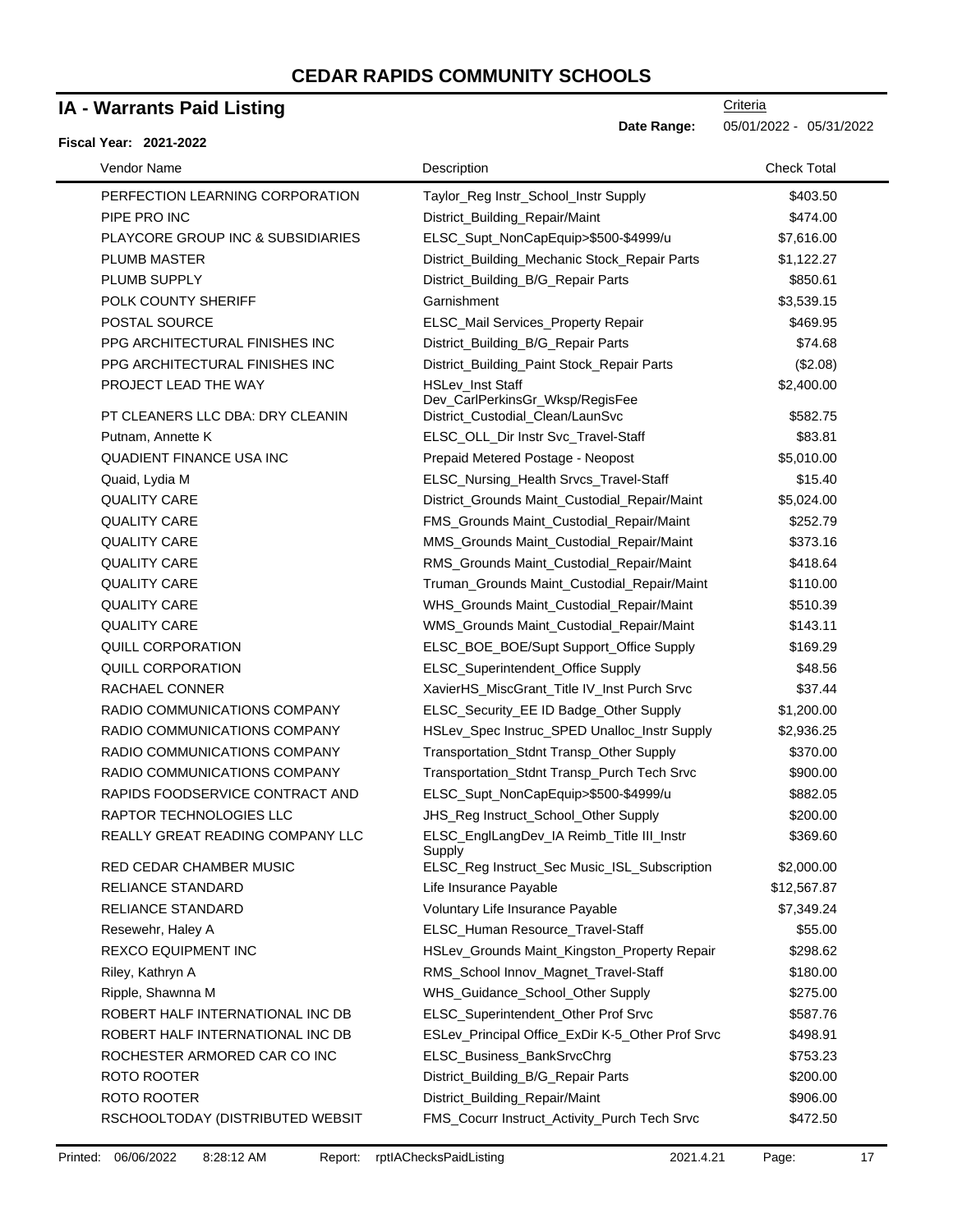### **IA - Warrants Paid Listing**

#### **Fiscal Year: 2021-2022**

| Vendor Name                      | Description                                              | <b>Check Total</b> |
|----------------------------------|----------------------------------------------------------|--------------------|
| RSCHOOLTODAY (DISTRIBUTED WEBSIT | HMS_Principal Office_School_Purch Tech Srvc              | \$582.95           |
| RYDELL CHEVROLET INC             | Transportation_Stdnt Transp_Transp Parts                 | \$1,401.32         |
| RYDELL CHEVROLET INC             | Transportation_Vehicle_Tire/Parts Other Vehicle          | \$494.96           |
| Rydstrom, Madison J              | District_Instruct Improve_ESSER III_Travel-Staff         | \$122.62           |
| SADLER POWER TRAIN INC           | Transportation_Stdnt Transp_Transp Parts                 | \$132.28           |
| Scheid, Sarah C                  | Taylor_Reg Instruct_PBIS_Other Supply                    | \$43.75            |
| <b>SCHIMBERG</b>                 | District_Building_B/G_Repair Parts                       | \$6,192.14         |
| <b>SCHIMBERG</b>                 | District_Building_Mechanic Stock_Repair Parts            | \$1,249.22         |
| Schloss, Teresa J                | ELSC_Nursing_Health Srvcs_Travel-Staff                   | \$21.38            |
| Schloss, Teresa J                | ELSC_StaDevNon-Ins_Health_Wksp/RegisFee                  | \$50.00            |
| Schmuecker, Anita L              | CRVA_Reg Instruct_School_Instr Supply                    | \$126.35           |
| <b>SCHOLASTIC BOOK FAIRS</b>     | Kenwood_Book Fair                                        | \$2,406.32         |
| <b>SCHOOL BUS SALES</b>          | Transportation_Stdnt Transp_Transp Parts                 | \$2,784.90         |
| SCHOOL HEALTH CORPORATION        | Arthur_Nursing_School_Medical Supply                     | \$51.66            |
| SCHOOL HEALTH CORPORATION        | Garfield_Nursing_School_Medical Supply                   | \$92.15            |
| SCHOOL HEALTH CORPORATION        | GrWood_Reg Instr_School_Other Supply                     | \$28.17            |
| SCHOOL HEALTH CORPORATION        | HMS_Nursing_School_Medical Supply                        | \$45.06            |
| SCHOOL HEALTH CORPORATION        | Hoover_Reg Instruct_ELL_School_Other Supply              | \$40.21            |
| SCHOOL HEALTH CORPORATION        | Kenwood_Nursing_School_Medical Supply                    | \$62.06            |
| SCHOOL HEALTH CORPORATION        | KHS_Nursing_School_Medical Supply                        | \$43.85            |
| SCHOOL HEALTH CORPORATION        | Polk AEC_Reg Instruc_School_Other Supply                 | \$188.16           |
| SCHOOL HEALTH CORPORATION        | TMS_Nursing_School_Medical Supply                        | \$140.98           |
| SCHOOL HEALTH CORPORATION        | ViolaG_Nursing_School_Medical Supply                     | \$27.17            |
| SCHOOL HEALTH CORPORATION        | Wright_Nursing_School_Medical Supply                     | \$34.44            |
| SCHOOL SPECIALTY INC             | ELSC_Printing_Other Supply                               | \$14.42            |
| SCHOOL SPECIALTY INC             | ESLev_Categ/Grants_DiscoverSchl_Instr Supply             | \$23.79            |
| SCHOOL SPECIALTY INC             | FMS_Reg Instruct_School_Instr Supply                     | \$85.59            |
| SCHOOL SPECIALTY INC             | Grant_Reg Instr_School_Other Supply                      | \$464.43           |
| SCHOOL SPECIALTY INC             | Grant_Reg Instruct_SPED_School_Other Supply              | \$21.44            |
| SCHOOL SPECIALTY INC             | GrWood_Reg Instr_School_Other Supply                     | \$58.86            |
| SCHOOL SPECIALTY INC             | Hoover_Reg Instr_Art_School_Instr Supply                 | \$55.49            |
| SCHOOL SPECIALTY INC             | Hoover_Reg Instr_School_Instr Supply                     | \$81.69            |
| SCHOOL SPECIALTY INC             | Kenwood_Reg Instr_Art_School_Instr Supply                | \$24.24            |
| SCHOOL SPECIALTY INC             | Kenwood_Reg Instr_School_Other Supply                    | \$132.82           |
| SCHOOL SPECIALTY INC             | Pierce_Reg Instr_School_Other Supply                     | \$84.85            |
| SCHOOL SPECIALTY INC             | TMS_Reg Instruct_Art_School_Instr Supply                 | \$333.58           |
| Schueller, Melissa D             | Madison_Inst Staff Dev_School_Dues/Membership            | \$129.00           |
| SCHULTZ STRINGS INC              | FMS_Equipment_Music Instrmt_Property Repair              | \$216.00           |
| SCHULTZ STRINGS INC              | JHS_Reg Instruct_Orchestr_MusicRepair_Instr              | \$465.00           |
| SCHULTZ STRINGS INC              | Supply<br>TMS_Reg Instruct_MuInstrRp-OLL_Property Repair | \$94.50            |
| Schutterle, Tricia L             | ELSC_Spec Instruc_SPED Unalloc_Travel-Staff              | \$111.12           |
| Scott, Sue A                     | ELSC_Gift & Talent_PACT_Travel-Staff                     | \$144.15           |
| Seeley, Rebecca E                | Hoover_Title I_Parent Engage_Instr Supply                | \$394.00           |
| SERVICEMASTER BY RICE            | District_Building_Repair/Maint                           | \$10,238.17        |
| Shaw, Nicole M                   | ELSC_Spec Instruc_SPED Unalloc_Travel-Staff              | \$6.11             |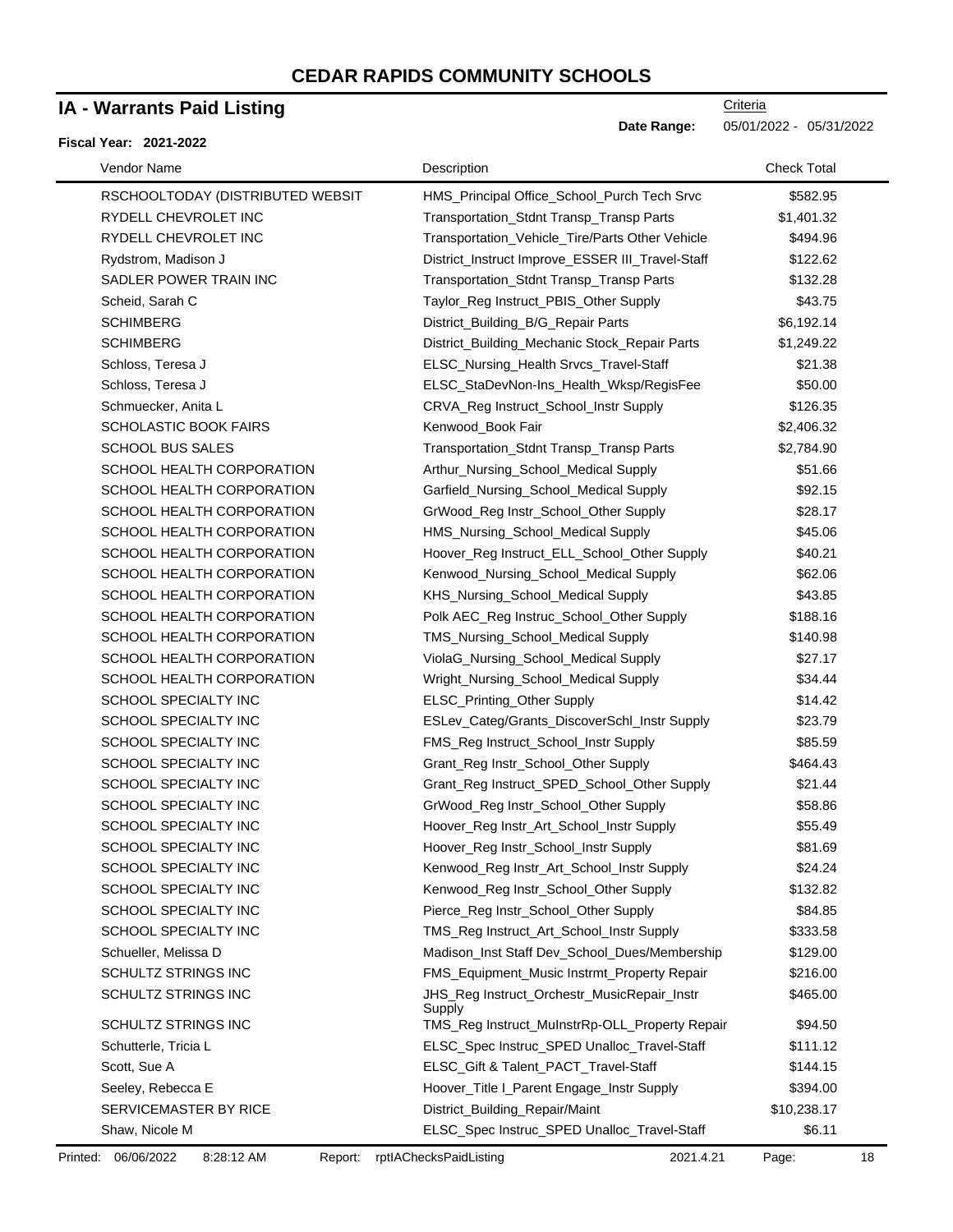### **IA - Warrants Paid Listing**

#### **Fiscal Year: 2021-2022**

**Date Range:** 05/01/2022 - 05/31/2022

| Vendor Name                      | Description                                          | <b>Check Total</b> |
|----------------------------------|------------------------------------------------------|--------------------|
| <b>SHELLY SPICER</b>             | JHS_Cocurr Instruct_Yearbook_Other Activity          | \$110.00           |
| SHERIFF OF LINN COUNTY           | Garnishment                                          | \$324.03           |
| SHERWIN WILLIAMS J ST SW         | District_Building_B/G_Repair Parts                   | \$945.98           |
| SHERWIN WILLIAMS J ST SW         | District_Building_Paint Stock_Repair Parts           | \$201.37           |
| SHIRLEY GRULKEY                  | Kenwood_Library_Media_School_Library Books           | \$15.00            |
| SJSMITH CO INC                   | Transportation_Student Transp_Propane/WeldGas        | \$27.00            |
| <b>SLED SHED</b>                 | HSLev_Grounds Maint_Kingston_Repair Parts            | \$19.03            |
| <b>SLED SHED</b>                 | HSLev_Grounds Maint_Kingston_Repair/Maint            | \$55.40            |
| Smith, John C                    | Transportation_StdntTrans_DriversTrip_Travel-Staf    | \$55.78            |
| <b>SOCIAL THINKING</b>           | VanBuren_Spec Instruc_SPED Unalloc_Instr<br>Supply   | \$393.64           |
| SOLBERG'S                        | WHS_Reg Instruct_School_Other Supply                 | \$26.57            |
| SOUND CONCEPTS INC/IMAGES        | HSLev_Spec Instruc_L2_Rent-Equip/Veh                 | \$1,030.00         |
| SOUTHEASTERN COMMUNITY COLLEGE   | HSLev_Reg Instruct_Reg_Tuit-CommColl                 | \$584.50           |
| SOUTHWEST BINDING AND LAMINATING | ELSC_Printing_Other Supply                           | \$118.80           |
| <b>SPACE WALK</b>                | HMS_Reg Instruct_PBIS_Other Supply                   | \$2,766.00         |
| <b>SPACE WALK</b>                | Hoover_Reg Instruct_PBIS_Other Supply                | \$660.00           |
| <b>SPACE WALK</b>                | Hoover_Title I_Parent Engage_Other Supply            | \$660.00           |
| SPARTAN TOOL LLC                 | ELSC_Building_B/G_Maint Supply-Tools                 | \$589.98           |
| Spores, Kasey G                  | ELSC_StaDevNon-Ins_Health_Wksp/RegisFee              | \$50.00            |
| <b>STACIE EASTMAN</b>            | WHS_Cocurr Instruct_Speech_Inst Purch Srvc           | \$400.00           |
| STAPLES BUSINESS ADVANTAGE       | ELSC_Purchasing_Purch/Warehouse_Other<br>Supply      | \$111.45           |
| STAPLES BUSINESS ADVANTAGE       | Erskine_Reg Instr_School_Instr Supply                | \$106.62           |
| STAPLES BUSINESS ADVANTAGE       | GrWood_Reg Instr_School_Other Supply                 | \$18.74            |
| STAPLES BUSINESS ADVANTAGE       | Hiawatha_Reg Instr_School_Other Supply               | \$173.26           |
| STAPLES BUSINESS ADVANTAGE       | HMS_Reg Instruct_School_Other Supply                 | \$23.04            |
| STAPLES BUSINESS ADVANTAGE       | Hoover_Reg Instr_Art_School_Instr Supply             | \$33.69            |
| STAPLES BUSINESS ADVANTAGE       | Hoover_Reg Instr_Health&PE_School_Instr Supply       | \$22.89            |
| STAPLES BUSINESS ADVANTAGE       | Hoover_Reg Instr_School_Instr Supply                 | \$240.81           |
| STAPLES BUSINESS ADVANTAGE       | Hoover_Reg Instr_School_Other Supply                 | \$239.98           |
| STAPLES BUSINESS ADVANTAGE       | Hoover_Reg Instruct_Voc Music_School_Instr<br>Supply | \$4.56             |
| STAPLES BUSINESS ADVANTAGE       | JHS_Principal Office_School_Office Supply            | \$19.48            |
| STAPLES BUSINESS ADVANTAGE       | KHS_Reg Instruct_School_Instr Supply                 | \$73.56            |
| STAPLES BUSINESS ADVANTAGE       | Polk AEC_Reg Instruc_School_Other Supply             | \$41.05            |
| STAPLES BUSINESS ADVANTAGE       | Polk AEC_Spec Instruc_SPED Unalloc_Instr<br>Supply   | \$19.49            |
| STAPLES BUSINESS ADVANTAGE       | RMS_Reg Instruct_School_Instr Supply                 | \$219.48           |
| STAPLES BUSINESS ADVANTAGE       | RMS_Reg Instruct_School_Other Supply                 | \$72.55            |
| STAPLES BUSINESS ADVANTAGE       | Truman_Nursing_School_Other Supply                   | \$6.57             |
| STAPLES BUSINESS ADVANTAGE       | Truman_Reg Instr_School_Other Supply                 | \$46.50            |
| STAPLES BUSINESS ADVANTAGE       | WHS_Reg Instruct_School_Other Supply                 | \$73.01            |
| <b>STAR EQUIPMENT</b>            | HSLev_Grounds Maint_Kingston_Repair Parts            | \$36.48            |
| STAR FOODSERVICE EQUIPMENT       | ELSC_Superintendent_Purch Tech Srvc                  | \$1,040.80         |
| Starr, Constance R               | ELSC_OLL_Dir Instr Svc_Travel-Staff                  | \$125.91           |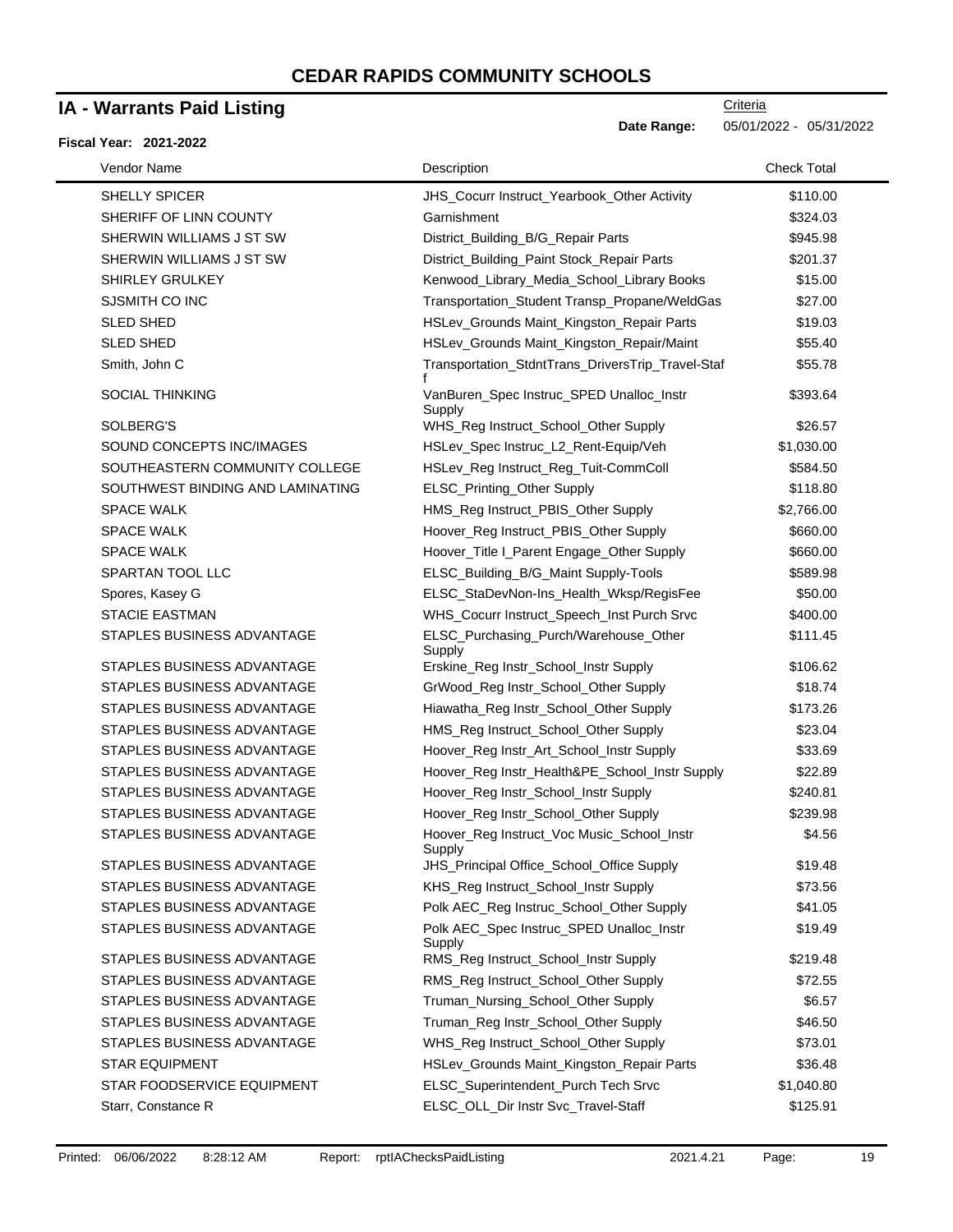### **IA - Warrants Paid Listing**

#### **Fiscal Year: 2021-2022**

 $\blacksquare$ 

**Date Range:** 05/01/2022 - 05/31/2022

| Vendor Name                                | Description                                           | <b>Check Total</b> |
|--------------------------------------------|-------------------------------------------------------|--------------------|
| STATE OF IOWA                              | ELSC_OLL_Dist Volunteer_Exec Dir MS_Other<br>Supply   | \$10.00            |
| <b>STEVE SANDSTROM</b>                     | Distric_Equipment_MusicInstrmt-OLL_Property<br>Repair | \$75.00            |
| Stobb, Jane A                              | ELSC_Spec Instruc_SPED Unalloc_Travel-Staff           | \$97.76            |
| STOKES ENERGY CONSULTING LLC               | District_Utilities_Other Prof Srvc                    | \$575.00           |
| <b>STORM STEEL</b>                         | District_Building_B/G_Repair Parts                    | \$1,305.36         |
| <b>STORM STEEL</b>                         | District_Building_Mechanic Stock_Repair Parts         | \$199.37           |
| STREFF ELECTRICAL CONTRACTORS              | District_Building_Repair/Maint                        | \$5,654.92         |
| SWAMP FOX BOOKSTORE LLC                    | MMS_Library_Media_School_Library Books                | \$21.58            |
| SYLVAN LEARNING CENTER                     | District_Reg Instruct_ESSER 20%_Other Prof Srvc       | \$1,242.00         |
| SYMMETRY ENERGY SOLUTIONS LLC              | Arthur_Utilities_Natural Gas                          | \$2,993.29         |
| SYMMETRY ENERGY SOLUTIONS LLC              | Cleveland_Utilities_Natural Gas                       | \$2,413.46         |
| SYMMETRY ENERGY SOLUTIONS LLC              | Erskine_Utilities_Natural Gas                         | \$2,573.91         |
| SYMMETRY ENERGY SOLUTIONS LLC              | Garfield_Utilities_Natural Gas                        | \$2,231.49         |
| SYMMETRY ENERGY SOLUTIONS LLC              | GrWood_Utilities_Natural Gas                          | \$2,335.84         |
| SYMMETRY ENERGY SOLUTIONS LLC              | Harrison_Utilities_Natural Gas                        | \$3,447.91         |
| SYMMETRY ENERGY SOLUTIONS LLC              | Hoover_Utilities_Natural Gas                          | \$1,849.27         |
| SYMMETRY ENERGY SOLUTIONS LLC              | HSLev_Utilities_Kingston_Natural Gas                  | \$1,349.69         |
| SYMMETRY ENERGY SOLUTIONS LLC              | Jackson_Utilities_Natural Gas                         | \$979.88           |
| SYMMETRY ENERGY SOLUTIONS LLC              | JHS_Utilities_Natural Gas                             | \$1,600.79         |
| SYMMETRY ENERGY SOLUTIONS LLC              | Johnson_Utilities_Natural Gas                         | \$1,255.11         |
| SYMMETRY ENERGY SOLUTIONS LLC              | Kenwood_Utilities_Natural Gas                         | \$3,820.29         |
| SYMMETRY ENERGY SOLUTIONS LLC              | KHS_Utilities_Natural Gas                             | \$2,058.65         |
| SYMMETRY ENERGY SOLUTIONS LLC              | Madison_Utilities_Natural Gas                         | \$2,133.01         |
| SYMMETRY ENERGY SOLUTIONS LLC              | MHS_Utilities_Natural Gas                             | \$1,214.68         |
| SYMMETRY ENERGY SOLUTIONS LLC              | Nixon_Utilities_Natural Gas                           | \$1,242.07         |
| SYMMETRY ENERGY SOLUTIONS LLC              | Pierce_Utilities_Natural Gas                          | \$3,644.87         |
| SYMMETRY ENERGY SOLUTIONS LLC              | Polk AEC_Utilities_Natural Gas                        | \$1,333.38         |
| SYMMETRY ENERGY SOLUTIONS LLC              | Taylor_Utilities_Natural Gas                          | \$3,616.16         |
| SYMMETRY ENERGY SOLUTIONS LLC              | VanBuren_Utilities_Natural Gas                        | \$1,022.91         |
| SYMMETRY ENERGY SOLUTIONS LLC              | ViolaG_Utilities_Natural Gas                          | \$949.87           |
| SYMMETRY ENERGY SOLUTIONS LLC              | WHS_Utilities_Natural Gas                             | \$3,330.48         |
| SYMMETRY ENERGY SOLUTIONS LLC              | Wright_Utilities_Natural Gas                          | \$2,395.84         |
| <b>TANAGER PLACE</b>                       | District_Health_GEER II_Other Prof Srvc               | \$188,250.00       |
| <b>TANAGER PLACE</b>                       | District_Reg Instruct_ESSER 20%_Other Prof Srvc       | \$75,000.00        |
| TELELANGUAGE INC                           | ELSC_Instrucl Improve_CCT_Other Prof Srvc             | \$530.45           |
| Terrell, Kathrynne E                       | ELSC_Spec Instruc_SPED Unalloc_Travel-Staff           | \$44.50            |
| THAD PERSHING HARKER                       | MMS_Cocurr Instruct_Activity_Non-Emp Official         | \$70.00            |
| THE ACADEMY FOR SCHOLASTIC AND<br>PERSONAL | WHS_Principal Office_School_Other Supply              | \$500.00           |
| THE DEVEREUX FOUNDATION                    | ELSC_Spec Instruc_L3_Inst Purch Srvc                  | \$6,324.00         |
| THE HOME DEPOT PRO                         | <b>Custodial Inventory-General Stock</b>              | \$6,309.00         |
| THE HOME DEPOT PRO                         | District_Building_Mechanic Stock_Repair Parts         | \$8,535.36         |
| THE MARKERBOARD PEOPLE                     | JHS_Reg Instruct_Math_School_Instr Supply             | \$180.00           |
| THE MATH LEARNING CENTER                   | ViolaG_Inst Staff Dev_School_Wksp/RegisFee            | \$75.00            |
| THEISEN'S INC                              | HSLev_Grounds Maint_Kingston_Repair Parts             | \$93.98            |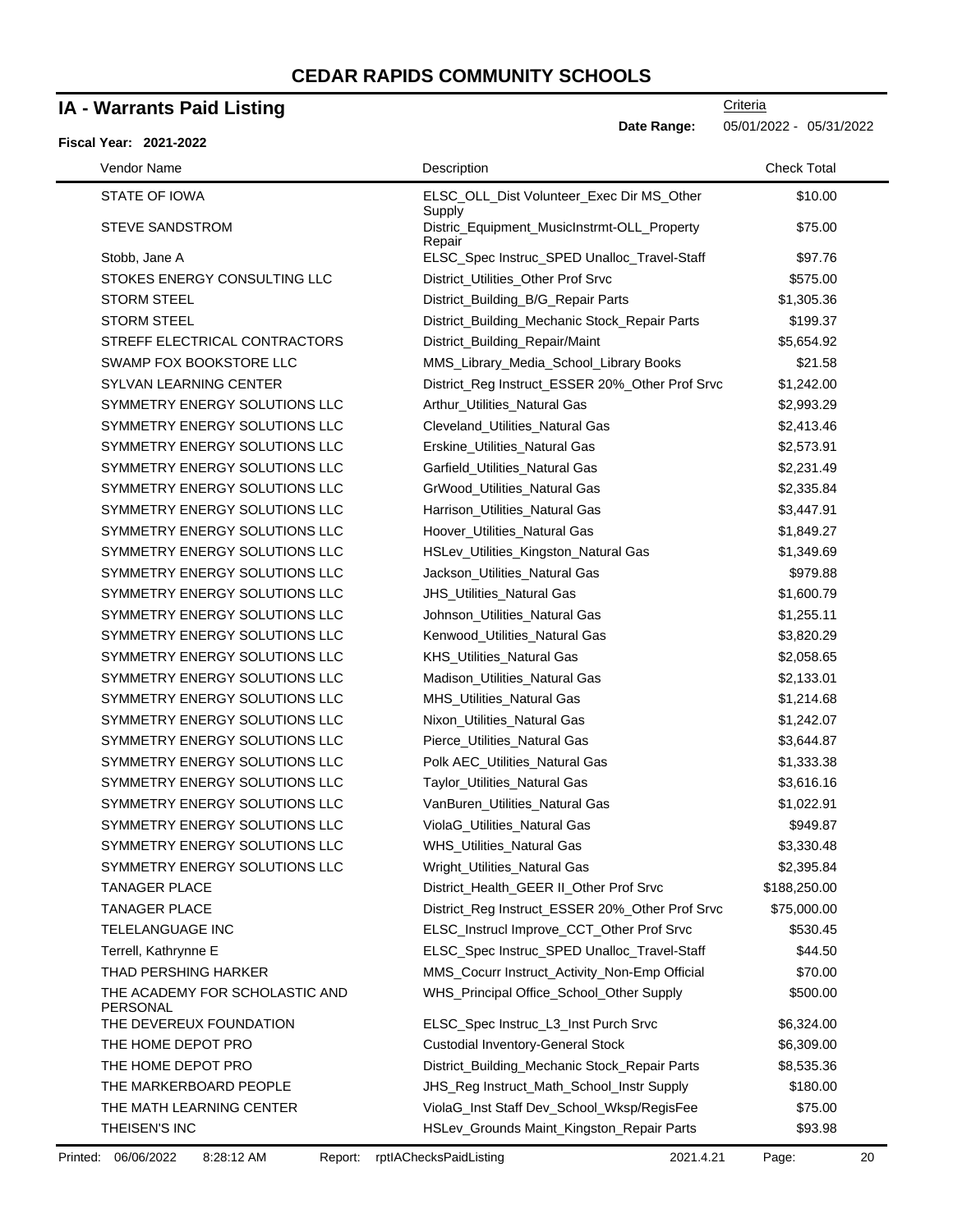### **IA - Warrants Paid Listing**

### **Fiscal Year: 2021-2022**

| iscai fear: zuz i-zuzz                             |                                                          |                    |
|----------------------------------------------------|----------------------------------------------------------|--------------------|
| Vendor Name                                        | Description                                              | <b>Check Total</b> |
| THOMAS BUS SALES OF IOWA INC                       | Transportation_Stdnt Transp_Transp Parts                 | \$371.40           |
| THOMPSON TRUCK AND TRAILER INC                     | Transportation_Stdnt Transp_Transp Parts                 | \$936.00           |
| Thorson, Travis J                                  | ELSC_Reg Instruct_ISL_Travel-Staff                       | \$767.44           |
| THYSSENKRUPP ELEVATOR CORPORATION                  | WMS_Building_Elev Repairs_Repair/Maint                   | \$2,435.72         |
| TIM FRAZIER DBA: ENERGY WAVE<br><b>ENTERTAINME</b> | HMS_Reg Instruct_PBIS_Other Professional<br>Services     | \$1,000.00         |
| <b>TIMECLOCK PLUS LLC</b>                          | ELSC_Data Process_Business_Licen/RenewSW                 | \$40,700.00        |
| TINA WINGS DBA: GLITZ & GLAM PAI                   | Polk AEC_Spec Instruc_SPED Unalloc_Purch Tech<br>Srvc    | \$225.00           |
| TNT TUCKPOINTING & BUILDING REST                   | District_Building_Repair/Maint                           | \$14,540.00        |
| <b>TOBII DYNAVOX LLC</b>                           | ESLev_Spec Instruc_L3_Licen/RenewSW                      | \$3,449.33         |
| TOBII DYNAVOX LLC                                  | HSLev_Spec Instruc_L3_Licen/RenewSW                      | \$3,449.34         |
| <b>TOBII DYNAVOX LLC</b>                           | MSLev_Spec Instruc_L3_Licen/RenewSW                      | \$3,449.33         |
| <b>TOM CAHALAN</b>                                 | RMS_Cocurr Instruct_BldgActivityS_Non-Emp<br>Official    | \$200.00           |
| <b>TRANE US INC</b>                                | District_Building_Repair/Maint                           | \$1,729.00         |
| <b>TRANSFR INC</b>                                 | <b>HSLev Voc</b><br>Instruct_CarlPerkinsGr_Licen/RenewSW | \$8,000.00         |
| Trautman, Constance M                              | ELSC_Nursing_Health Srvcs_Travel-Staff                   | \$30.86            |
| TREASURER-STATE OF IOWA                            | State Income Tax                                         | \$425,564.39       |
| TRI-DIM FILTER CORPORATION                         | District_Building_PM Filters_Repair Parts                | \$3,896.03         |
| Tritle, Kathryn E                                  | ELSC_Spec Instruc_SPED Unalloc_Travel-Staff              | \$196.16           |
| Troester, Tara N                                   | ELSC_Reg Instruct_ISL_Travel-Staff                       | \$192.64           |
| TRUCK COUNTRY OF CEDAR RAPIDS                      | Transportation_Stdnt Transp_Transp Parts                 | \$172.40           |
| <b>TYLER TECHNOLOGIES INC</b>                      | ELSC_Data Process_Business_Licen/RenewSW                 | \$6,540.00         |
| U OF I STATE HYGENIC LABORATORY                    | District_Building_Inspect&License                        | \$1,640.00         |
| <b>ULINE</b>                                       | ELSC_Purchasing_Purch/Warehouse_Other<br>Supply          | \$886.28           |
| <b>ULINE</b>                                       | ELSC_Warehouse_Purch/Warehouse_Other<br>Supply           | \$2,202.91         |
| UNITED PARCEL SERVICE                              | ELSC_Business_Purch/Warehouse_Postage/UPS                | \$80.88            |
| UNITED PARCEL SERVICE                              | ELSC_PublicInfoSrvc_TV Video Prod_Internal<br>Comm       | \$15.74            |
| UNITED REFRIGERATION                               | District_Building_B/G_Repair Parts                       | \$306.67           |
| UNITED REFRIGERATION                               | District_Building_Mechanic Stock_Repair Parts            | \$1,570.49         |
| UNITED WAY OF EAST CENTRAL IOWA                    | United Way                                               | \$2,547.94         |
| UNIVERSITY OF IOWA                                 | Polk AEC_Spec Instruc_SPED Unalloc_Purch Tech<br>Srvc    | \$150.00           |
| US BANK NATIONAL ASSOCIATION                       | Cleve_Title I_ESSA Sch Impr_Carryover_Other<br>Supply    | \$1,123.24         |
| US BANK NATIONAL ASSOCIATION                       | Cleveland_Nursing_School_Medical Supply                  | \$181.95           |
| US BANK NATIONAL ASSOCIATION                       | Cleveland_Principal Office_School_Other Supply           | \$30.98            |
| US BANK NATIONAL ASSOCIATION                       | Cleveland_Reg Instr_School_Other Supply                  | \$577.41           |
| US BANK NATIONAL ASSOCIATION                       | Cleveland_Reg Instruct_PBIS_Other Supply                 | \$148.92           |
| US BANK NATIONAL ASSOCIATION                       | CRVA_Reg Instruct_PBIS_Other Supply                      | \$94.13            |
| US BANK NATIONAL ASSOCIATION                       | CRVA_Reg Instruct_School_Instr Supply                    | \$92.00            |
| US BANK NATIONAL ASSOCIATION                       | District_Building_B&G F&N Parts_Repair Parts             | \$334.28           |
| US BANK NATIONAL ASSOCIATION                       | District_Building_B/G_Repair Parts                       | \$49.13            |
| US BANK NATIONAL ASSOCIATION                       | District_Building_Inspect&License                        | \$75.00            |
| US BANK NATIONAL ASSOCIATION                       | District_Building_Mechanic Stock_Repair Parts            | \$2,347.73         |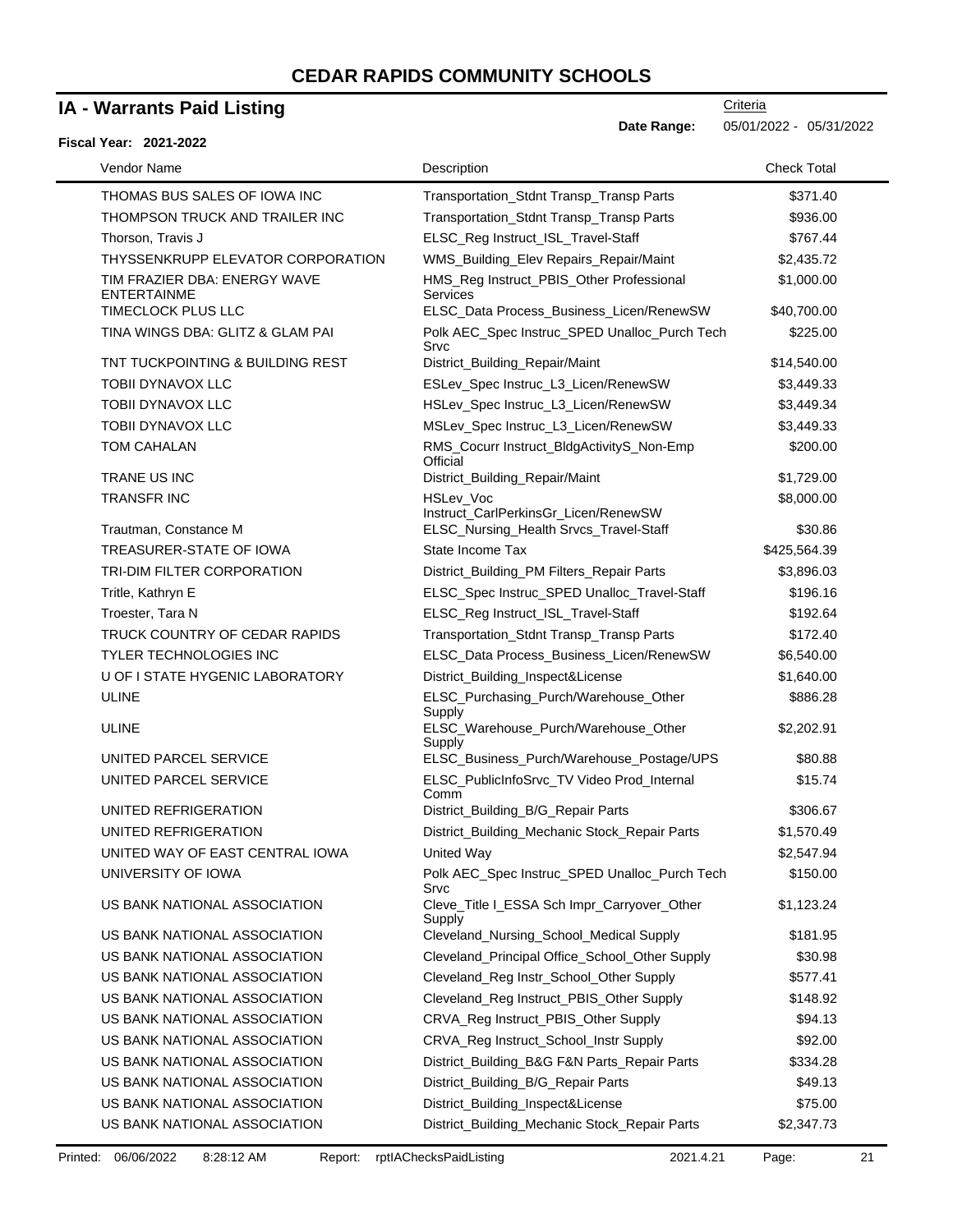### **IA - Warrants Paid Listing**

#### **Fiscal Year: 2021-2022**

| Vendor Name                  | Description                                         | <b>Check Total</b> |
|------------------------------|-----------------------------------------------------|--------------------|
| US BANK NATIONAL ASSOCIATION | District_Building_Travel-Staff                      | \$276.60           |
| US BANK NATIONAL ASSOCIATION | District_Custodial_Custodial Stock_Repair Parts     | \$2,859.04         |
| US BANK NATIONAL ASSOCIATION | District_Custodial_Other Supply                     | \$1,256.22         |
| US BANK NATIONAL ASSOCIATION | District_Grounds Maint_Inspect&License              | \$30.00            |
| US BANK NATIONAL ASSOCIATION | District_StaDevNon-Ins_Custodial_Wksp/RegisFee      | \$165.00           |
| US BANK NATIONAL ASSOCIATION | Due To Five Seasons Day Care                        | \$12,043.53        |
| US BANK NATIONAL ASSOCIATION | Due to Nutrition                                    | \$1,540.06         |
| US BANK NATIONAL ASSOCIATION | ELSC_Accounting_Licen/RenewSW                       | \$262.10           |
| US BANK NATIONAL ASSOCIATION | ELSC_Accounting_Travel-Staff                        | \$145.58           |
| US BANK NATIONAL ASSOCIATION | ELSC_BackgrdCheck_Nat'lBackgrCk_Other Prof<br>Srvc  | \$30.00            |
| US BANK NATIONAL ASSOCIATION | ELSC_BOE_BOE/Supt Support_Other Supply              | \$188.45           |
| US BANK NATIONAL ASSOCIATION | ELSC_BOE_BOE/Supt Support_Travel-Staff              | \$99.68            |
| US BANK NATIONAL ASSOCIATION | ELSC_Business_Health Srvcs_Postage/UPS              | \$23.20            |
| US BANK NATIONAL ASSOCIATION | ELSC_Business_Licen/RenewSW                         | \$52.42            |
| US BANK NATIONAL ASSOCIATION | ELSC_Comm Relation_Licen/RenewSW                    | \$99.00            |
| US BANK NATIONAL ASSOCIATION | ELSC_Comm Relation_Purch Tech Srvc                  | \$139.95           |
| US BANK NATIONAL ASSOCIATION | ELSC_Comm Relation_Travel-Staff                     | \$160.64           |
| US BANK NATIONAL ASSOCIATION | ELSC_Human Resource_Advertising                     | (\$12.86)          |
| US BANK NATIONAL ASSOCIATION | ELSC_Inst Staff Dev_Art_ISL_Wksp/RegisFee           | \$75.00            |
| US BANK NATIONAL ASSOCIATION | ELSC_Inst Staff Dev_Math_ISL_Wksp/RegisFee          | \$2,000.00         |
| US BANK NATIONAL ASSOCIATION | ELSC_InternAuditor_Audit Comm_Other Supply          | \$124.00           |
| US BANK NATIONAL ASSOCIATION | ELSC_KCU_Summer 2022_Instr Supply                   | \$2,816.38         |
| US BANK NATIONAL ASSOCIATION | ELSC_Nursing_Health Srvcs_Other Prof Srvc           | \$392.00           |
| US BANK NATIONAL ASSOCIATION | ELSC_OLL_Deputy Supt_Other Supply                   | \$279.06           |
| US BANK NATIONAL ASSOCIATION | ELSC_OLL_Deputy Supt_Travel-Staff                   | \$427.67           |
| US BANK NATIONAL ASSOCIATION | ELSC_OLL_Dir Instr Srvc_Other Supply                | \$1,901.10         |
| US BANK NATIONAL ASSOCIATION | ELSC_OLL_Dist Volunteer_Exec Dir MS_Other<br>Supply | \$440.01           |
| US BANK NATIONAL ASSOCIATION | ELSC_Payroll/Benefit_Other Supply                   | \$54.61            |
| US BANK NATIONAL ASSOCIATION | ELSC_Printing_Other Supply                          | \$98.63            |
| US BANK NATIONAL ASSOCIATION | ELSC_Purchasing_Purch/Warehouse_Other<br>Supply     | \$2.89             |
| US BANK NATIONAL ASSOCIATION | ELSC_Recruitment_Other Supply                       | \$320.00           |
| US BANK NATIONAL ASSOCIATION | ELSC_StaDevNon-Ins_Purch/Warehse_Wksp/Regi<br>sFee  | \$40.00            |
| US BANK NATIONAL ASSOCIATION | ELSC_StaDevNon-Ins_Superintendnt_Wksp/Regis<br>Fee  | \$500.00           |
| US BANK NATIONAL ASSOCIATION | ELSC_StaDevNon-Ins_Technology_Wksp/RegisFe<br>е     | \$338.77           |
| US BANK NATIONAL ASSOCIATION | ELSC_Superintendent_Other Supply                    | \$181.78           |
| US BANK NATIONAL ASSOCIATION | ELSC_Superintendent_Phone/Data Srvc                 | \$50.57            |
| US BANK NATIONAL ASSOCIATION | ELSC_Technology_Other Supply                        | \$268.28           |
| US BANK NATIONAL ASSOCIATION | ELSC_Technology_Purch Tech Srvc                     | \$411.50           |
| US BANK NATIONAL ASSOCIATION | ELSC_Technology_Ref/Resch Mat                       | \$13.00            |
| US BANK NATIONAL ASSOCIATION | ELSC_Technology_Tech < \$5000/unit                  | \$930.60           |
| US BANK NATIONAL ASSOCIATION | ELSC_Technology_Travel-Staff                        | \$223.98           |
| US BANK NATIONAL ASSOCIATION | Erskine_Reg Instr_School_Instr Supply               | \$43.56            |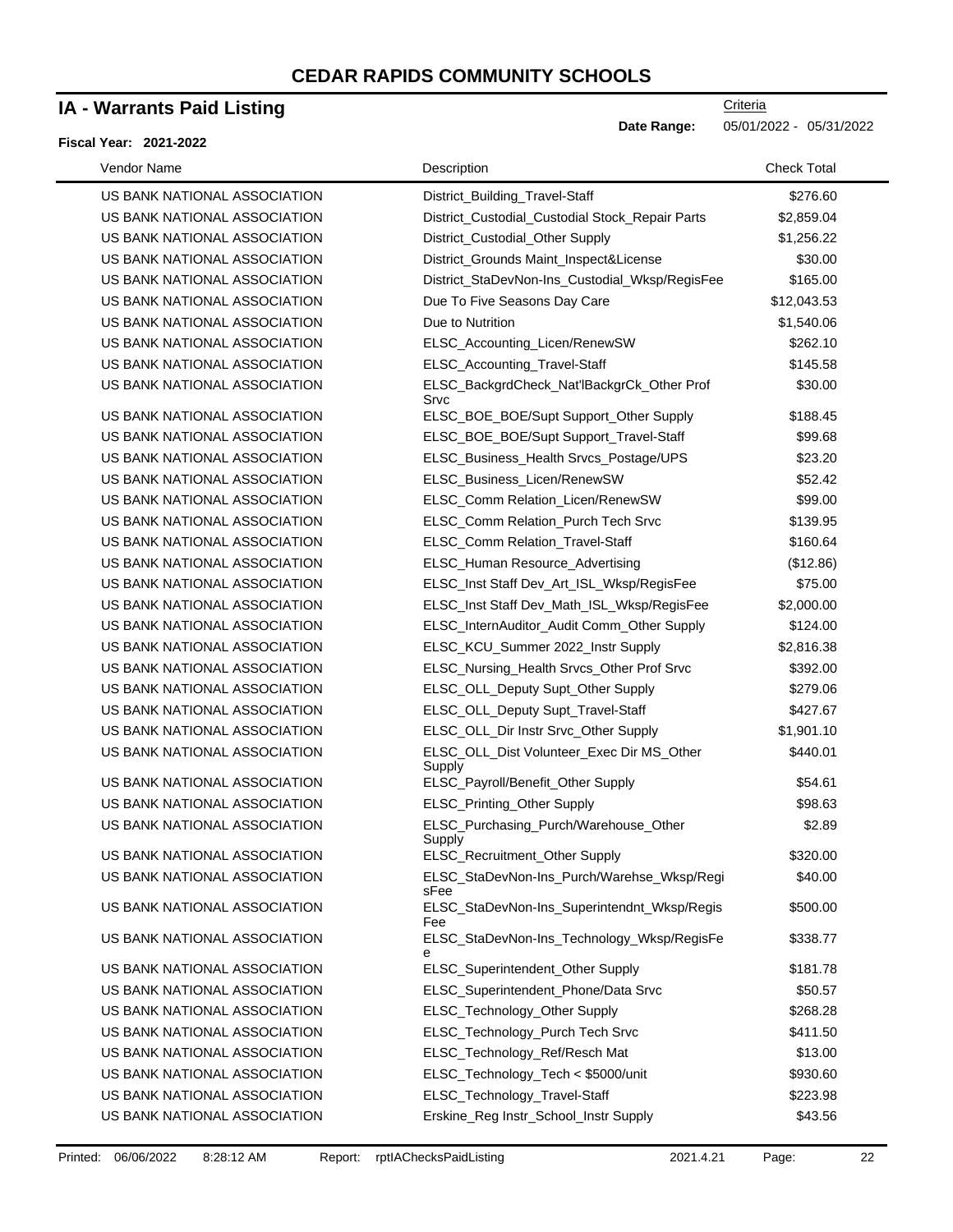### **IA - Warrants Paid Listing**

#### **Fiscal Year: 2021-2022**

**Criteria** 

**Date Range:** 05/01/2022 - 05/31/2022

| Vendor Name                  | Description                                               | <b>Check Total</b> |
|------------------------------|-----------------------------------------------------------|--------------------|
| US BANK NATIONAL ASSOCIATION | ESLev_Reg Instruct_Nat Sci_ISL_Instr Supply               | \$8.97             |
| US BANK NATIONAL ASSOCIATION | ESLev_Spec Instruc_SPED Unalloc_Instr Supply              | \$4.56             |
| US BANK NATIONAL ASSOCIATION | FMS_Cocurr Instruct_BldgActivitySupp_Other                | \$29.82            |
| US BANK NATIONAL ASSOCIATION | Supply<br>FMS_Library_Media_ESSER 20%_Temp<br>Assign-Bldg | \$297.59           |
| US BANK NATIONAL ASSOCIATION | FMS_Principal Office_School_Postage/UPS                   | \$3.16             |
| US BANK NATIONAL ASSOCIATION | FMS_Reg Instruct_School_Subscription                      | \$74.50            |
| US BANK NATIONAL ASSOCIATION | FMS_Reg Instruct_Voc Music_School_Instr Supply            | \$78.07            |
| US BANK NATIONAL ASSOCIATION | FMS_Voc Instruct_Industr Arts_School_Instr                | \$13.85            |
| US BANK NATIONAL ASSOCIATION | Supply<br>Garfield_Categ/Grants_AtRisk_Other Supply       | \$1,908.56         |
| US BANK NATIONAL ASSOCIATION | Garfield_Principal Office_School_Postage/UPS              | \$23.20            |
| US BANK NATIONAL ASSOCIATION | Garfield_Reg Instr_School_Other Supply                    | \$583.42           |
| US BANK NATIONAL ASSOCIATION | Grant_Reg Instr_School_Instr Supply                       | \$210.18           |
| US BANK NATIONAL ASSOCIATION | Grant_Title I_Parent Engage_Other Supply                  | \$640.00           |
| US BANK NATIONAL ASSOCIATION | GrWood_Reg Instr_School_Instr Supply                      | \$845.30           |
| US BANK NATIONAL ASSOCIATION | GrWood_Reg Instruct_PBIS_Other Supply                     | \$67.20            |
| US BANK NATIONAL ASSOCIATION | Harrison_Principal Office_School_Office Supply            | \$147.04           |
| US BANK NATIONAL ASSOCIATION | Harrison_Reg Instr_School_Instr Supply                    | \$19.58            |
| US BANK NATIONAL ASSOCIATION | Harrison_Reg Instr_School_Other Supply                    | \$142.06           |
| US BANK NATIONAL ASSOCIATION | Harrison_Reg Instruct_Furn/Eq_Other Supply                | \$352.68           |
| US BANK NATIONAL ASSOCIATION | Harrison_Reg Instruct_PBIS_Other Supply                   | \$2,233.63         |
| US BANK NATIONAL ASSOCIATION | Hiawatha_Principal Office_School_Other Supply             | \$27.28            |
| US BANK NATIONAL ASSOCIATION | Hiawatha_Reg Instr_School_Instr Supply                    | \$268.76           |
| US BANK NATIONAL ASSOCIATION | Hiawatha_Reg Instr_School_Other Supply                    | \$138.56           |
| US BANK NATIONAL ASSOCIATION | Hiawatha_Reg Instruct_PBIS_Other Supply                   | \$26.88            |
| US BANK NATIONAL ASSOCIATION | Hiawatha_Utilities_Water/Sewer                            | \$579.36           |
| US BANK NATIONAL ASSOCIATION | HMS_Library_Media_School_Library Books                    | \$1,137.14         |
| US BANK NATIONAL ASSOCIATION | HMS_Library_Media_School_Office Supply                    | \$1,306.80         |
| US BANK NATIONAL ASSOCIATION | HMS_Reg Instruct_PBIS_Other Supply                        | \$76.47            |
| US BANK NATIONAL ASSOCIATION | HMS_Reg Instruct_School_Instr Supply                      | \$74.37            |
| US BANK NATIONAL ASSOCIATION | HomeSchool_Reg Instruct_HSAP_Instr Supply                 | \$109.76           |
| US BANK NATIONAL ASSOCIATION | HomeSchool_Reg Instruct_HSAP_Office Supply                | \$62.98            |
| US BANK NATIONAL ASSOCIATION | Hoover_Categ/Grants_InnovatAtRisk_Instr Supply            | \$1,143.75         |
| US BANK NATIONAL ASSOCIATION | Hoover_Principal Office_School_Postage/UPS                | \$216.00           |
| US BANK NATIONAL ASSOCIATION | Hoover_Reg Instr_School_Instr Supply                      | \$517.40           |
| US BANK NATIONAL ASSOCIATION | HSLev_Custodial_Kingston_Custodial Supply                 | \$247.92           |
| US BANK NATIONAL ASSOCIATION | HSLev_OLL_Exec Dir HS_Other Supply                        | \$45.98            |
| US BANK NATIONAL ASSOCIATION | HSLev_OLL_Exec Dir HS_Ref/Resch Mat                       | \$9.95             |
| US BANK NATIONAL ASSOCIATION | HSLev_Reg Instruct_Iowa BIG_ISL_Instr Supply              | \$1,109.13         |
| US BANK NATIONAL ASSOCIATION | HSLev_Reg Instruct_Iowa BIG_ISL_Other Supply              | \$80.31            |
| US BANK NATIONAL ASSOCIATION | HSLev_Spec Instruc_L3_Instr Supply                        | \$198.00           |
| US BANK NATIONAL ASSOCIATION | HSLev_Spec Instruc_SPED Unalloc_Instr Supply              | \$6.65             |
| US BANK NATIONAL ASSOCIATION | HSLev_Voc Instruct_CarlPerkinsGr_Instr Supply             | \$57.11            |
| US BANK NATIONAL ASSOCIATION | HSLev_Voc Instruct_CarlPerkinsGr_Subscription             | \$119.00           |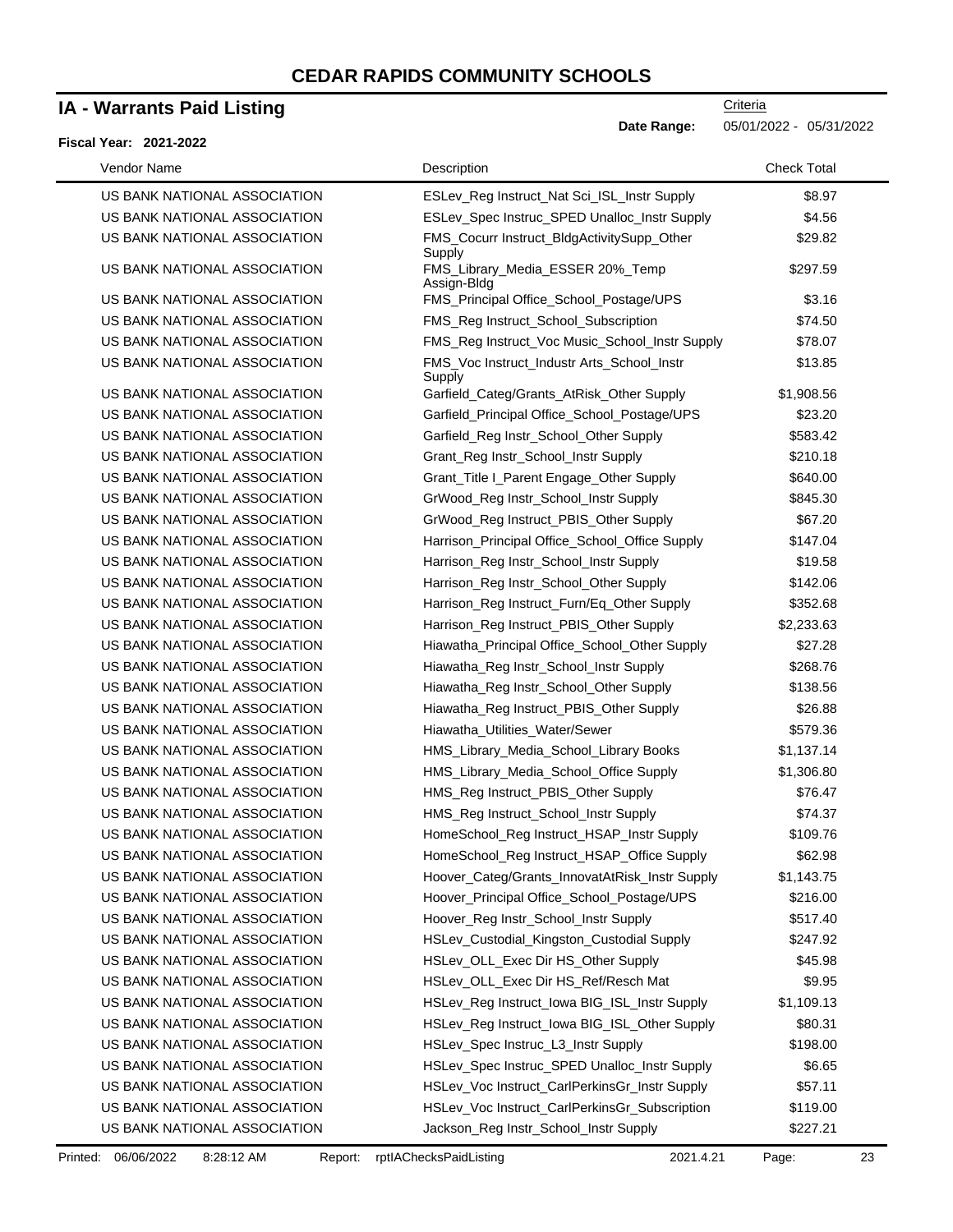### **IA - Warrants Paid Listing**

#### **Fiscal Year: 2021-2022**

**Criteria** 

**Date Range:** 05/01/2022 - 05/31/2022

| Vendor Name                  | Description                                          | <b>Check Total</b> |
|------------------------------|------------------------------------------------------|--------------------|
| US BANK NATIONAL ASSOCIATION | JHS_Cocurr Instruct_Acad Decat_Other Supply          | \$2,766.40         |
| US BANK NATIONAL ASSOCIATION | JHS_Comm Mobility_L3_Instr Supply                    | \$155.40           |
| US BANK NATIONAL ASSOCIATION | JHS_Library_Media_School_Library Books               | \$866.24           |
| US BANK NATIONAL ASSOCIATION | JHS_Principal Office_Furn/Eq_Other Supply            | \$1,146.98         |
| US BANK NATIONAL ASSOCIATION | JHS_Principal Office_Furn/Eq_Tech < \$5000/unit      | \$198.99           |
| US BANK NATIONAL ASSOCIATION | JHS_Principal Office_School_Office Supply            | \$89.99            |
| US BANK NATIONAL ASSOCIATION | JHS_Reg Instruct_Band_School_Licen/RenewSW           | \$12.99            |
| US BANK NATIONAL ASSOCIATION | JHS_Reg Instruct_BusEd_School_Instr Supply           | \$266.00           |
| US BANK NATIONAL ASSOCIATION | JHS_Reg Instruct_BusEd_School_Licen/RenewSW          | \$17.49            |
| US BANK NATIONAL ASSOCIATION | JHS_Reg Instruct_Nat Sci_School_Instr Supply         | \$316.50           |
| US BANK NATIONAL ASSOCIATION | JHS_Voc Instruct_Industr Arts_School_Instr Supply    | \$948.83           |
| US BANK NATIONAL ASSOCIATION | Johnson_Principal Office_School_Other Supply         | \$14.97            |
| US BANK NATIONAL ASSOCIATION | Johnson_Reg Instr_School_Other Supply                | \$205.83           |
| US BANK NATIONAL ASSOCIATION | Johnson_Reg Instruct_PBIS_Other Supply               | \$143.31           |
| US BANK NATIONAL ASSOCIATION | Johnson_School Innov_Magnet_Other Supply             | \$18.90            |
| US BANK NATIONAL ASSOCIATION | Kenwood_Cocurr Instruct_Enrich_Other Supply          | \$59.95            |
| US BANK NATIONAL ASSOCIATION | Kenwood_Library_Media_School_Library Books           | \$13.46            |
| US BANK NATIONAL ASSOCIATION | Kenwood_Library_Media_School_Office Supply           | \$23.00            |
| US BANK NATIONAL ASSOCIATION | Kenwood_Nursing_School_Medical Supply                | \$26.99            |
| US BANK NATIONAL ASSOCIATION | Kenwood_Principal Office_School_Other Supply         | \$198.50           |
| US BANK NATIONAL ASSOCIATION | Kenwood_Reg Instr_School_Instr Supply                | \$389.84           |
| US BANK NATIONAL ASSOCIATION | Kenwood_Reg Instr_School_Other Supply                | \$777.83           |
| US BANK NATIONAL ASSOCIATION | Kenwood_Reg Instruct_Furn/Eq_Other Supply            | \$646.00           |
| US BANK NATIONAL ASSOCIATION | Kenwood_Reg Instruct_PBIS_Other Supply               | \$40.46            |
| US BANK NATIONAL ASSOCIATION | Kenwood_School Innov_Magnet_Other Supply             | \$1,987.74         |
| US BANK NATIONAL ASSOCIATION | Kenwood_School Innov_Magnet_Travel-Staff             | \$587.32           |
| US BANK NATIONAL ASSOCIATION | Kenwood_Spec Instruct_L1_Instr Supply                | \$93.28            |
| US BANK NATIONAL ASSOCIATION | KHS_Categ/Grants_CRCSD Fnd_Other Supply              | \$41.38            |
| US BANK NATIONAL ASSOCIATION | KHS_Comm Mobility_L3_Instr Supply                    | \$102.79           |
| US BANK NATIONAL ASSOCIATION | KHS_Inst Staff Dev_School_Other Supply               | \$1,268.25         |
| US BANK NATIONAL ASSOCIATION | KHS_Principal Office_School_Office Supply            | \$148.12           |
| US BANK NATIONAL ASSOCIATION | KHS_Principal Office_School_Other Supply             | \$47.72            |
| US BANK NATIONAL ASSOCIATION | KHS_Reg Instruct_Art_School_Instr Supply             | \$342.27           |
| US BANK NATIONAL ASSOCIATION | KHS_Reg Instruct_Nat Sci_School_Instr Supply         | \$1,521.10         |
| US BANK NATIONAL ASSOCIATION | KHS_Reg Instruct_School_Instr Supply                 | \$352.59           |
| US BANK NATIONAL ASSOCIATION | KHS_Reg Instruct_School_Other Supply                 | \$36.66            |
| US BANK NATIONAL ASSOCIATION | KHS_Reg Instruct_School_Purch Tech Srvc              | \$72.92            |
| US BANK NATIONAL ASSOCIATION | KHS_Reg Instruct_World Lang_School_Instr<br>Supply   | \$274.34           |
| US BANK NATIONAL ASSOCIATION | KHS_Voc Instruct_FCS_School_Instr Supply             | \$268.55           |
| US BANK NATIONAL ASSOCIATION | Madison_Principal Office_Admin<br>PD_Dues/Membership | \$16.00            |
| US BANK NATIONAL ASSOCIATION | Madison_Principal Office_School_Office Supply        | \$10.00            |
| US BANK NATIONAL ASSOCIATION | Madison_Principal Office_School_Other Supply         | \$61.98            |
| US BANK NATIONAL ASSOCIATION | Madison_Reg Instr_Health&PE_School_Instr<br>Supply   | \$14.58            |
| US BANK NATIONAL ASSOCIATION | Madison_Reg Instr_School_Instr Supply                | \$21.35            |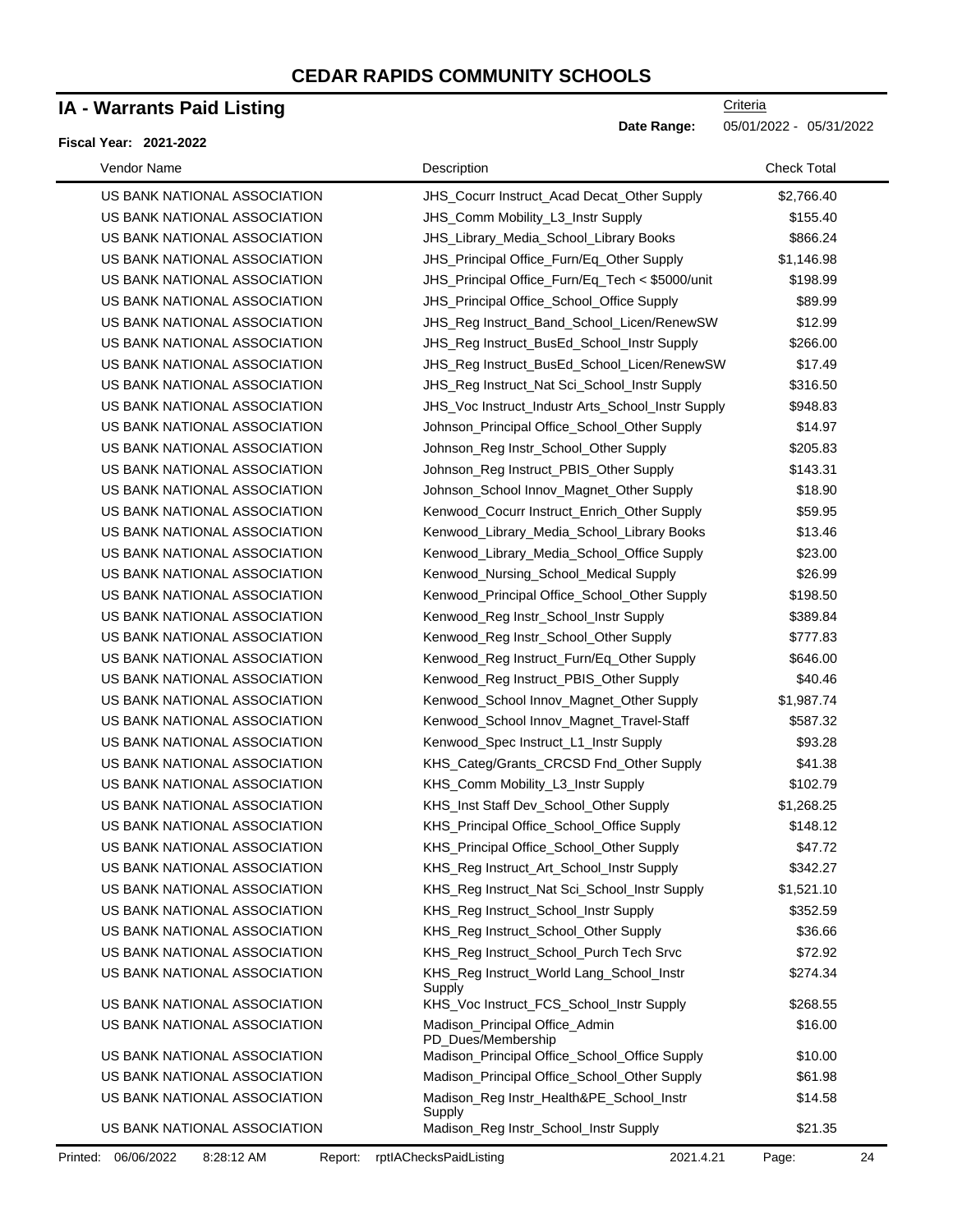### **IA - Warrants Paid Listing**

### **Fiscal Year: 2021-2022**

| Vendor Name                  | Description                                          | <b>Check Total</b> |
|------------------------------|------------------------------------------------------|--------------------|
| US BANK NATIONAL ASSOCIATION | MHS_Inst Staff Dev_School_Travel-Staff               | \$588.00           |
| US BANK NATIONAL ASSOCIATION | MHS_Library_Media_School_Library Books               | \$12.89            |
| US BANK NATIONAL ASSOCIATION | MHS_Metro Daycare_School_Instr Supply                | \$413.45           |
| US BANK NATIONAL ASSOCIATION | MHS_Principal Office_School_Other Supply             | \$32.81            |
| US BANK NATIONAL ASSOCIATION | MHS_Principal Office_School_Postage/UPS              | \$240.85           |
| US BANK NATIONAL ASSOCIATION | MHS_Reg Instruct_Art_School_Instr Supply             | \$88.25            |
| US BANK NATIONAL ASSOCIATION | MHS_Reg Instruct_Furn/Eq_Other Supply                | \$203.26           |
| US BANK NATIONAL ASSOCIATION | MHS_Reg Instruct_Lang Arts_School_Instr Supply       | \$5.69             |
| US BANK NATIONAL ASSOCIATION | MHS_Reg Instruct_Nat Sci_School_Instr Supply         | \$17.05            |
| US BANK NATIONAL ASSOCIATION | MHS_Reg Instruct_School_Instr Supply                 | \$134.27           |
| US BANK NATIONAL ASSOCIATION | MHS_Reg Instruct_Soc Sci_School_Instr Supply         | \$26.66            |
| US BANK NATIONAL ASSOCIATION | MHS_RegEduc_Mgmt Detail-1_Other Supply               | \$258.93           |
| US BANK NATIONAL ASSOCIATION | MHS_Spec Instruc_L1_Instr Supply                     | \$157.70           |
| US BANK NATIONAL ASSOCIATION | MHS_Voc Instruct_Industr Arts_School_Instr<br>Supply | \$737.11           |
| US BANK NATIONAL ASSOCIATION | MMS_Categ/Grants_CRCSD Fnd_Instr Supply              | \$356.29           |
| US BANK NATIONAL ASSOCIATION | MMS_Categ/Grants_UnityPoint Health_Other<br>Supply   | \$329.27           |
| US BANK NATIONAL ASSOCIATION | MMS_Cocurr Instruct_BldgActivitySupp_Other<br>Supply | \$1,676.70         |
| US BANK NATIONAL ASSOCIATION | MMS Reg Instruct Health&PE School Instr<br>Supply    | \$129.86           |
| US BANK NATIONAL ASSOCIATION | MMS_Reg Instruct_School_Other Supply                 | \$183.60           |
| US BANK NATIONAL ASSOCIATION | MMS_School Innov_Magnet_Travel-Staff                 | \$1,678.73         |
| US BANK NATIONAL ASSOCIATION | MSLev_Spec Instruc_SPED Unalloc_Instr Supply         | \$6.65             |
| US BANK NATIONAL ASSOCIATION | Nixon_Reg Instr_School_Instr Supply                  | \$79.91            |
| US BANK NATIONAL ASSOCIATION | Nixon_Reg Instruct_PBIS_Other Supply                 | \$164.78           |
| US BANK NATIONAL ASSOCIATION | Nixon_Title I_Parent Engage_Other Supply             | \$25.99            |
| US BANK NATIONAL ASSOCIATION | Nixon_Utilities_Water/Sewer                          | \$416.53           |
| US BANK NATIONAL ASSOCIATION | <b>PCard Fraud/Credits</b>                           | \$199.40           |
| US BANK NATIONAL ASSOCIATION | Pierce_Reg Instr_School_Instr Supply                 | \$528.69           |
| US BANK NATIONAL ASSOCIATION | Pierce_Reg Instr_School_Other Supply                 | \$101.71           |
| US BANK NATIONAL ASSOCIATION | Polk AEC_Spec Instruc_L3_Instr Supply                | \$677.67           |
| US BANK NATIONAL ASSOCIATION | Polk AEC_Spec Instruc_L3_Other Supply                | \$33.17            |
| US BANK NATIONAL ASSOCIATION | RMS Cocurr Instruct BldgActivitySupp Other<br>Supply | \$109.95           |
| US BANK NATIONAL ASSOCIATION | RMS_Principal Office_School_Office Supply            | \$24.50            |
| US BANK NATIONAL ASSOCIATION | RMS_Principal Office_School_Postage/UPS              | \$4.33             |
| US BANK NATIONAL ASSOCIATION | RMS_Reg Instruct_PBIS_Other Supply                   | \$232.09           |
| US BANK NATIONAL ASSOCIATION | RMS_Reg Instruct_School_Instr Supply                 | \$0.00             |
| US BANK NATIONAL ASSOCIATION | RMS_RegEduc_Mgmt Detail-1_Other Supply               | \$56.56            |
| US BANK NATIONAL ASSOCIATION | RMS_School Innov_Magnet_Other Supply                 | \$6,634.38         |
| US BANK NATIONAL ASSOCIATION | RMS_School Innov_Magnet_Travel-Staff                 | \$2,067.09         |
| US BANK NATIONAL ASSOCIATION | Taylor_Reg Instr_School_Instr Supply                 | \$87.05            |
| US BANK NATIONAL ASSOCIATION | Taylor_Reg Instr_School_Other Supply                 | \$59.14            |
| US BANK NATIONAL ASSOCIATION | Taylor_Reg Instruct_PBIS_Other Supply                | \$21.64            |
| US BANK NATIONAL ASSOCIATION | Taylor_School Innov_Magnet_Other Supply              | \$400.01           |
| US BANK NATIONAL ASSOCIATION | Taylor_School Innov_Magnet_Travel-Staff              | \$587.32           |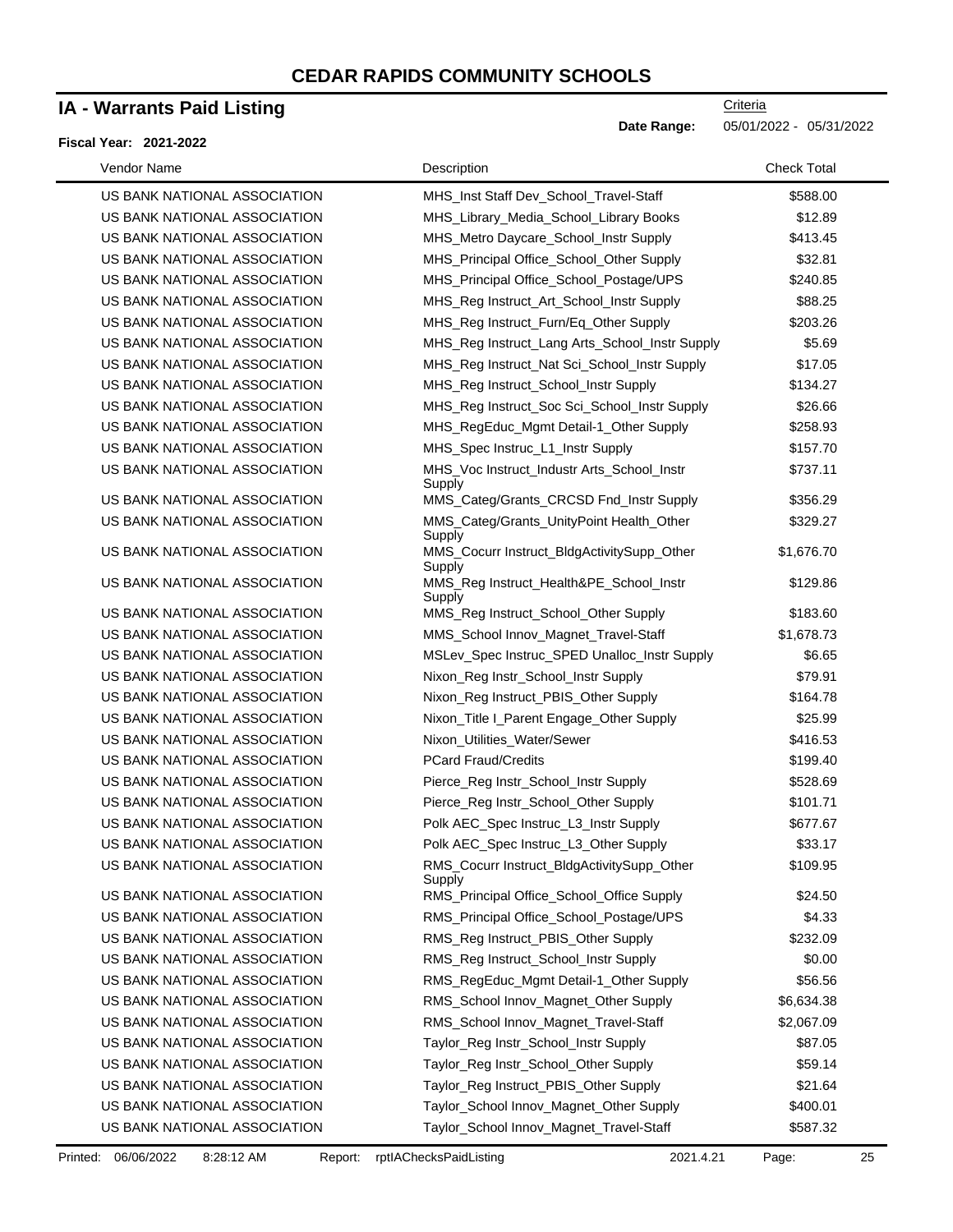### **IA - Warrants Paid Listing**

### **Fiscal Year: 2021-2022**

| Vendor Name                  | Description                                            | <b>Check Total</b> |
|------------------------------|--------------------------------------------------------|--------------------|
| US BANK NATIONAL ASSOCIATION | Taylor_Title I_Parent Engage_Other Supply              | \$1,334.54         |
| US BANK NATIONAL ASSOCIATION | TMS_Reg Instruct_Furn/Eq_Other Supply                  | \$1,674.00         |
| US BANK NATIONAL ASSOCIATION | TMS_Reg Instruct_Lang Arts_School_Instr Supply         | \$77.67            |
| US BANK NATIONAL ASSOCIATION | TMS_Reg Instruct_School_Instr Supply                   | \$24.67            |
| US BANK NATIONAL ASSOCIATION | TMS_Reg Instruct_School_Other Supply                   | \$411.33           |
| US BANK NATIONAL ASSOCIATION | TMS_Spec Instruc_SPED Unalloc_Instr Supply             | \$174.56           |
| US BANK NATIONAL ASSOCIATION | Transition Ctr_Comm Mobility_L3_Instr Supply           | \$211.63           |
| US BANK NATIONAL ASSOCIATION | Transportation_Non-Student Vehicle_Repair/Maint        | \$5,137.79         |
| US BANK NATIONAL ASSOCIATION | Transportation_Student Transp_Gasoline                 | \$869.71           |
| US BANK NATIONAL ASSOCIATION | Truman_Reg Instr_School_Instr Supply                   | \$955.27           |
| US BANK NATIONAL ASSOCIATION | Truman_Reg Instr_School_Other Supply                   | \$1,241.49         |
| US BANK NATIONAL ASSOCIATION | Truman_Reg Instruct_Furn/Eq_Other Supply               | \$172.32           |
| US BANK NATIONAL ASSOCIATION | Truman_Reg Instruct_PBIS_Other Supply                  | \$844.13           |
| US BANK NATIONAL ASSOCIATION | VanBuren_Reg Instr_School_Other Supply                 | \$363.03           |
| US BANK NATIONAL ASSOCIATION | VanBuren_Reg Instruct_PBIS_Other Supply                | \$113.76           |
| US BANK NATIONAL ASSOCIATION | WHS_Comm Mobility_L3_Instr Supply                      | \$17.45            |
| US BANK NATIONAL ASSOCIATION | WHS_Guidance_School_Office Supply                      | \$157.40           |
| US BANK NATIONAL ASSOCIATION | WHS_Library_Media_School_Library Books                 | \$217.47           |
| US BANK NATIONAL ASSOCIATION | WHS_Library_Media_School_Subscription                  | \$14.99            |
| US BANK NATIONAL ASSOCIATION | WHS_Nursing_School_Medical Supply                      | \$143.88           |
| US BANK NATIONAL ASSOCIATION | WHS_Reg Instruct_Art_School_Instr Supply               | \$189.86           |
| US BANK NATIONAL ASSOCIATION | WHS_Reg Instruct_Math_School_Instr Supply              | \$102.88           |
| US BANK NATIONAL ASSOCIATION | WHS_Reg Instruct_Nat Sci_School_Instr Supply           | \$245.31           |
| US BANK NATIONAL ASSOCIATION | WHS_Reg Instruct_School_Instr Supply                   | \$64.22            |
| US BANK NATIONAL ASSOCIATION | WHS_Spec Instruc_L3_Instr Supply                       | \$27.99            |
| US BANK NATIONAL ASSOCIATION | WHS_Spec Instruc_L3_Other Supply                       | \$133.30           |
| US BANK NATIONAL ASSOCIATION | WHS_Voc Instruct_FCS_School_Instr Supply               | \$95.99            |
| US BANK NATIONAL ASSOCIATION | WHS_Voc Instruct_Industr Arts_School_Instr<br>Supply   | \$209.54           |
| US BANK NATIONAL ASSOCIATION | WMS_Nursing_School_Medical Supply                      | \$34.28            |
| US BANK NATIONAL ASSOCIATION | WMS_Reg Instruct_Art_School_Instr Supply               | \$69.84            |
| US BANK NATIONAL ASSOCIATION | WMS_Reg Instruct_ESSER 20%_Other Supply                | \$28.68            |
| US BANK NATIONAL ASSOCIATION | WMS_Reg Instruct_Furn/Eq_Other Supply                  | \$74.89            |
| US BANK NATIONAL ASSOCIATION | WMS_Reg Instruct_PBIS_Other Supply                     | \$20.96            |
| US BANK NATIONAL ASSOCIATION | Wright_Reg Instr_School_Other Supply                   | \$638.90           |
| US BANK NATIONAL ASSOCIATION | WWillow_Reg Instr_School_Instr Supply                  | \$100.66           |
| US BANK NATIONAL ASSOCIATION | WWillow_Reg Instr_School_Other Supply                  | \$59.99            |
| US BANK NATIONAL ASSOCIATION | WWillow_Reg Instruct_PBIS_Other Supply                 | \$64.00            |
| VETTER PARKS LUMBER CO       | District_Building_B/G_Repair Parts                     | \$123.94           |
| <b>VEX ROBOTICS INC</b>      | HSLev_Voc Instruct_CarlPerkinsGr_Instr Supply          | \$648.61           |
| Von Stein, Deborah A         | Transportation_StdntTrans_DriversTrip_Travel-Staf<br>f | \$7.50             |
| <b>VOYA FINANCIAL</b>        | 403B Retirement                                        | \$232,103.29       |
| VOYAGER SOPRIS LEARNING, INC | Wright_Title I_ESSA Sch Impr_Other Supply              | \$594.00           |
| Wacek, Stacy M               | ELSC_Spec Instruc_SPED Unalloc_Travel-Staff            | \$7.00             |
| <b>WAGEWORKS INC</b>         | IRS 125 Dep Care - Odd Plan Years                      | \$19,150.41        |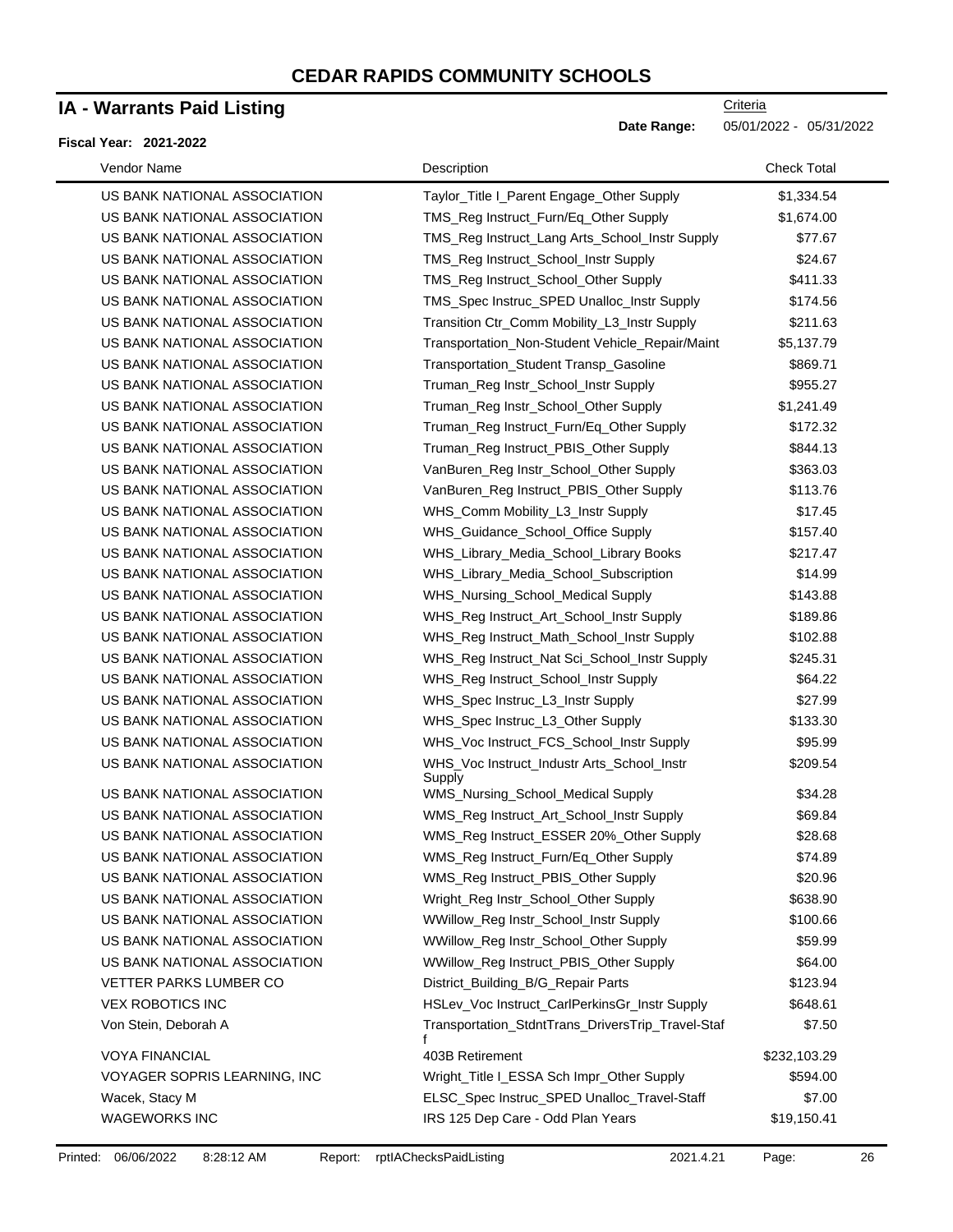# **IA - Warrants Paid Listing**

| Vendor Name                  | Description                                                             | <b>Check Total</b> |
|------------------------------|-------------------------------------------------------------------------|--------------------|
| WAGEWORKS INC                | IRS 125 Medical - Odd Plan Year                                         | \$14,354.26        |
| <b>WALCRO INC</b>            | District_Building_Carp Stock_Repair Parts                               | \$44.18            |
| Walker, Stacia L             | ELSC_Instrucl Improve_CCT_Travel-Staff                                  | \$20.14            |
| <b>WAYSIDE PUBLISHING</b>    | HSLev_Reg Instruct_World Lang_ISL_Instruct<br>Supply                    | \$1,288.35         |
| <b>WAYSIDE PUBLISHING</b>    | HSLev_Reg Instruct_World<br>Lang_ISL_TxtBks&Manuals                     | \$4,214.76         |
| Wellman, Tracy L             | ELSC_Payroll/Benefit_Travel-Staff                                       | \$75.00            |
| WEST MUSIC COMPANY INC       | ELSC_Reg Inst_Sec Music_ISL_Equip<br>\$500-\$4999/unit                  | \$1,375.00         |
| WEST MUSIC COMPANY INC       | ELSC_Reg Instruct_Sec Music_ISL_Instr Supply                            | \$736.00           |
| WEST MUSIC COMPANY INC       | ESLev_Reg Instruct_Voc Music_ISL_Instruct<br>Supply                     | \$408.00           |
| WEST MUSIC COMPANY INC       | FMS_Equipment_Music Instrmt_Property Repair                             | \$129.00           |
| WEST MUSIC COMPANY INC       | FMS_Reg Instruct_Band_School_Instr Supply                               | \$381.88           |
| WEST MUSIC COMPANY INC       | HMS_Reg Instruct_Band_School_Instr Supply                               | \$85.62            |
| WEST MUSIC COMPANY INC       | HMS_Reg Instruct_MuInstrRp-OLL_Property<br>Repair                       | \$129.00           |
| WEST MUSIC COMPANY INC       | JHS_Reg Insruct_Band_MusicRepair_Rent<br>Equip/Vehicl                   | \$315.00           |
| WEST MUSIC COMPANY INC       | JHS_Reg Instruct_MuInstrRp-OLL_Property Repair                          | \$99.78            |
| WEST MUSIC COMPANY INC       | MMS_Reg Instruct_Orchestra_School_Instr Supply                          | \$63.80            |
| WEST MUSIC COMPANY INC       | TMS_Reg Instruct_Band_School_Instr Supply                               | \$120.14           |
| WEST MUSIC COMPANY INC       | TMS_Reg Instruct_Orchestra_School_Instr Supply                          | \$53.96            |
| WEST MUSIC COMPANY INC       | WMS_Equipment_Music Instrmt_Property Repair                             | \$1,089.50         |
| WEST MUSIC COMPANY INC       | WMS_Reg Instruct_Band_School_Instr Supply                               | \$33.95            |
| WGHK INC DBA: POOL TECH      | District_Building_B/G_Repair Parts                                      | \$144.00           |
| White, Tyrone J              | Transportation_Stdnt Transp_Tool Allow-Mechanic                         | \$500.00           |
| <b>WILLIAM V MACGILL</b>     | Nixon_Nursing_School_Medical Supply                                     | \$196.11           |
| WINDSTAR LINES INC           | FMS_Student Transp_School_TransPrivCont                                 | \$1,335.06         |
| <b>WINDSTAR LINES INC</b>    | Transportation_Stdnt Transp_TransPrivCont                               | \$23,961.20        |
| <b>WINDSTREAM</b>            | JHS_Principal Office_School_Phone/Data Srvc                             | \$31.44            |
| <b>WINDSTREAM</b>            | KHS_Principal Office_School_Phone/Data Srvc                             | \$65.84            |
| <b>WINDSTREAM</b>            | RMS_Principal Office_School_Phone/Data Srvc                             | \$31.44            |
| <b>WINDSTREAM</b>            | TMS_Principal Office_School_Phone/Data Srvc                             | \$52.01            |
| <b>WINDSTREAM</b>            | WHS_Principal Office_School_Phone/Data Srvc                             | \$31.44            |
| <b>WIPEBOOK CORPORATION</b>  | ELSC_Reg Instruct_Math_ISL_Instr Supply                                 | \$3,907.50         |
| Wittenburg, Lauren J         | HomeSchool_Reg Instruct_HSAP_Other Supply                               | \$50.33            |
| <b>WOLF PRODUCTS INC</b>     | HMS_Spec Instruc_SPED Unalloc_Instr Supply                              | \$288.75           |
| ZACH JOHNSON FOUNDATION      | District_Reg Instruct_ESSER 20%_Other Prof Srvc                         | \$59,075.00        |
| Fund: Management Fund        | Voids: (\$865.98)<br><b>Fund Total:</b>                                 | \$18,486,323.33    |
| <b>ACME TOOLS</b>            |                                                                         | \$919.00           |
| EMC INSURANCE COMPANY        | District_Building_Other Insurance<br>District_Custodial_Worker Comp Ins |                    |
|                              |                                                                         | \$2,131.12         |
| <b>EMC INSURANCE COMPANY</b> | District_Principal Office_Worker Comp Ins                               | \$5.18             |
| EMC INSURANCE COMPANY        | District_Reg Instruct_Worker Comp Ins                                   | (\$0.52)           |
| EMC INSURANCE COMPANY        | District_Stdnt Transp_Other Insurance                                   | \$4,000.00         |
| Klaren, Samantha J           | District_Reg Instruct_Other Insurance                                   | \$334.95           |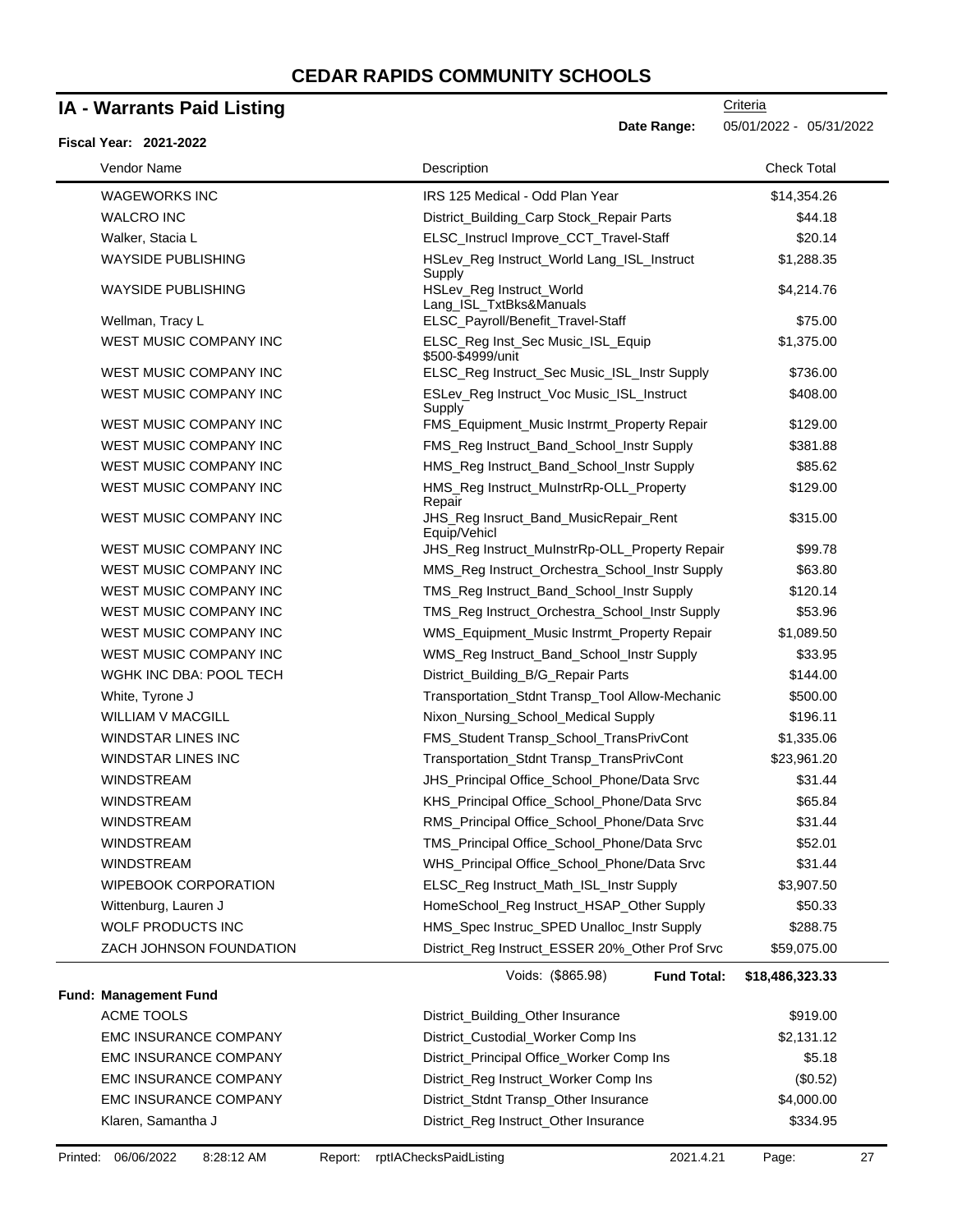# **IA - Warrants Paid Listing**

| <b>IA - Warrants Paid Listing</b>            |                                                                                           | Criteria                  |  |
|----------------------------------------------|-------------------------------------------------------------------------------------------|---------------------------|--|
| <b>Fiscal Year: 2021-2022</b>                | Date Range:                                                                               | 05/01/2022 - 05/31/2022   |  |
| Vendor Name                                  | Description                                                                               | <b>Check Total</b>        |  |
| METRO INTERAGENCY INSURANCE PROG             | <b>Health Insurance</b>                                                                   | \$81,138.00               |  |
| <b>RELIANCE STANDARD</b>                     | District_Reg Instruct_Retiree Life Ins 100k ER pd                                         | \$90.00                   |  |
| SELECTIVE INSURANCE - FLOOD                  | District_Building_Flood Ins                                                               | \$4,513.00                |  |
| UNITED HEARTLAND                             | District_Custodial_Worker Comp Ins                                                        | \$10,445.43               |  |
| UNITED HEARTLAND                             | District_F/N-Lunch_Worker Comp Ins                                                        | \$73,023.92               |  |
| UNITED HEARTLAND                             | District_Principal Office_Worker Comp Ins                                                 | \$7,843.65                |  |
| UNITED HEARTLAND                             | District_Reg Instruct_Worker Comp Ins                                                     | \$146,210.96              |  |
| UNITED HEARTLAND                             | District_Stdnt Transp_Worker Comp Ins                                                     | \$4,543.56                |  |
| Fund: PPEL - Physical Plant & Equipment Fund | <b>Fund Total:</b>                                                                        | \$335,198.25              |  |
| ACCESS ELEVATOR & LIFTS INC                  | Retain_Elevator Lift_2021-22                                                              | \$2,951.25                |  |
| ADVANCE BUILDERS CORP                        | District_Bldg Repairs_Major Repair_ConstrctSrvc                                           | \$469.87                  |  |
| ADVANCE BUILDERS CORP                        |                                                                                           |                           |  |
| ADVANCE BUILDERS CORP                        | Retain_Roof Project HMS & KHS 2021-22                                                     | (\$3,071.23)              |  |
| AGAPE SYNERGISTIC WELLNESS INC               | TMS_Bldg Impr_Roof Replc 22-23_Construct Srvc                                             | \$61,424.69               |  |
| AGAPE SYNERGISTIC WELLNESS INC               | HMS_Building_ESSER II_Repair/Maint                                                        | \$11,710.00<br>\$7,607.12 |  |
| AGAPE SYNERGISTIC WELLNESS INC               | KHS_Building_ESSER II_Repair/Maint                                                        |                           |  |
| AGAPE SYNERGISTIC WELLNESS INC               | Polk AEC_Building_ESSER<br>II-CRRSA_Repair/Maint<br>Retain_FMS Window/Door ESSER Construc | \$290.00<br>(\$980.36)    |  |
|                                              | Projects                                                                                  |                           |  |
| ALL TEMP REFRIGERATION INC                   | District_Bldg Repairs_Major Repair_ConstrctSrvc                                           | \$382.00                  |  |
| APPLEBY & HORN TILE CO                       | District_Bldg Repairs_Major Repair_ConstrctSrvc                                           | \$1,067.00                |  |
| <b>BAKER GROUP</b>                           | Arthur_Building_ESSER II_Repair/Maint                                                     | \$710.32                  |  |
| <b>BAKER GROUP</b>                           | ELSC_Building_ESSER II-CRRSA_Repair/Maint                                                 | \$10,556.44               |  |
| <b>BAKER GROUP</b>                           | Erskine_Building_ESSER II_Repair/Maint                                                    | \$355.16                  |  |
| <b>BAKER GROUP</b>                           | Harrison_Building_ESSER II_Repair/Maint                                                   | \$1,738.16                |  |
| <b>BAKER GROUP</b>                           | Pierce_Building_ESSER II_Repair/Maint                                                     | \$2,130.96                |  |
| <b>BAKER GROUP</b>                           | Retain FMS Window/Door ESSER Construc<br>Projects                                         | (\$2,341.29)              |  |
| <b>BAKER GROUP</b>                           | Taylor_Building_ESSER II_Repair/Maint                                                     | \$1,065.48                |  |
| <b>BAKER GROUP</b>                           | Truman_Building_ESSER II_Repair/Maint                                                     | \$9,756.28                |  |
| <b>BAKER GROUP</b>                           | WHS_Building_ESSER II_Repair/Maint                                                        | \$19,927.21               |  |
| <b>BAKER GROUP</b>                           | Wright_Building_ESSER II_Repair/Maint                                                     | \$585.66                  |  |
| <b>BEST BUY</b>                              | District_Building_Contingency_Equip<br>\$500-\$4999/uni                                   | \$9,899.90                |  |
| <b>BEST BUY</b>                              | District_Building_Contingency_Other Supply                                                | \$544.97                  |  |
| BOWKER MECHANICAL CONTRACTORS LL             | District_Bldg Repairs_Major Repair_ConstrctSrvc                                           | \$615.34                  |  |
| BOWKER MECHANICAL CONTRACTORS LL             | FMS_Bldg Impr_Auditorm HP Replc<br>22-23_ConstrctSrvc                                     | \$96,500.00               |  |
| BOWKER MECHANICAL CONTRACTORS LL             | Retain_Heat Pump Replacements 22-23                                                       | (\$4,825.00)              |  |
| BOWKER MECHANICAL CONTRACTORS LL             | RMS_Bldg Impr_Tile/CarpRepl 22-23_Constrct<br>Srvc                                        | \$3,271.49                |  |
| CAPITAL SANITARY SUPPLY CO INC               | Dist_Custodial_Equip_Equip \$500-\$4999/unit                                              | \$13,997.57               |  |
| CR SIGNS INC                                 | HSLev_Bldg<br>Repr_Kingston_Derecho2020_Constrct Srvc                                     | \$6,316.00                |  |
| D&N FENCE CO INC                             | TMS_Site Improve_Fencing Replc 22-23_Constrct<br>Srvc                                     | \$11,278.00               |  |
| <b>EGGLESTON CONCRETE CONTRACTORS I</b>      | District_Site Repairs_Major Repair_ConstrctSrvc                                           | \$2,500.00                |  |
| FLEMING NURSERY INC                          | Pierce_Site Improve_Green Bucks_Repair Parts                                              | \$1,320.00                |  |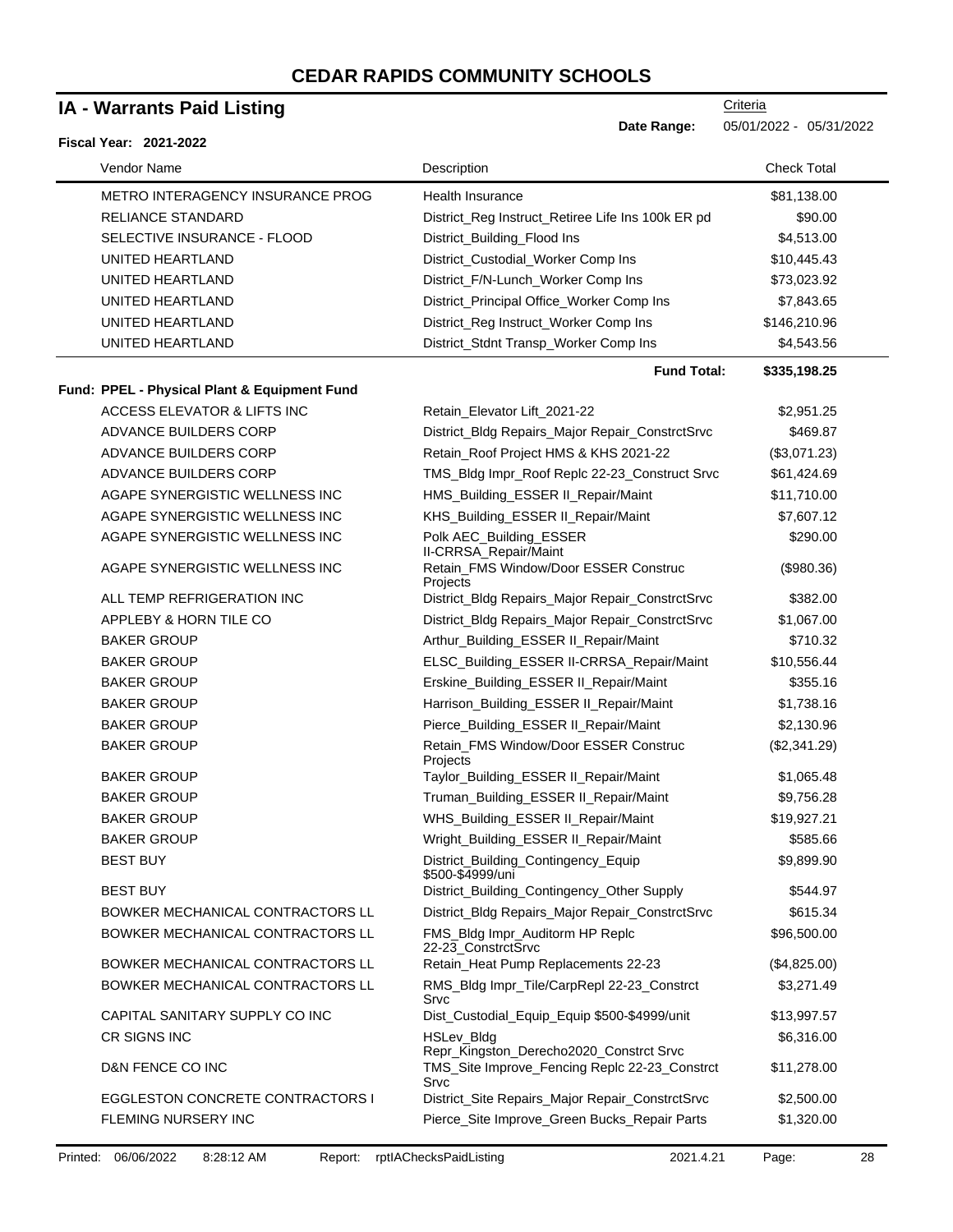### **IA - Warrants Paid Listing**

#### **Fiscal Year: 2021-2022**

| Vendor Name                            | Description                                           | <b>Check Total</b> |
|----------------------------------------|-------------------------------------------------------|--------------------|
| <b>FRYTOWN TRAILERS</b>                | District_Vehicle-Maint_Bus/Vehicles_Vehicle           | \$7,650.00         |
| <b>HAWKEYE COMMUNICATION</b>           | District_Bldg Repairs_Major Repair_ConstrctSrvc       | \$3,866.16         |
| HAWKEYE COMMUNICATION                  | Grant_Bldg Repairs_SecurityCard _ConstrctSrvc         | \$1,231.38         |
| <b>HAWKEYE COMMUNICATION</b>           | WHS_Bldg Repairs_SecurityCard _ConstrctSrvc           | \$663.18           |
| <b>HAWKEYE ENVIRONMENTAL</b>           | Distr_Bldg Repairs_Asbestos Srvc_Other Prof Srvc      | \$620.00           |
| HUPP ELECTRIC MOTORS INC               | District_Bldg Repairs_Major Repair_ConstrctSrvc       | \$160.07           |
| <b>IOWA PRISON INDUSTRIES</b>          | WHS_Bldg Repair_ADA Improve<br>22-23 RepairParts      | \$3,186.65         |
| <b>IOWA-ILLINOIS TAYLOR INSULATION</b> | District_Bldg Repairs_Asbestos Srvc_ConstrctSrvc      | \$940.22           |
| JOHNSON CONTROLS INC                   | JHS_Bldg Improve_Heat Pump_Construction Ser           | \$3,200.00         |
| MUSCO SPORTS LIGHTING LLC              | WHS_Site Improve_BaseB Field<br>Lights_ConstrctSrvc   | \$28,919.00        |
| PHILLIPS' FLOORS INC                   | District_Bldg<br>Repairs_MajorContSrvc_Eq>\$4999/unit | \$8,021.00         |
| ROTO ROOTER                            | District_Site Repairs_Major Repair_ConstrctSrvc       | \$1,280.00         |
| SOLUM LANG ARCHITECTS LLC              | District_Bldg Improve_Engineer<br>Srvc_Arch/EngSrvcs  | \$15,215.10        |
| SOLUM LANG ARCHITECTS LLC              | FMS_Bldg Repair_Auditorm HP Replc<br>22-23_Arch/Engnr | \$550.00           |
| SOLUM LANG ARCHITECTS LLC              | HSLev_SiteImpr_Kingston_StorageBldg<br>21-22_Arch/Eng | \$2,500.00         |
| SOLUM LANG ARCHITECTS LLC              | KHS_Bldg Impr_Roof Replc 22-23_Arch/Eng Srvc          | \$420.00           |
| SOLUM LANG ARCHITECTS LLC              | KHS_SiteRepr_ConcreteRepr/Repl<br>22-23_Arch/EngSrvcs | \$12,927.18        |
| SOLUM LANG ARCHITECTS LLC              | MMS_Bldg Repair_Auditorm HP Replc<br>22-23_Arch/Engnr | \$550.00           |
| SOLUM LANG ARCHITECTS LLC              | MMS_Bldg Repr_Masonry/Tckpt 22-23_Arch/Eng<br>Srvc    | \$350.00           |
| SOLUM LANG ARCHITECTS LLC              | RMS_Bldg Repair_Auditorm HP Replc<br>22-23_Arch/Engnr | \$550.00           |
| SOLUM LANG ARCHITECTS LLC              | RMS_Bldg Repr_Masonry/Tckpt 22-23_Arch/Eng<br>Srvc    | \$350.00           |
| SOLUM LANG ARCHITECTS LLC              | RMS_BldgImpr_SecureEntr/OfficeReno_Arch/Eng<br>Srvc   | \$990.00           |
| SOLUM LANG ARCHITECTS LLC              | TMS_Bldg Impr_Roof Replc 22-23_Arch/Eng Srvc          | \$4,147.50         |
| SOLUM LANG ARCHITECTS LLC              | WHS_BldgImpr_Locker/Restrm<br>Repl22-23_Arch/Eng Srvc | \$2,057.00         |
| SPORTSFIELD SPECIALTIES INC            | HSLev_Grounds Maint_Stadium Equip_Non Cap<br>Equip    | \$4,350.00         |
| STREFF ELECTRICAL CONTRACTORS          | District_Bldg<br>Improve ClassroomCont ConstrctSrvc   | \$860.79           |
| STREFF ELECTRICAL CONTRACTORS          | District_Bldg Repairs_Major Repair_ConstrctSrvc       | \$6,523.05         |
| STREFF ELECTRICAL CONTRACTORS          | District_Site Repairs_Major Repair_ConstrctSrvc       | \$592.54           |
| STREFF ELECTRICAL CONTRACTORS          | JHS_Bldg Improve_Lighting Upgrade_Construction<br>Ser | \$5,027.23         |
| STREFF ELECTRICAL CONTRACTORS          | WHS_Site Improve_BaseB Field<br>Lights_ConstrctSrvc   | \$268.00           |
| TERRACON CONSULTANTS INC               | HSLev_Site Improve_StorageBldg<br>21-22_ConstrctSrvc  | \$1,040.00         |
| THE HOME DEPOT PRO                     | District_Bldg Repairs_Custodi Equip_Other Supply      | \$3,516.30         |
| <b>TOTALSCAPES INC</b>                 | District_Bldg Repairs_Major Repair_ConstrctSrvc       | \$3,450.00         |
| US BANK NATIONAL ASSOCIATION           | District_Bldg Repairs_Custodi Equip_Other Supply      | \$2,749.50         |
| US BANK NATIONAL ASSOCIATION           | Due to General Fund                                   | \$4,734.04         |
| US BANK NATIONAL ASSOCIATION           | MMS_Site Improve_Green Bucks_Repair Parts             | \$2,213.00         |
| WEBER COMMUNICATIONS INC               | Dist_SiteImpr_Bball/SBall Infield 22-23_ConstrSrvc    | \$125.00           |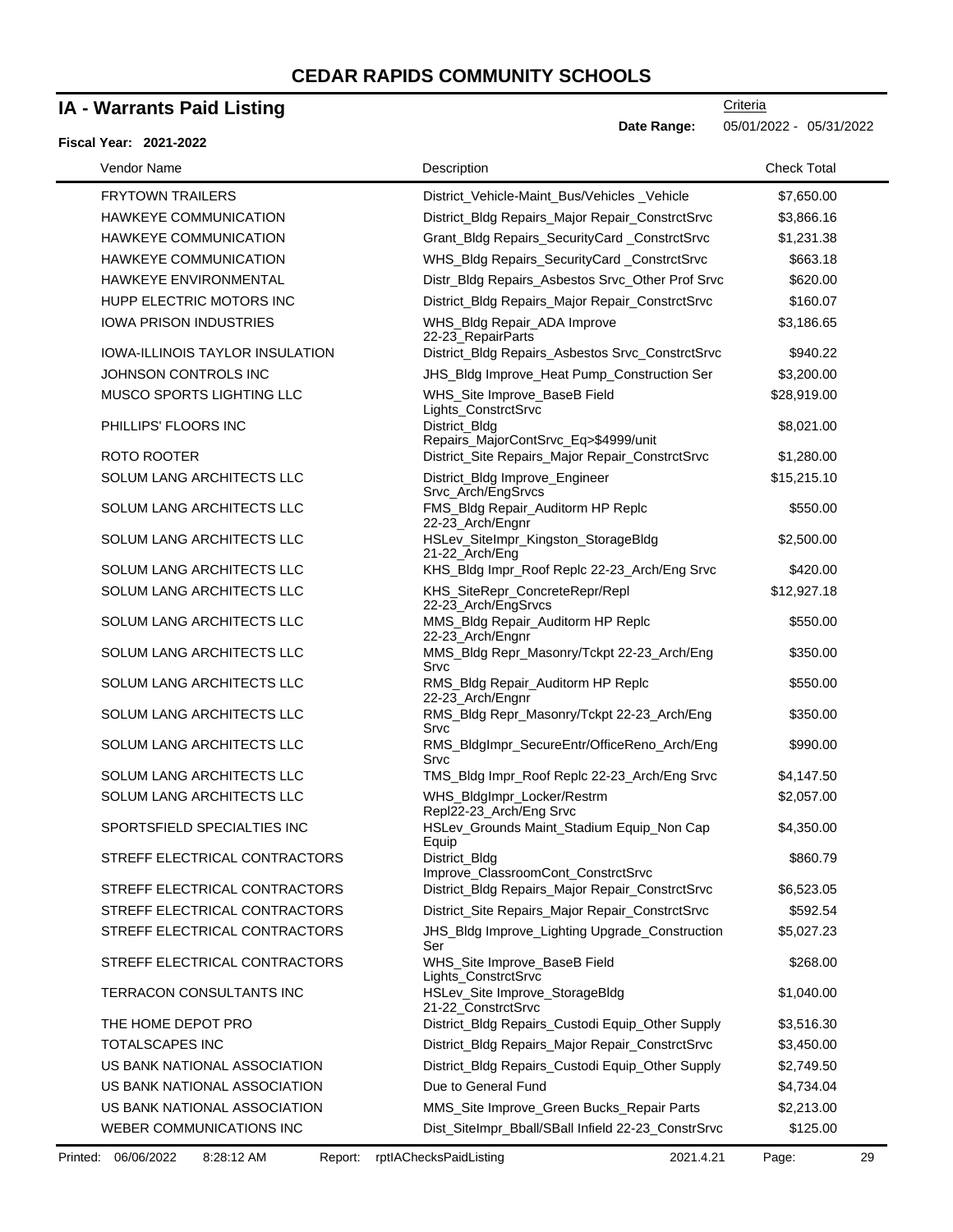| <b>IA - Warrants Paid Listing</b>                           |                                                                              | Criteria                |
|-------------------------------------------------------------|------------------------------------------------------------------------------|-------------------------|
| Fiscal Year: 2021-2022                                      | Date Range:                                                                  | 05/01/2022 - 05/31/2022 |
| Vendor Name                                                 | Description                                                                  | <b>Check Total</b>      |
|                                                             |                                                                              |                         |
| <b>Fund: SAVE - Secure an Advanced Vision for Education</b> | <b>Fund Total:</b>                                                           | \$403,546.88            |
| AGILE VENTURES LLC                                          | HSLev_Building_Sp Lease Agmt_Rent-Land/Bldg                                  | \$603.20                |
| Amazon Capital Services Inc.                                | Jackson_Building_New School_Other Supply                                     | \$124.64                |
| <b>BRAUN INTERTEC CORPORATION</b>                           | Jackson_Bldg Acquis/Con_New School_Other Prof<br>Srvc                        | \$110.00                |
| <b>DELL MARKETING LP</b>                                    | HSLev_Reg Instruct_Computers_Tech < \$5000/unit                              | \$65,048.00             |
| <b>GARLING CONSTRUCTION, INC</b>                            | WWillow_Bldg Acquis/Constr_New                                               | \$1,791.35              |
| <b>INVOLTA LLC</b>                                          | School_ConstrctSrvc<br>Distric_Technology_District Server_Purch Tech<br>Srvc | \$7,228.16              |
| J.P. GASWAY CO                                              | Jackson_Building_New School_Other Supply                                     | \$973.00                |
| <b>JULIA FARLAND DBA: AFFINITY PROP</b>                     | HSLev_Building_Sp Lease Agmt_Rent-Land/Bldg                                  | \$8,865.50              |
| LIBRARY FURNITURE INTERNATIONAL INC                         | WWillow_Media_New School_Equip                                               | \$9,164.00              |
| NELSON'S MEAT MARKET INC                                    | \$500-\$4999/unit<br>District_Business_MasterPlanFac_Other Supply            | \$525.00                |
| <b>OPN ARCHITECTS</b>                                       | District_Bus Srvc_MasterPlanFac_Arch/EngSrvcs                                | \$10,286.00             |
| RAPIDS FOODSERVICE CONTRACT AND                             | Jackson_Bldg Acquis/Constr_New<br>School_ContructServ                        | \$248,604.11            |
| RAPIDS FOODSERVICE CONTRACT AND                             | Retain_New Coolidge School                                                   | (\$12,430.20)           |
| RINDERKNECHT ASSOCIATES INC                                 | Jackson_Bldg Acquis/Constr_New<br>School_ContructServ                        | \$2,254,938.00          |
| RINDERKNECHT ASSOCIATES INC                                 | Retain_New Coolidge School                                                   | (\$112,746.89)          |
| <b>SIGN PRO</b>                                             | WWillow_Bldg Acquis/Constr_New<br>School_ConstrctSrvc                        | \$208.00                |
| THE NEW BOHEMIAN INNOVATION COLL                            | HSLev_Building_Sp Lease Agmt_Rent-Land/Bldg                                  | \$1,967.79              |
| THIRD AVE CORP                                              | TransitionCtr_Building_Lease<br>Agmt_Rent-Land/Bldg                          | \$3,467.33              |
| ULINE                                                       | Jackson_Building_New School_Other Supply                                     | \$3,083.69              |
| UMB BANK                                                    | ELSC_Business_\$6.535 Mil SAVE_Other Prof Srvc                               | \$1,500.00              |
| US BANK NATIONAL ASSOCIATION                                | District_Business_MasterPlanFac_Other Supply                                 | \$1,347.76              |
| US BANK NATIONAL ASSOCIATION                                | Due to General Fund                                                          | \$265.86                |
| US BANK NATIONAL ASSOCIATION                                | ELSC_Technology_Non-Instruct SW_Licen/Renew                                  | \$43.06                 |
| <b>Fund: School Nutrition Fund</b>                          | <b>Fund Total:</b>                                                           | \$2,494,967.36          |
| Amazon Capital Services Inc.                                | District_F/N-Lunch_Kitchen Supply                                            | \$1,143.51              |
| Amazon Capital Services Inc.                                | District_F/N-Lunch_Office Supply                                             | \$256.08                |
| Amazon Capital Services Inc.                                | District_F/N-Lunch_Other Supply                                              | \$116.80                |
| Amazon Capital Services Inc.                                | ELSC_F/N-Lunch_Office Supply                                                 | \$19.92                 |
| AMBER ISLER                                                 | Revenue Collected in Advance                                                 | \$53.05                 |
| <b>AMY HORNETT</b>                                          | Revenue Collected in Advance                                                 | \$121.85                |
| <b>AMY REYHONS</b>                                          | Revenue Collected in Advance                                                 | \$45.95                 |
| ANDERSON ERICKSON DAIRY CO                                  | Arthur_F/N-Lunch_Groceries                                                   | \$2,241.32              |
| ANDERSON ERICKSON DAIRY CO                                  | Cleveland_F/N-Lunch_Groceries                                                | \$2,539.89              |
| ANDERSON ERICKSON DAIRY CO                                  | Erskine_F/N-Lunch_Groceries                                                  | \$1,890.39              |
| ANDERSON ERICKSON DAIRY CO                                  | FMS_F/N-Lunch_Groceries                                                      | \$3,022.37              |
| ANDERSON ERICKSON DAIRY CO                                  | Garfield_F/N-Lunch_Groceries                                                 | \$2,046.56              |
| ANDERSON ERICKSON DAIRY CO                                  | Grant_F/N-Lunch_Groceries                                                    | \$2,731.48              |

ANDERSON ERICKSON DAIRY CO GrWood\_F/N-Lunch\_Groceries \$2,316.30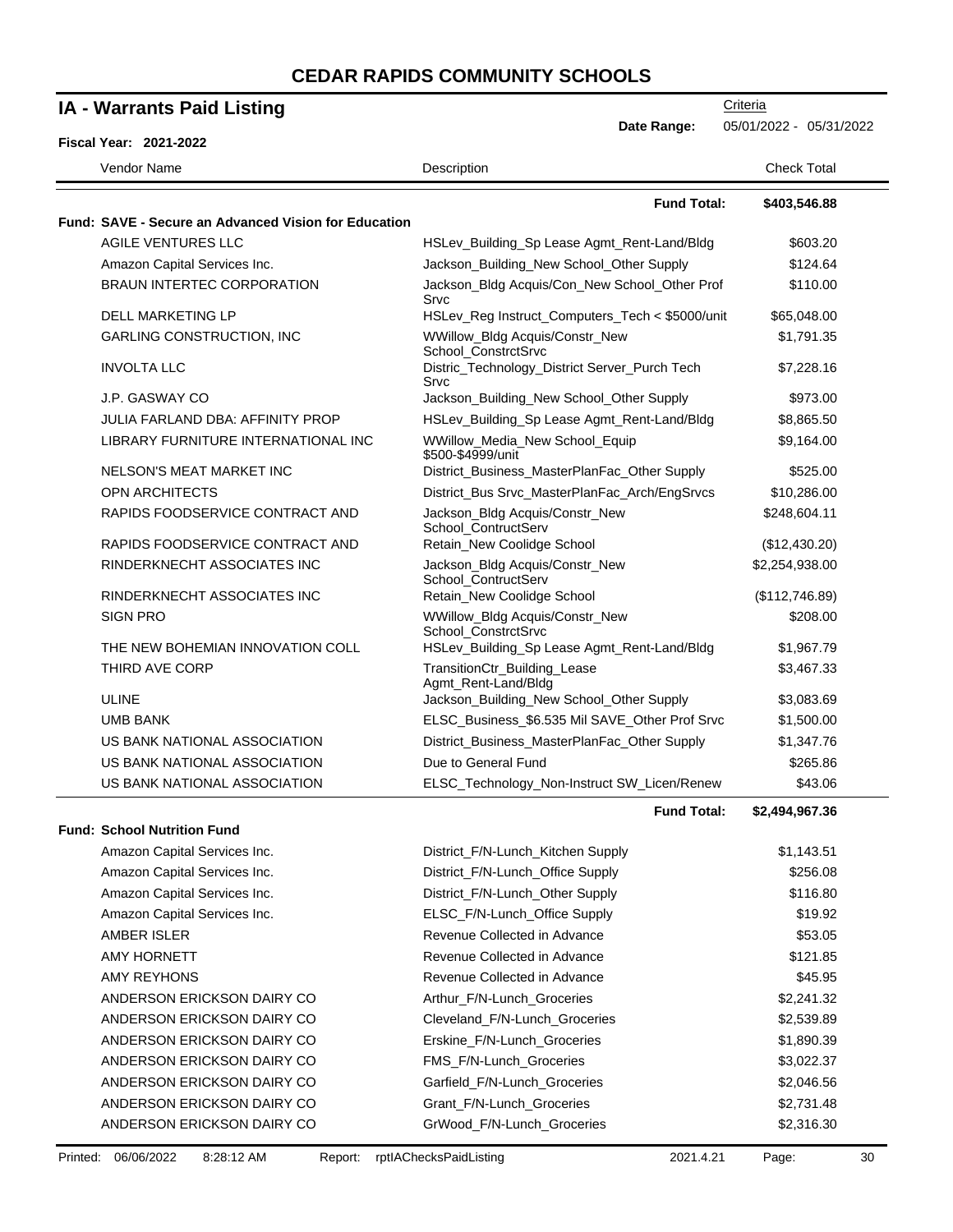### **IA - Warrants Paid Listing**

#### **Fiscal Year: 2021-2022**

| Vendor Name                   | Description                        | <b>Check Total</b> |
|-------------------------------|------------------------------------|--------------------|
| ANDERSON ERICKSON DAIRY CO    | Harrison_F/N-Lunch_Groceries       | \$2,281.74         |
| ANDERSON ERICKSON DAIRY CO    | Hiawatha_F/N-Lunch_Groceries       | \$2,111.77         |
| ANDERSON ERICKSON DAIRY CO    | HMS_F/N-Lunch_Groceries            | \$2,939.17         |
| ANDERSON ERICKSON DAIRY CO    | Hoover_F/N-Lunch_Groceries         | \$2,631.00         |
| ANDERSON ERICKSON DAIRY CO    | Jackson_F/N-Lunch_Groceries        | \$1,540.92         |
| ANDERSON ERICKSON DAIRY CO    | JHS_F/N-Lunch_Groceries            | \$2,984.18         |
| ANDERSON ERICKSON DAIRY CO    | Johnson F/N-Lunch Groceries        | \$2,530.55         |
| ANDERSON ERICKSON DAIRY CO    | Kenwood_F/N-Lunch_Groceries        | \$2,916.69         |
| ANDERSON ERICKSON DAIRY CO    | KHS F/N-Lunch Groceries            | \$3,257.86         |
| ANDERSON ERICKSON DAIRY CO    | Madison_F/N-Lunch_Groceries        | \$1,349.15         |
| ANDERSON ERICKSON DAIRY CO    | MHS_F/N-Lunch_Groceries            | \$602.40           |
| ANDERSON ERICKSON DAIRY CO    | MMS_F/N-Lunch_Groceries            | \$1,985.97         |
| ANDERSON ERICKSON DAIRY CO    | Nixon_F/N-Lunch_Groceries          | \$2,256.10         |
| ANDERSON ERICKSON DAIRY CO    | Pierce_F/N-Lunch_Groceries         | \$2,191.52         |
| ANDERSON ERICKSON DAIRY CO    | Polk AEC_F/N-Lunch_Groceries       | \$233.18           |
| ANDERSON ERICKSON DAIRY CO    | RMS_F/N-Lunch_Groceries            | \$3,254.78         |
| ANDERSON ERICKSON DAIRY CO    | Taylor_F/N-Lunch_Groceries         | \$1,968.92         |
| ANDERSON ERICKSON DAIRY CO    | TMS_F/N-Lunch_Groceries            | \$2,322.61         |
| ANDERSON ERICKSON DAIRY CO    | Truman_F/N-Lunch_Groceries         | \$1,451.22         |
| ANDERSON ERICKSON DAIRY CO    | VanBuren_F/N-Lunch_Groceries       | \$2,790.58         |
| ANDERSON ERICKSON DAIRY CO    | ViolaG_F/N-Lunch_Groceries         | \$3,516.35         |
| ANDERSON ERICKSON DAIRY CO    | WHS_F/N-Lunch_Groceries            | \$2,464.70         |
| ANDERSON ERICKSON DAIRY CO    | WMS_F/N-Lunch_Groceries            | \$1,961.08         |
| ANDERSON ERICKSON DAIRY CO    | Wright_F/N-Lunch_Groceries         | \$2,395.84         |
| ANDERSON ERICKSON DAIRY CO    | WWillow_F/N-Lunch_Grocery          | \$2,729.63         |
| <b>BETHANY BEATTY</b>         | Revenue Collected in Advance       | \$31.45            |
| <b>BRIAN HUGHES</b>           | Revenue Collected in Advance       | \$51.00            |
| <b>BROOKE RATH</b>            | Revenue Collected in Advance       | \$49.90            |
| <b>CARRIE NORDMAN</b>         | Revenue Collected in Advance       | \$13.40            |
| <b>CHERYL BATEMAN</b>         | Revenue Collected in Advance       | \$24.15            |
| <b>CHRISTIAN KIRCHER</b>      | Revenue Collected in Advance       | \$87.95            |
| <b>COLLEEN MOHR</b>           | Revenue Collected in Advance       | \$50.45            |
| DANNETTE MCQUISTON            | Revenue Collected in Advance       | \$61.90            |
| <b>EMS DETERGENT SERVICES</b> | Arthur_F/N-Lunch_Kitchen Supply    | \$136.00           |
| <b>EMS DETERGENT SERVICES</b> | Cleveland_F/N-Lunch_Kitchen Supply | \$148.40           |
| <b>EMS DETERGENT SERVICES</b> | Erskine_F/N-Lunch_Kitchen Supply   | \$16.25            |
| <b>EMS DETERGENT SERVICES</b> | FMS_F/N-Lunch_Kitchen Supply       | \$244.25           |
| <b>EMS DETERGENT SERVICES</b> | Garfield_F/N-Lunch_Kitchen Supply  | \$16.25            |
| <b>EMS DETERGENT SERVICES</b> | Grant_F/N-Lunch_Kitchen Supply     | \$98.75            |
| <b>EMS DETERGENT SERVICES</b> | GrWood_F/N-Lunch_Kitchen Supply    | \$211.30           |
| <b>EMS DETERGENT SERVICES</b> | Harrison_F/N-Lunch_Kitchen Supply  | \$106.25           |
| <b>EMS DETERGENT SERVICES</b> | Hiawatha_F/N-Lunch_Kitchen Supply  | \$71.00            |
| <b>EMS DETERGENT SERVICES</b> | Hoover_F/N-Lunch_Kitchen Supply    | \$104.50           |
| <b>EMS DETERGENT SERVICES</b> | JHS_F/N-Lunch_Kitchen Supply       | \$142.00           |
| <b>EMS DETERGENT SERVICES</b> | Johnson_F/N-Lunch_Kitchen Supply   | \$87.25            |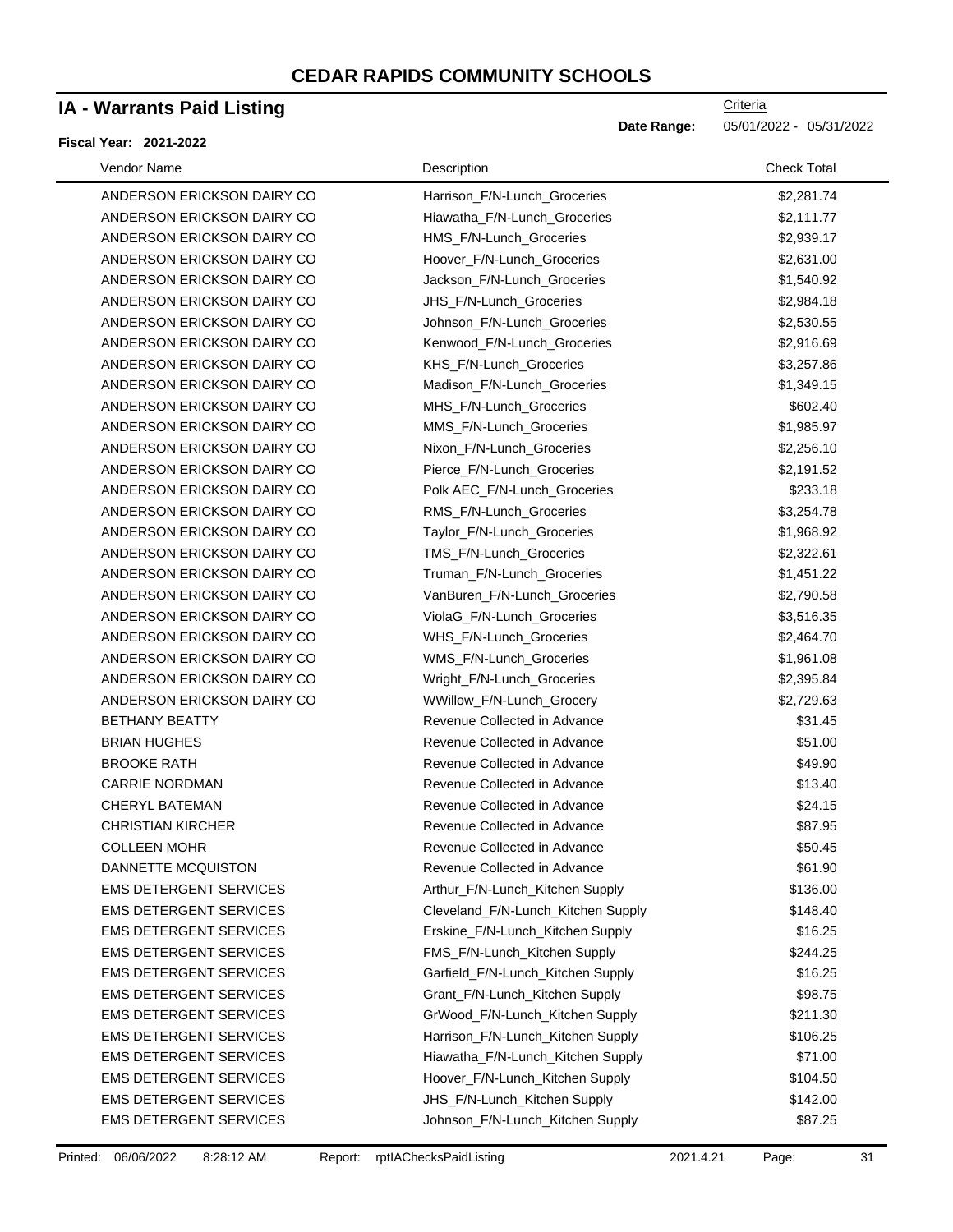### **IA - Warrants Paid Listing**

#### **Fiscal Year: 2021-2022**

| <b>Vendor Name</b>                      | Description                              | <b>Check Total</b> |
|-----------------------------------------|------------------------------------------|--------------------|
| <b>EMS DETERGENT SERVICES</b>           | Kenwood_F/N-Lunch_Kitchen Supply         | \$102.00           |
| <b>EMS DETERGENT SERVICES</b>           | KHS_F/N-Lunch_Kitchen Supply             | \$81.75            |
| <b>EMS DETERGENT SERVICES</b>           | Madison_F/N-Lunch_Kitchen Supply         | \$189.20           |
| <b>EMS DETERGENT SERVICES</b>           | MHS_F/N-Lunch_Kitchen Supply             | \$17.25            |
| <b>EMS DETERGENT SERVICES</b>           | MMS_F/N-Lunch_Kitchen Supply             | \$104.50           |
| <b>EMS DETERGENT SERVICES</b>           | Pierce_F/N-Lunch_Kitchen Supply          | \$32.50            |
| <b>EMS DETERGENT SERVICES</b>           | RMS_F/N-Lunch_Kitchen Supply             | \$90.00            |
| <b>EMS DETERGENT SERVICES</b>           | Taylor_F/N-Lunch_Kitchen Supply          | \$123.50           |
| <b>EMS DETERGENT SERVICES</b>           | TMS_F/N-Lunch_Kitchen Supply             | \$106.25           |
| <b>EMS DETERGENT SERVICES</b>           | Truman_F/N-Lunch_Kitchen Supply          | \$101.00           |
| <b>EMS DETERGENT SERVICES</b>           | VanBuren_F/N-Lunch_Kitchen Supply        | \$99.20            |
| <b>EMS DETERGENT SERVICES</b>           | ViolaG_F/N-Lunch_Kitchen Supply          | \$48.75            |
| <b>EMS DETERGENT SERVICES</b>           | WHS_F/N-Lunch_Kitchen Supply             | \$177.25           |
| <b>EMS DETERGENT SERVICES</b>           | Wright_F/N-Lunch_Kitchen Supply          | \$32.50            |
| <b>EMS DETERGENT SERVICES</b>           | WWillow_F/N-Lunch_Kitchen Supply         | \$244.50           |
| ERIN MCNAMARA-ANKNEY                    | Revenue Collected in Advance             | \$39.25            |
| <b>EXPERT PAY</b>                       | Garnishment                              | \$366.18           |
| FAREWAY STORES INC - HIAWATHA           | Nixon_F/N-Lunch_USDA FruitVeg_Groceries  | \$2,027.61         |
| Foreman, Amanda L                       | ELSC_F/N-Admin_Travel-Staff              | \$25.76            |
| HY-VEE INC MT. VERNON RD                | GrWood_F/N-Lunch_USDA FruitVeg_Groceries | \$1,638.00         |
| <b>INTERNAL REVENUE SERVICE</b>         | Federal Income Tax                       | \$24,398.26        |
| <b>INTERNAL REVENUE SERVICE</b>         | <b>FICA Tax</b>                          | \$75,821.98        |
| <b>IOWA PUBLIC EMPLOYEES RETIREMENT</b> | <b>IPERS</b>                             | \$65,304.82        |
| <b>JANET BROOKS</b>                     | Revenue Collected in Advance             | \$17.75            |
| <b>JEN WHITE</b>                        | Revenue Collected in Advance             | \$215.20           |
| <b>JESSICA SHELTON</b>                  | Revenue Collected in Advance             | \$44.60            |
| <b>JIM KAAS</b>                         | Revenue Collected in Advance             | \$85.05            |
| <b>JOANNE RENFRO</b>                    | Revenue Collected in Advance             | \$145.15           |
| <b>JUDY KORCH</b>                       | Revenue Collected in Advance             | \$79.80            |
| Kula, Andrea M                          | ELSC_F/N-Admin_Travel-Staff              | \$58.13            |
| <b>LEISA KNUDSON</b>                    | Revenue Collected in Advance             | \$52.15            |
| <b>LISA LAWRENCE</b>                    | Revenue Collected in Advance             | \$42.85            |
| LOFFREDO GARDENS                        | Arthur_F/N-Lunch_Groceries               | \$4,600.39         |
| LOFFREDO GARDENS                        | Cleveland_F/N-Lunch_Groceries            | \$2,891.78         |
| LOFFREDO GARDENS                        | Erskine_F/N-Lunch_Groceries              | \$2,088.18         |
| LOFFREDO GARDENS                        | FMS_F/N-Lunch_Groceries                  | \$3,445.34         |
| LOFFREDO GARDENS                        | Garfield_F/N-Lunch_Groceries             | \$2,461.97         |
| LOFFREDO GARDENS                        | Grant_F/N-Lunch_Groceries                | \$3,615.71         |
| LOFFREDO GARDENS                        | GrWood_F/N-Lunch_Groceries               | \$2,124.69         |
| <b>LOFFREDO GARDENS</b>                 | Harrison_F/N-Lunch_Groceries             | \$1,479.27         |
| LOFFREDO GARDENS                        | Hiawatha_F/N-Lunch_Groceries             | \$2,325.70         |
| LOFFREDO GARDENS                        | HMS_F/N-Lunch_Groceries                  | \$3,995.79         |
| LOFFREDO GARDENS                        | Hoover_F/N-Lunch_Groceries               | \$3,460.41         |
| LOFFREDO GARDENS                        | Jackson_F/N-Lunch_Groceries              | \$2,497.59         |
| LOFFREDO GARDENS                        | JHS_F/N-Lunch_Groceries                  | \$8,399.75         |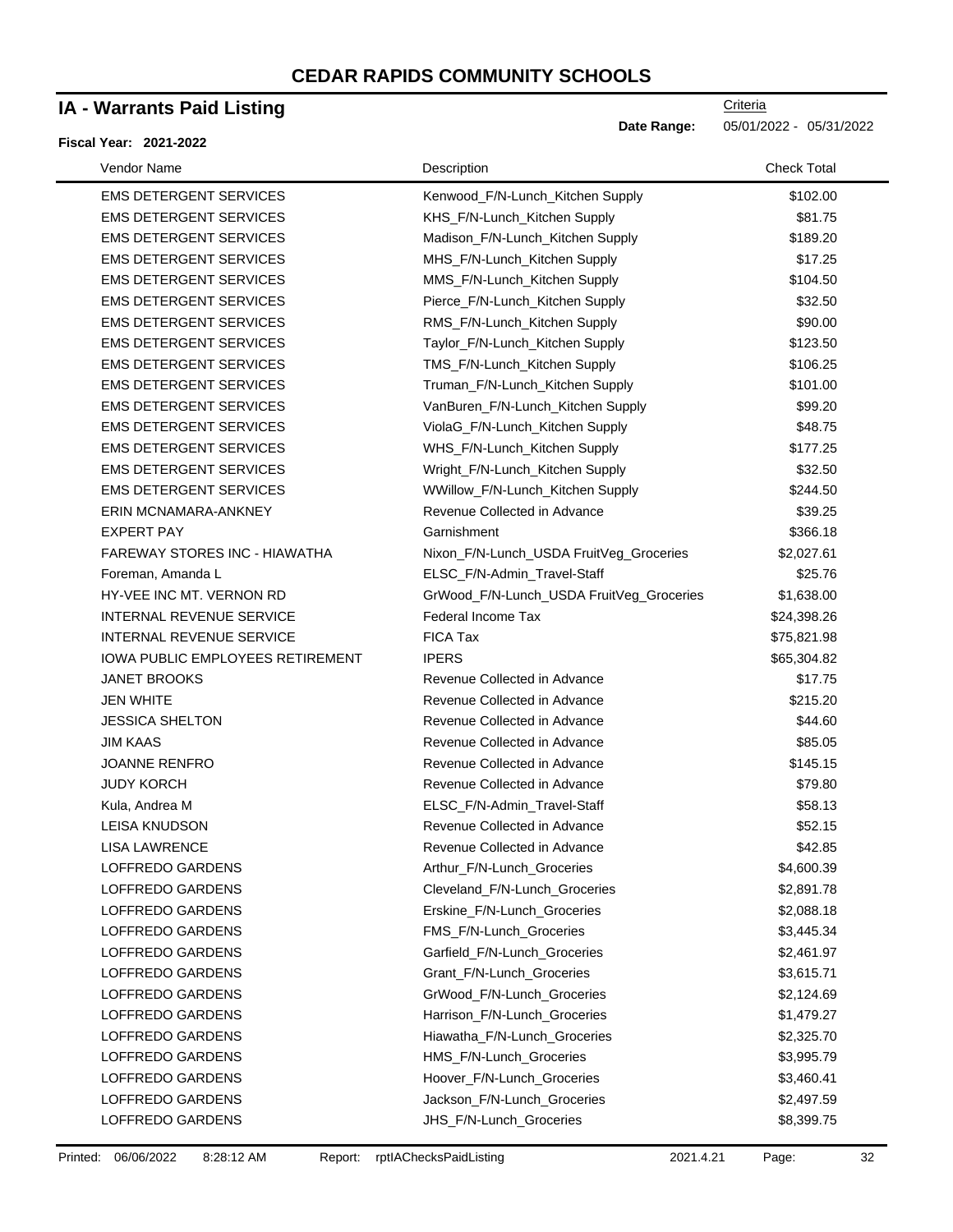### **IA - Warrants Paid Listing**

#### **Fiscal Year: 2021-2022**

| Vendor Name             |                                         | Description                   | <b>Check Total</b> |
|-------------------------|-----------------------------------------|-------------------------------|--------------------|
| LOFFREDO GARDENS        |                                         | Johnson_F/N-Lunch_Groceries   | \$4,185.89         |
| LOFFREDO GARDENS        |                                         | Kenwood_F/N-Lunch_Groceries   | \$1,252.91         |
| LOFFREDO GARDENS        |                                         | KHS_F/N-Lunch_Groceries       | \$6,760.36         |
| LOFFREDO GARDENS        |                                         | Madison_F/N-Lunch_Groceries   | \$805.84           |
| LOFFREDO GARDENS        |                                         | MHS_F/N-Lunch_Groceries       | \$989.33           |
| LOFFREDO GARDENS        |                                         | MMS_F/N-Lunch_Groceries       | \$5,276.21         |
| LOFFREDO GARDENS        |                                         | Nixon_F/N-Lunch_Groceries     | \$1,670.22         |
| LOFFREDO GARDENS        |                                         | Pierce_F/N-Lunch_Groceries    | \$2,271.46         |
| LOFFREDO GARDENS        |                                         | Polk AEC F/N-Lunch Groceries  | \$704.81           |
| LOFFREDO GARDENS        |                                         | RMS_F/N-Lunch_Groceries       | \$8,678.52         |
| LOFFREDO GARDENS        |                                         | Taylor_F/N-Lunch_Groceries    | \$3,064.77         |
| LOFFREDO GARDENS        |                                         | TMS_F/N-Lunch_Groceries       | \$1,890.80         |
| LOFFREDO GARDENS        |                                         | Truman_F/N-Lunch_Groceries    | \$1,183.88         |
| LOFFREDO GARDENS        |                                         | VanBuren_F/N-Lunch_Groceries  | \$2,978.13         |
| LOFFREDO GARDENS        |                                         | ViolaG_F/N-Lunch_Groceries    | \$1,110.72         |
| <b>LOFFREDO GARDENS</b> |                                         | WHS_F/N-Lunch_Groceries       | \$4,091.34         |
| LOFFREDO GARDENS        |                                         | WMS_F/N-Lunch_Groceries       | \$3,327.51         |
| LOFFREDO GARDENS        |                                         | Wright_F/N-Lunch_Groceries    | \$1,961.10         |
| LOFFREDO GARDENS        |                                         | WWillow_F/N-Lunch_Grocery     | \$2,727.09         |
| LORI OLDORF             |                                         | Revenue Collected in Advance  | \$138.95           |
| <b>MARCO INC</b>        |                                         | ELSC_F/N-Admin_Copier Usage   | \$725.62           |
| <b>MARIA FARACE</b>     |                                         | Revenue Collected in Advance  | \$80.15            |
| MARY JANE SHEYKO        |                                         | Revenue Collected in Advance  | \$32.98            |
| <b>MATT WARFIELD</b>    |                                         | Revenue Collected in Advance  | \$148.60           |
| <b>MATTHEW PATTON</b>   |                                         | Revenue Collected in Advance  | \$113.15           |
| Meisinger, Julie        |                                         | Revenue Collected in Advance  | \$40.00            |
| <b>MELANIE BROWN</b>    |                                         | Revenue Collected in Advance  | \$31.36            |
|                         | <b>METRO INTERAGENCY INSURANCE PROG</b> | Health Insurance              | \$41,445.40        |
| MICHAEL J CASEY         |                                         | Revenue Collected in Advance  | \$63.90            |
| <b>MU RUO</b>           |                                         | Revenue Collected in Advance  | \$63.75            |
| NICOLE BURROWS          |                                         | Revenue Collected in Advance  | \$15.90            |
| <b>PAIGE FRIEDERICK</b> |                                         | Revenue Collected in Advance  | \$75.55            |
| PAN-O GOLD BAKING CO    |                                         | Arthur_F/N-Lunch_Groceries    | \$121.80           |
| PAN-O GOLD BAKING CO    |                                         | Cleveland_F/N-Lunch_Groceries | \$206.50           |
| PAN-O GOLD BAKING CO    |                                         | Erskine F/N-Lunch Groceries   | \$221.32           |
| PAN-O GOLD BAKING CO    |                                         | FMS_F/N-Lunch_Groceries       | \$247.92           |
| PAN-O GOLD BAKING CO    |                                         | Garfield_F/N-Lunch_Groceries  | \$99.24            |
| PAN-O GOLD BAKING CO    |                                         | Grant_F/N-Lunch_Groceries     | \$168.40           |
| PAN-O GOLD BAKING CO    |                                         | GrWood_F/N-Lunch_Groceries    | \$304.60           |
| PAN-O GOLD BAKING CO    |                                         | Harrison_F/N-Lunch_Groceries  | \$188.80           |
| PAN-O GOLD BAKING CO    |                                         | Hiawatha_F/N-Lunch_Groceries  | \$203.60           |
| PAN-O GOLD BAKING CO    |                                         | HMS_F/N-Lunch_Groceries       | \$301.44           |
| PAN-O GOLD BAKING CO    |                                         | Hoover_F/N-Lunch_Groceries    | \$253.20           |
| PAN-O GOLD BAKING CO    |                                         | JHS_F/N-Lunch_Groceries       | \$912.72           |
| PAN-O GOLD BAKING CO    |                                         | Johnson_F/N-Lunch_Groceries   | \$392.30           |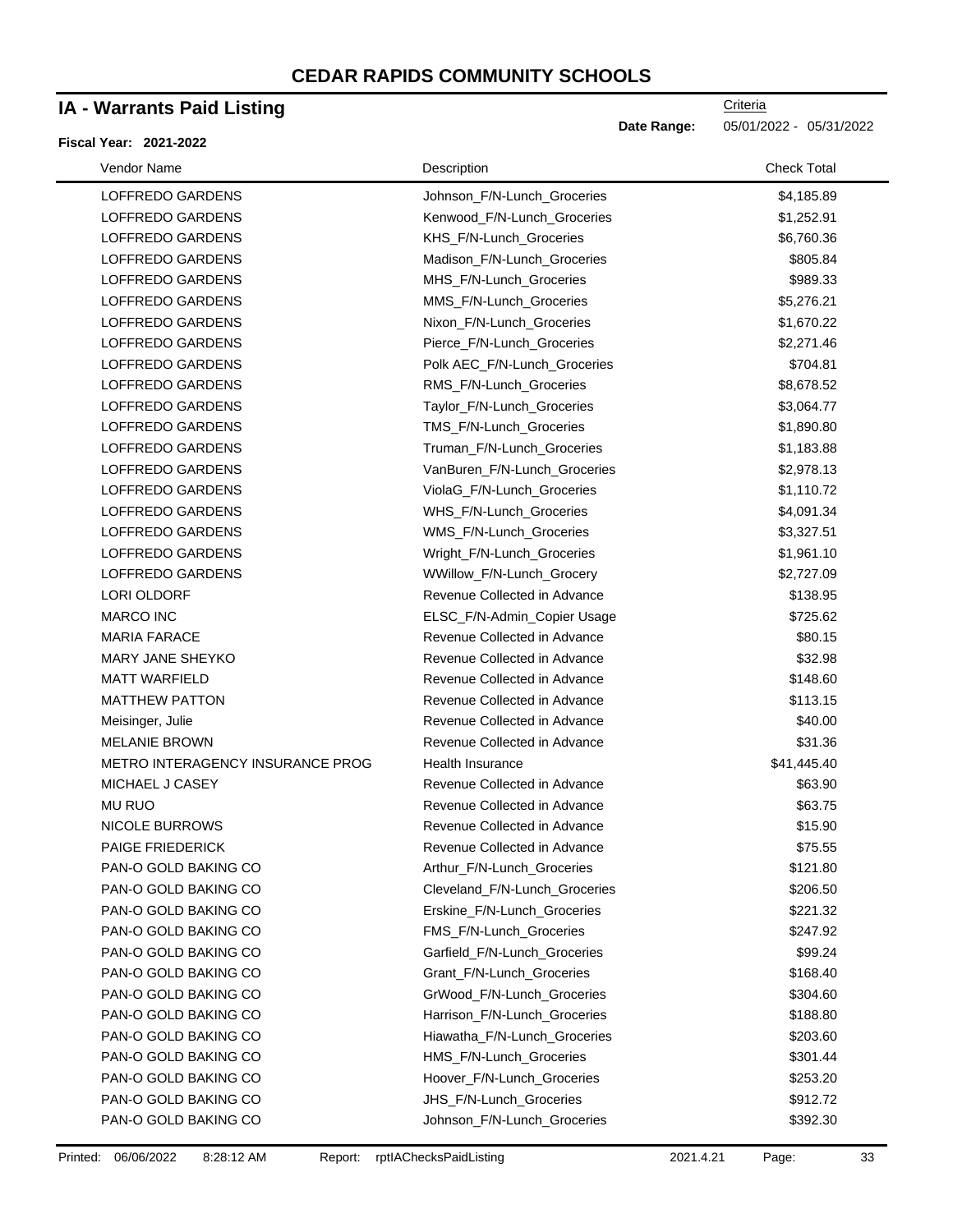### **IA - Warrants Paid Listing**

#### **Fiscal Year: 2021-2022**

| Vendor Name              | Description                        | <b>Check Total</b> |
|--------------------------|------------------------------------|--------------------|
| PAN-O GOLD BAKING CO     | Kenwood F/N-Lunch Groceries        | \$444.80           |
| PAN-O GOLD BAKING CO     | KHS_F/N-Lunch_Groceries            | \$1,025.04         |
| PAN-O GOLD BAKING CO     | Madison_F/N-Lunch_Groceries        | \$119.00           |
| PAN-O GOLD BAKING CO     | MHS_F/N-Lunch_Groceries            | \$60.24            |
| PAN-O GOLD BAKING CO     | MMS_F/N-Lunch_Groceries            | \$207.84           |
| PAN-O GOLD BAKING CO     | Nixon_F/N-Lunch_Groceries          | \$174.60           |
| PAN-O GOLD BAKING CO     | Pierce_F/N-Lunch_Groceries         | \$237.60           |
| PAN-O GOLD BAKING CO     | Polk AEC_F/N-Lunch_Groceries       | \$43.20            |
| PAN-O GOLD BAKING CO     | RMS_F/N-Lunch_Groceries            | \$414.48           |
| PAN-O GOLD BAKING CO     | Taylor_F/N-Lunch_Groceries         | \$205.20           |
| PAN-O GOLD BAKING CO     | TMS_F/N-Lunch_Groceries            | \$223.44           |
| PAN-O GOLD BAKING CO     | Truman_F/N-Lunch_Groceries         | \$117.96           |
| PAN-O GOLD BAKING CO     | VanBuren_F/N-Lunch_Groceries       | \$259.32           |
| PAN-O GOLD BAKING CO     | ViolaG_F/N-Lunch_Groceries         | \$399.20           |
| PAN-O GOLD BAKING CO     | WHS_F/N-Lunch_Groceries            | \$546.12           |
| PAN-O GOLD BAKING CO     | WMS_F/N-Lunch_Groceries            | \$177.60           |
| PAN-O GOLD BAKING CO     | Wright F/N-Lunch Groceries         | \$191.60           |
| PAN-O GOLD BAKING CO     | WWillow_F/N-Lunch_Grocery          | \$305.60           |
| Payroll Vendor           | <b>Direct Deposit Payable</b>      | \$256,929.85       |
| REINHART FOODSERVICE LLC | Arthur_F/N-Lunch_Groceries         | \$4,468.85         |
| REINHART FOODSERVICE LLC | Arthur_F/N-Lunch_Kitchen Supply    | \$218.04           |
| REINHART FOODSERVICE LLC | Cleveland_F/N-Lunch_Groceries      | \$6,300.65         |
| REINHART FOODSERVICE LLC | Cleveland_F/N-Lunch_Kitchen Supply | \$67.12            |
| REINHART FOODSERVICE LLC | Erskine_F/N-Lunch_Groceries        | \$5,332.59         |
| REINHART FOODSERVICE LLC | Erskine_F/N-Lunch_Kitchen Supply   | \$242.83           |
| REINHART FOODSERVICE LLC | FMS_F/N-Lunch_Groceries            | \$10,342.60        |
| REINHART FOODSERVICE LLC | FMS_F/N-Lunch_Kitchen Supply       | \$437.34           |
| REINHART FOODSERVICE LLC | Garfield_F/N-Lunch_Groceries       | \$4,659.26         |
| REINHART FOODSERVICE LLC | Garfield_F/N-Lunch_Kitchen Supply  | \$15.77            |
| REINHART FOODSERVICE LLC | Grant_F/N-Lunch_Groceries          | \$5,884.77         |
| REINHART FOODSERVICE LLC | Grant_F/N-Lunch_Kitchen Supply     | \$158.11           |
| REINHART FOODSERVICE LLC | GrWood F/N-Lunch Groceries         | \$7,142.24         |
| REINHART FOODSERVICE LLC | GrWood_F/N-Lunch_Kitchen Supply    | \$241.40           |
| REINHART FOODSERVICE LLC | Harrison_F/N-Lunch_Groceries       | \$6,040.86         |
| REINHART FOODSERVICE LLC | Harrison_F/N-Lunch_Kitchen Supply  | \$237.14           |
| REINHART FOODSERVICE LLC | Hiawatha_F/N-Lunch_Groceries       | \$3,722.70         |
| REINHART FOODSERVICE LLC | Hiawatha_F/N-Lunch_Kitchen Supply  | \$87.85            |
| REINHART FOODSERVICE LLC | HMS_F/N-Lunch_Groceries            | \$9,822.82         |
| REINHART FOODSERVICE LLC | HMS_F/N-Lunch_Kitchen Supply       | \$520.73           |
| REINHART FOODSERVICE LLC | Hoover_F/N-Lunch_Groceries         | \$6,875.74         |
| REINHART FOODSERVICE LLC | Hoover_F/N-Lunch_Kitchen Supply    | \$151.48           |
| REINHART FOODSERVICE LLC | Jackson_F/N-Lunch_Groceries        | \$4,199.25         |
| REINHART FOODSERVICE LLC | Jackson_F/N-Lunch_Kitchen Supply   | \$211.83           |
| REINHART FOODSERVICE LLC | JHS_F/N-Lunch_Groceries            | \$10,633.08        |
| REINHART FOODSERVICE LLC | JHS_F/N-Lunch_Kitchen Supply       | \$660.07           |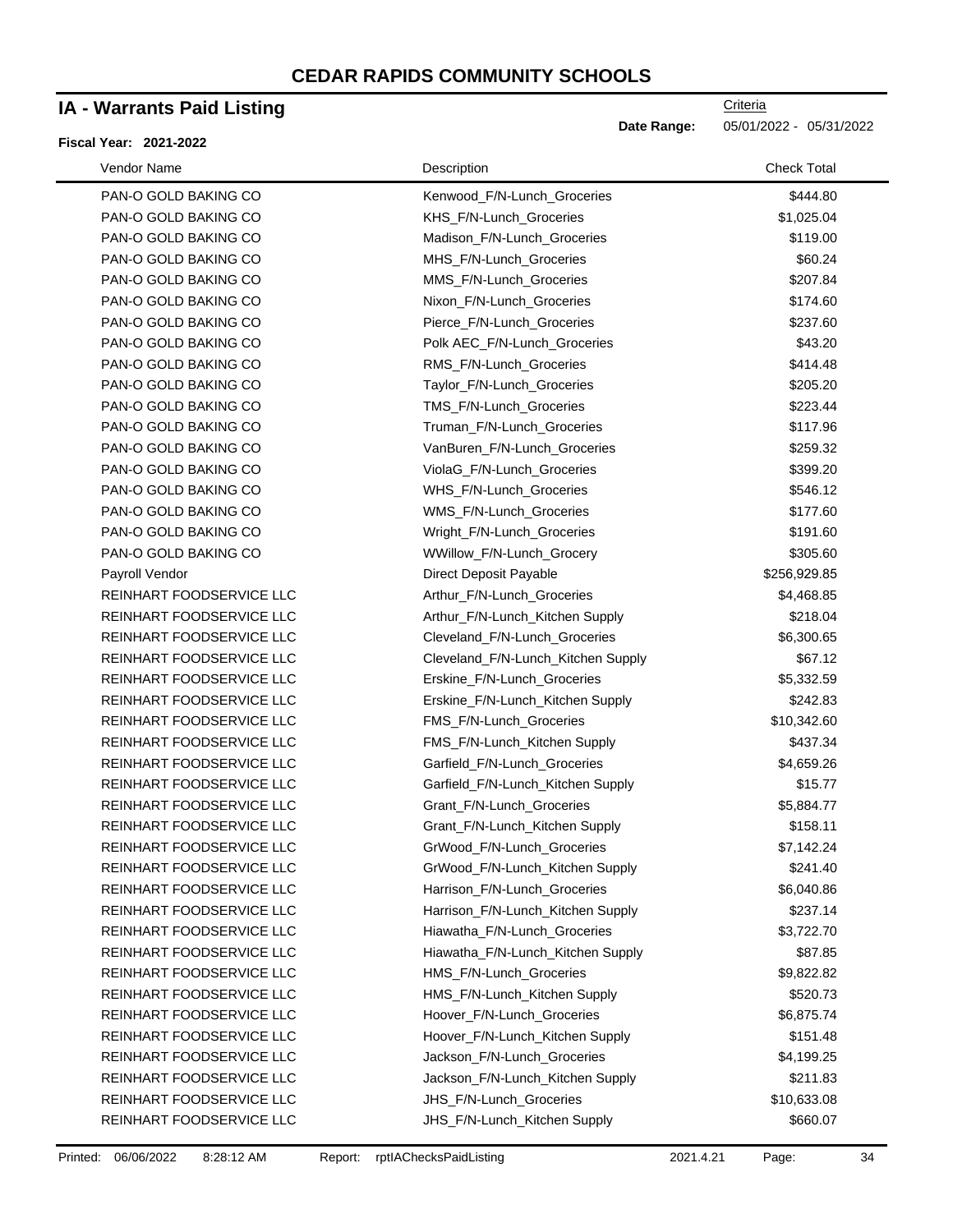### **IA - Warrants Paid Listing**

#### **Fiscal Year: 2021-2022**

**Criteria** 

**Date Range:** 05/01/2022 - 05/31/2022

| Vendor Name              | Description                       | <b>Check Total</b> |
|--------------------------|-----------------------------------|--------------------|
| REINHART FOODSERVICE LLC | Johnson_F/N-Lunch_Groceries       | \$8,109.38         |
| REINHART FOODSERVICE LLC | Johnson_F/N-Lunch_Kitchen Supply  | \$125.31           |
| REINHART FOODSERVICE LLC | Kenwood_F/N-Lunch_Groceries       | \$8,029.08         |
| REINHART FOODSERVICE LLC | Kenwood_F/N-Lunch_Kitchen Supply  | \$151.29           |
| REINHART FOODSERVICE LLC | KHS_F/N-Lunch_Groceries           | \$8,530.13         |
| REINHART FOODSERVICE LLC | KHS_F/N-Lunch_Kitchen Supply      | \$137.87           |
| REINHART FOODSERVICE LLC | Madison_F/N-Lunch_Groceries       | \$3,258.56         |
| REINHART FOODSERVICE LLC | Madison_F/N-Lunch_Kitchen Supply  | \$179.06           |
| REINHART FOODSERVICE LLC | MHS_F/N-Lunch_Groceries           | \$801.36           |
| REINHART FOODSERVICE LLC | MHS_F/N-Lunch_Kitchen Supply      | \$27.71            |
| REINHART FOODSERVICE LLC | MMS_F/N-Lunch_Groceries           | \$5,278.57         |
| REINHART FOODSERVICE LLC | MMS_F/N-Lunch_Kitchen Supply      | \$75.41            |
| REINHART FOODSERVICE LLC | Nixon_F/N-Lunch_Groceries         | \$6,726.47         |
| REINHART FOODSERVICE LLC | Nixon_F/N-Lunch_Kitchen Supply    | \$365.95           |
| REINHART FOODSERVICE LLC | Pierce_F/N-Lunch_Groceries        | \$3,763.94         |
| REINHART FOODSERVICE LLC | Pierce_F/N-Lunch_Kitchen Supply   | \$365.92           |
| REINHART FOODSERVICE LLC | Polk AEC_F/N-Lunch_Groceries      | \$3,244.24         |
| REINHART FOODSERVICE LLC | Polk AEC_F/N-Lunch_Kitchen Supply | \$192.00           |
| REINHART FOODSERVICE LLC | RMS_F/N-Lunch_Groceries           | \$11,653.72        |
| REINHART FOODSERVICE LLC | RMS_F/N-Lunch_Kitchen Supply      | \$10.92            |
| REINHART FOODSERVICE LLC | Taylor_F/N-Lunch_Groceries        | \$4,813.32         |
| REINHART FOODSERVICE LLC | Taylor_F/N-Lunch_Kitchen Supply   | \$210.54           |
| REINHART FOODSERVICE LLC | TMS_F/N-Lunch_Groceries           | \$10,611.66        |
| REINHART FOODSERVICE LLC | TMS_F/N-Lunch_Kitchen Supply      | \$161.42           |
| REINHART FOODSERVICE LLC | Truman_F/N-Lunch_Groceries        | \$4,379.44         |
| REINHART FOODSERVICE LLC | Truman_F/N-Lunch_Kitchen Supply   | \$94.14            |
| REINHART FOODSERVICE LLC | VanBuren_F/N-Lunch_Groceries      | \$4,871.08         |
| REINHART FOODSERVICE LLC | VanBuren_F/N-Lunch_Kitchen Supply | \$247.54           |
| REINHART FOODSERVICE LLC | ViolaG_F/N-Lunch_Groceries        | \$11,293.27        |
| REINHART FOODSERVICE LLC | ViolaG_F/N-Lunch_Kitchen Supply   | \$62.39            |
| REINHART FOODSERVICE LLC | WHS_F/N-Lunch_Groceries           | \$9,123.30         |
| REINHART FOODSERVICE LLC | WHS_F/N-Lunch_Kitchen Supply      | \$166.03           |
| REINHART FOODSERVICE LLC | WMS F/N-Lunch Groceries           | \$6,413.89         |
| REINHART FOODSERVICE LLC | WMS_F/N-Lunch_Kitchen Supply      | \$301.25           |
| REINHART FOODSERVICE LLC | Wright_F/N-Lunch_Groceries        | \$5,185.23         |
| REINHART FOODSERVICE LLC | Wright_F/N-Lunch_Kitchen Supply   | \$303.56           |
| REINHART FOODSERVICE LLC | WWillow_F/N-Lunch_Grocery         | \$6,230.05         |
| REINHART FOODSERVICE LLC | WWillow_F/N-Lunch_Kitchen Supply  | \$216.84           |
| <b>RELIANCE STANDARD</b> | Life Insurance                    | \$478.98           |
| RELIANCE STANDARD        | Voluntary Life Insurance          | \$192.76           |
| <b>RENELL STRAIT</b>     | Revenue Collected in Advance      | \$39.60            |
| Roberts, Denise A        | ELSC_F/N-Admin_Travel-Staff       | \$7.28             |
| <b>SHAWN LOSCH</b>       | Revenue Collected in Advance      | \$284.10           |
| <b>STACEY ARCHIBALD</b>  | Revenue Collected in Advance      | \$38.15            |
| <b>STEVE HANISCH</b>     | Revenue Collected in Advance      | \$93.60            |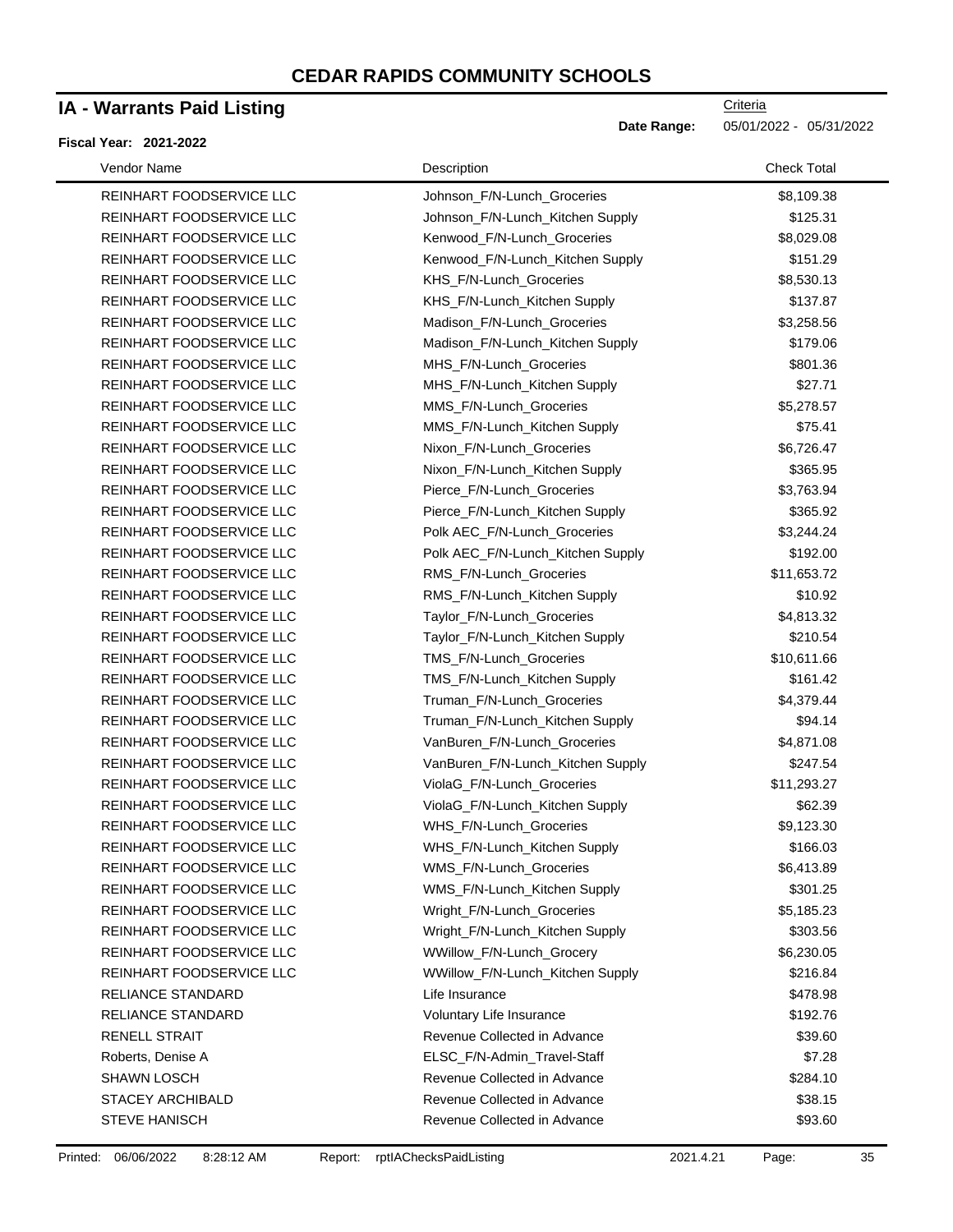| <b>IA - Warrants Paid Listing</b>  |                                                       | <b>Criteria</b>         |  |
|------------------------------------|-------------------------------------------------------|-------------------------|--|
| Fiscal Year: 2021-2022             | Date Range:                                           | 05/01/2022 - 05/31/2022 |  |
| Vendor Name                        | Description                                           | <b>Check Total</b>      |  |
| <b>TARA EDMUND</b>                 | Revenue Collected in Advance                          | \$61.35                 |  |
| <b>TERESA MIMS-PAKULIS</b>         | Revenue Collected in Advance                          | \$76.30                 |  |
| <b>TERESIA STUCKER</b>             | Revenue Collected in Advance                          | \$58.70                 |  |
| TREASURER-STATE OF IOWA            | State Income Tax                                      | \$9,250.11              |  |
| US BANK NATIONAL ASSOCIATION       | District_F/N-Lunch_Groceries                          | \$37.53                 |  |
| US BANK NATIONAL ASSOCIATION       | District_F/N-Lunch_Kitchen Supply                     | \$1,100.25              |  |
| US BANK NATIONAL ASSOCIATION       | ELSC_StaDevNon-Ins_Wksp/RegisFee                      | \$358.00                |  |
| <b>VOYA FINANCIAL</b>              | <b>TSA/Retirement</b>                                 | \$1,027.48              |  |
| YASSINE TEBBAL                     | Revenue Collected in Advance                          | \$470.45                |  |
|                                    | <b>Fund Total:</b>                                    | \$883,837.37            |  |
| <b>Fund: Student Activity Fund</b> |                                                       |                         |  |
| <b>ADAM BECK</b>                   | KHS_Cocurr Instruct_Orchestra_Other Prof<br>Services  | \$300.00                |  |
| ADAM ROY                           | WHS_Cocurr Inst_Athlete General_Non-Emp<br>Official   | \$135.00                |  |
| ADVENTURELAND PARK                 | HMS_Cocurr Instruct_8th Grade_Student Entry<br>Fees   | \$8,047.70              |  |
| <b>ALAN AVERHOFF</b>               | KHS_Cocurr Instruct_Boys Track_Non-Emp Official       | \$45.00                 |  |
| <b>ALAN AVERHOFF</b>               | KHS_Cocurr Instruct_Girls Track_Non-Emp Official      | \$45.00                 |  |
| <b>ALAN GRUWELL</b>                | KHS_Cocurr Instruct_Boys BaseB_Non-Emp<br>Official    | \$135.00                |  |
| <b>ALAN TRIBBLE</b>                | JHS_Cocurr Inst_Athlete General_Non-Emp Official      | \$125.00                |  |
| ALBERT HABHAB                      | TMS_Cocurr Instruct_8th Grade_Other Activity          | \$40.00                 |  |
| <b>ALEX HEETLAND</b>               | JHS_Cocurr Instruct_Music Theatre_Other Prof<br>Srvc  | \$750.00                |  |
| ALL AMERICAN SPORTS CORP DBA RID   | HMS_Cocurr Inst_Athletic Gen_Purch Technical<br>Srvc  | \$2,663.94              |  |
| Amazon Capital Services Inc.       | FMS_Cocurr Instruct_Drama_Other Supply                | \$117.09                |  |
| Amazon Capital Services Inc.       | MMS_Cocurr Instruct_Orchestra_Other Supply            | \$85.78                 |  |
| Amazon Capital Services Inc.       | MMS_Cocurr Instruct_School Store_Other Supply         | \$421.74                |  |
| Amazon Capital Services Inc.       | RMS_Cocurr Instruct_Drama_Other Supply                | \$69.91                 |  |
| Amazon Capital Services Inc.       | WMS_Cocurr Instruct_Cocurr Activity_Other Supply      | \$39.76                 |  |
| Amazon Capital Services Inc.       | WMS_Cocurr Instruct_School Store_Other Supply         | \$232.52                |  |
| <b>AMIR HADZIC</b>                 | WHS_Cocurr Inst_Athlete General_Non-Emp<br>Official   | \$95.18                 |  |
| <b>AMY JANDA</b>                   | TMS_Cocurr Instruct_Student Gov't_Other Supply        | \$125.82                |  |
| ANDREW JAMES MARK                  | WHS_Cocurr Inst_Athlete General_Non-Emp<br>Official   | \$135.00                |  |
| ANNE MARIE OHRT                    | HMS_Cocurr Instruct_Show Choir_Other Supply           | \$143.80                |  |
| <b>ASPI SOLUTIONS</b>              | WHS_Cocurr Inst_Athlete General_StdtEntryFee          | \$324.00                |  |
| Benedict, Joseph L                 | KHS_Cocurr Instruct_Cocurr Activity_Other Supply      | \$102.00                |  |
| BETTENDORF COMMUNITY SCHOOL DIST   | KHS_Cocurr Instruct_Trap Club_StdtEntryFee            | \$555.00                |  |
| <b>BLUE SKY PRODUCTIONS</b>        | KHS_Cocurr Instruct_Drama_Rental of<br>Equip/Vehicles | \$1,500.00              |  |
| Blue, Maurice R                    | WHS_Cocurr Instruct_Athlete General_Other<br>Supply   | \$612.00                |  |
| <b>BRAD MOHWINKLE</b>              | JHS_Cocurr Inst_Athlete General_Non-Emp Official      | \$195.00                |  |
| <b>BRAD MOHWINKLE</b>              | KHS_Cocurr Instruct_Girls Soccer_Non-Emp<br>Official  | \$80.00                 |  |
| <b>BRAD MOHWINKLE</b>              | WHS_Cocurr Inst_Athlete General_Non-Emp<br>Official   | \$60.00                 |  |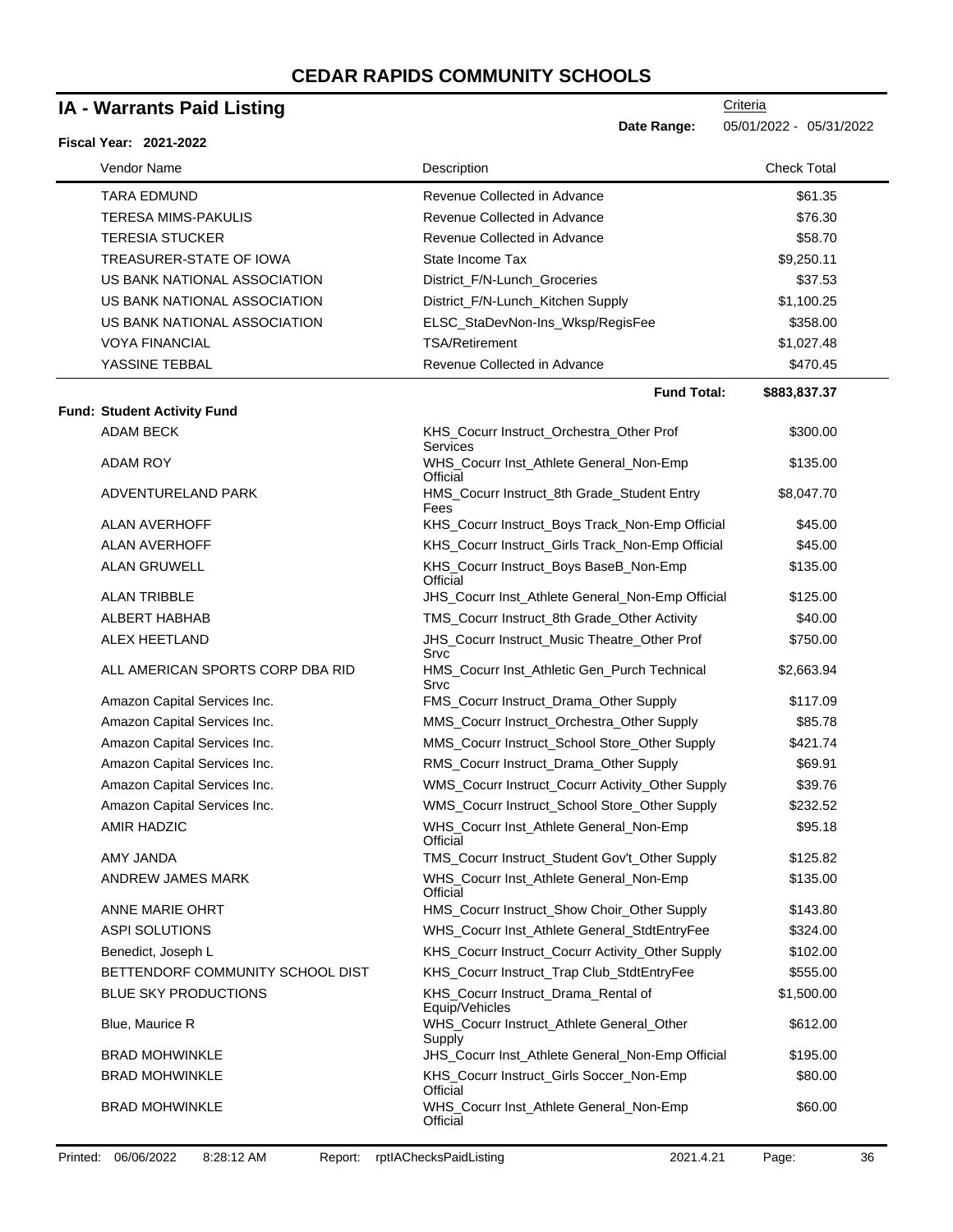### **IA - Warrants Paid Listing**

#### **Fiscal Year: 2021-2022**

**Date Range:** 05/01/2022 - 05/31/2022

| Vendor Name                           | Description                                           | <b>Check Total</b> |
|---------------------------------------|-------------------------------------------------------|--------------------|
| <b>BRIAN D COHEN</b>                  | WHS_Cocurr Inst_Athlete General_Non-Emp<br>Official   | \$65.00            |
| <b>BRIAN S HALL</b>                   | JHS_Cocurr Inst_Athlete General_Non-Emp Official      | \$125.00           |
| <b>BSN SPORTS INC</b>                 | KHS_Cocurr Instruct_Athlete General_Other<br>Supply   | \$281.91           |
| <b>BSN SPORTS INC</b>                 | KHS_Cocurr Instruct_Boys Tennis_Other Supply          | \$363.73           |
| <b>BSN SPORTS INC</b>                 | KHS_Cocurr Instruct_Girls SoftB_Other Supply          | \$161.94           |
| <b>BSN SPORTS INC</b>                 | KHS_Cocurr Instruct_Girls Tennis_Other Supply         | \$363.73           |
| <b>BSN SPORTS INC</b>                 | TMS_Cocurr Instruct_Athlete General_Other<br>Supply   | \$925.08           |
| Buesing, Christopher L                | JHS_Cocurr Instruct_Athlete General_Other Supply      | \$456.00           |
| <b>CAOLAN BROWN</b>                   | WHS_Cocurr Inst_Athlete General_Non-Emp<br>Official   | \$165.00           |
| CEDAR FALLS COMMUNTIY SCHOOL DISTRICT | KHS_Cocurr Instruct_Trap Club_StdtEntryFee            | \$420.00           |
| <b>CEDAR GRAPHICS</b>                 | JHS_Cocurr Instruct_Girls SoftB_Other Supply          | \$245.00           |
| <b>CEDAR GRAPHICS</b>                 | WHS_Cocurr Instruct_Journalism_Other Supply           | \$1,190.00         |
| CEDAR RAPIDS COUNTRY CLUB             | WHS_Building_Class of 21-22_Rental of<br>Land/Bldgs   | \$2,116.80         |
| CEDAR RAPIDS SPECIAL DUTY POLICE      | JHS_Cocurr Instruct_Class of 21-22_Other Prof<br>Srvs | \$828.00           |
| CEDAR RAPIDS SPECIAL DUTY POLICE      | KHS_Cocurr Inst_Student Gov't_Other Prof<br>Services  | \$276.00           |
| CEDAR RAPIDS SPECIAL DUTY POLICE      | MHS_Cocurr Instr_Activities-Gen_Otherr Profess<br>Srv | \$276.00           |
| <b>CHLOE BAUMGARTNER</b>              | JHS_Cocurr Inst_Athlete General_Non-Emp Official      | \$55.00            |
| <b>CHRIS OBERBROECKLING</b>           | JHS_Cocurr Inst_Athlete General_Non-Emp Official      | \$135.00           |
| CITY OF CEDAR RAPIDS/TREASURER        | JHS_Building_Girls Golf_Rent-Land/Bldg                | \$450.00           |
| CITY OF CEDAR RAPIDS/TREASURER        | KHS_Cocurr Instruct_Band_Other Supply                 | \$75.00            |
| CITY OF CEDAR RAPIDS/TREASURER        | KHS_Cocurr Instruct_Girls Golf_Other Supply           | \$925.00           |
| CITY OF CEDAR RAPIDS/TREASURER        | WHS_Cocurr Instruct_Athlete General_Other<br>Supply   | \$1,250.00         |
| <b>COALAN BROWN</b>                   | WHS_Cocurr Inst_Athlete General_Non-Emp<br>Official   | \$60.00            |
| <b>COLLECTION SERVICE CENTER</b>      | Garnishment                                           | \$8.74             |
| COLLEGE COMMUNITY SCHOOLS             | JHS_Cocurr Inst_Athlete General_StdtEntryFee          | \$150.00           |
| COLLEGE COMMUNITY SCHOOLS             | WHS_Cocurr Inst_Athlete General_StdtEntryFee          | \$685.00           |
| <b>COTTON GALLERY</b>                 | KHS_Cocurr Instruct_Boys Soccer_Other Supply          | \$424.00           |
| <b>COTTON GALLERY</b>                 | TMS_Cocurr Instruct_Drama_Other Supply                | \$395.00           |
| <b>COTTON GALLERY</b>                 | WHS_Cocurr Instruct_Girls SoftB_Other Supply          | \$701.24           |
| CP HOLDINGS LLC DBA: SKYZONE CR       | JHS_Cocurr Instruct_Girls Track_StdtEntryFee          | \$800.00           |
| DAMON MICHAEL BROWN                   | HMS_Cocurr Instruct_Show Choir_Otr Profess<br>Srvcs   | \$300.00           |
| DANNCO INC                            | WHS_Cocurr Instruct_Girls SoftB_Other Supply          | \$384.85           |
| <b>DECKER SPORTS</b>                  | JHS_Cocurr Instruct_Boys BaseB_Other Supply           | \$2,230.00         |
| Dixon, Derek J                        | JHS_Cocurr Instruct_Student Gov't_Other Supply        | \$43.64            |
| <b>DRANNON KENNY</b>                  | WHS_Cocurr Inst_Athlete General_Non-Emp<br>Official   | \$135.00           |
| DUBUQUE COMMUNITY SCHOOL DISTRIC      | WHS_Cocurr Inst_Athlete General_StdtEntryFee          | \$195.00           |
| DUSTIN DUWA                           | KHS_Cocurr Instruct_Orchestra_Other Prof<br>Services  | \$250.00           |
| ERROL W BORNTRAGER                    | WHS_Cocurr Inst_Athlete General_Non-Emp<br>Official   | \$79.78            |
| FALAH AL-YASSERY                      | JHS_Cocurr Inst_Athlete General_Non-Emp Official      | \$130.00           |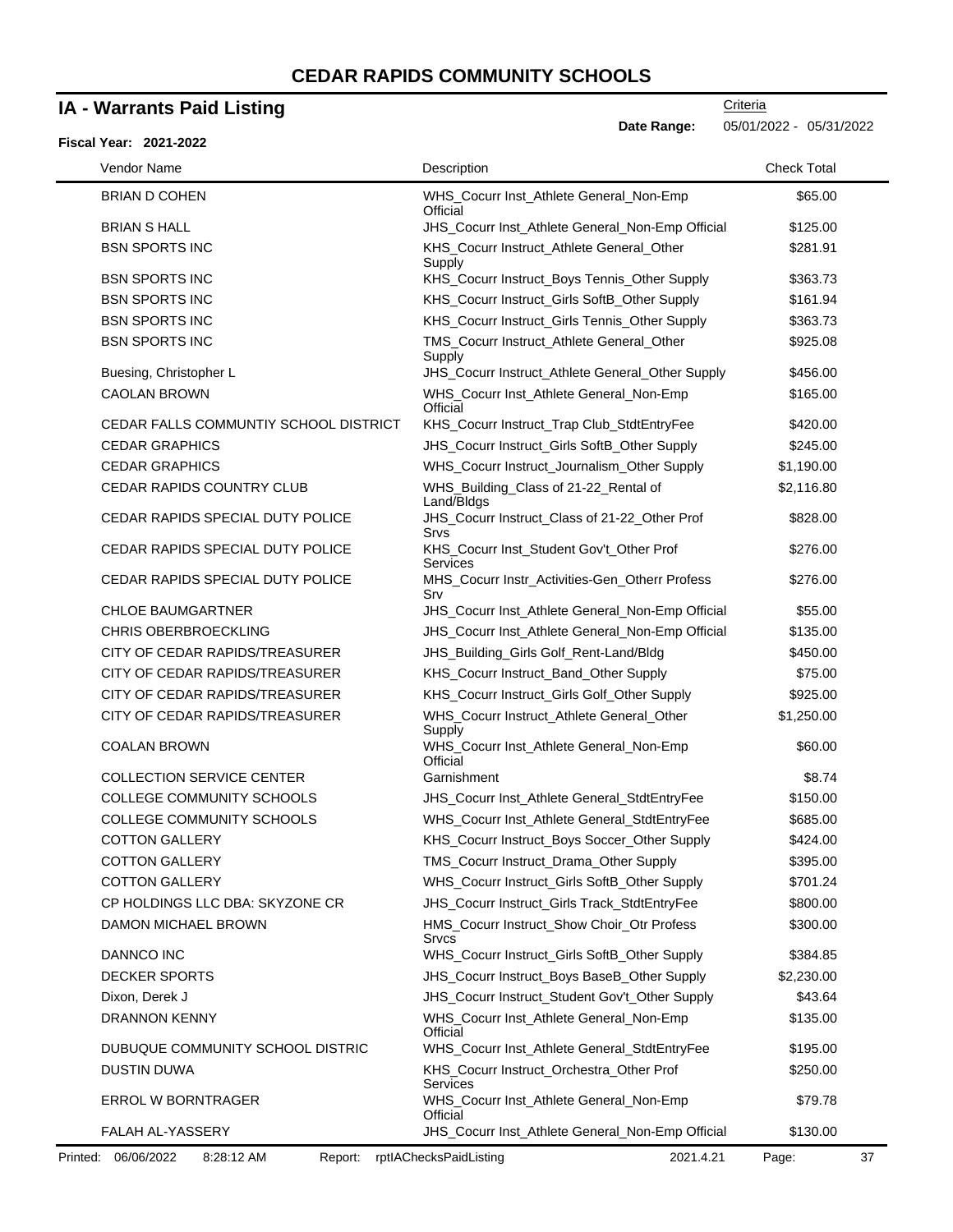### **IA - Warrants Paid Listing**

### **Fiscal Year: 2021-2022**

**Criteria** 

**Date Range:** 05/01/2022 - 05/31/2022

| Vendor Name                             | Description                                                 | <b>Check Total</b> |
|-----------------------------------------|-------------------------------------------------------------|--------------------|
| <b>FALIHA ARSHAMERY</b>                 | JHS_Cocurr Inst_Athlete General_Non-Emp Official            | \$55.00            |
| <b>FALIHA ARSHAMERY</b>                 | WHS_Cocurr Inst_Athlete General_Non-Emp<br>Official         | \$105.00           |
| FLIGHTSCOPE MEVO LLC                    | KHS_Cocurr Inst_Boys Golf_NonCapEq<br>\$500-\$4999/unit     | \$1,814.00         |
| FLIGHTSCOPE MEVO LLC                    | KHS_Cocurr Inst_Girls<br>Golf_NonCapEq\$500-\$4999/unit     | \$1,814.00         |
| <b>FRIEDA COONROD EMBROIDERY</b>        | JHS_Cocurr Instruct_Girls SoftB_Purch Tech Srvc             | \$145.00           |
| <b>GLEN R WIEBEL</b>                    | KHS_Cocurr Instruct_Boys Track_Non-Emp Official             | \$75.00            |
| <b>GLEN R WIEBEL</b>                    | KHS_Cocurr Instruct_Girls Track_Non-Emp Official            | \$75.00            |
| Goettel, Dennis F                       | WHS_Cocurr Instruct_Athlete General_Other<br>Supply         | \$42.00            |
| <b>GREGORY BEST</b>                     | JHS_Cocurr Inst_Athlete General_Non-Emp Official            | \$80.00            |
| Hayes, Bruce D                          | KHS_Cocurr Instruct_Drama_Other Supply                      | \$112.55           |
| <b>HAZIM AL-YASIRI</b>                  | JHS_Cocurr Inst_Athlete General_Non-Emp Official            | \$65.00            |
| <b>HAZIM AL-YASIRI</b>                  | KHS_Cocurr Instruct_Girls Soccer_Non-Emp<br>Official        | \$80.00            |
| Hollander, Collin C                     | KHS_Cocurr Instruct_Drama_Other Supply                      | \$44.94            |
| <b>IMPACT PHOTOGRAPHY</b>               | WHS_Cocurr Instruct_NHS_Other Supply                        | \$300.00           |
| <b>INSTRUMENTALIST AWARDS LLC</b>       | KHS_Cocurr Instruct_Orchestra_Other Supply                  | \$169.00           |
| <b>INTERNAL REVENUE SERVICE</b>         | Federal Income Tax                                          | \$191.06           |
| <b>INTERNAL REVENUE SERVICE</b>         | <b>FICA Tax</b>                                             | \$427.14           |
| IOWA HIGH SCHOOL MUSIC ASSOCIATION      | JHS_Cocurr Instruct_Admin_Dues/Membership                   | \$25.00            |
| IOWA HIGH SCHOOL SPEECH ASSOCIAT        | WHS_Cocurr Instruct_Speech_Other Supply                     | \$365.00           |
| <b>IOWA PUBLIC EMPLOYEES RETIREMENT</b> | <b>IPERS</b>                                                | \$110.51           |
| IOWA STATE BAR ASSOCIATION              | WHS_Cocurr Instruct_Mock Trial_StdtEntryFee                 | \$350.00           |
| <b>IOWA STATE UNIVERSITY - TREASURE</b> | KHS_Cocurr Instruct_Band_StdtEntryFee                       | \$176.00           |
| J.W. PEPPER & SON, INC.                 | KHS_Cocurr Instruct_Orchestra_Other Supply                  | \$12.99            |
| <b>JACOB CAWKWELL</b>                   | JHS_Cocurr Inst_Athlete General_Non-Emp Official            | \$145.00           |
| <b>JACOB CAWKWELL</b>                   | KHS_Cocurr Instruct_Girls Soccer_Non-Emp<br>Official        | \$120.00           |
| <b>JACOB CAWKWELL</b>                   | WHS_Cocurr Inst_Athlete General_Non-Emp<br>Official         | \$125.00           |
| <b>JAMES WESLEY MATHINSON</b>           | KHS_Cocurr Instruct_Class of 21-22_Other Prof<br>Srvs       | \$1,701.00         |
| JARED BELIN                             | KHS_Cocurr Instruct_Boys Soccer_Non-Emp<br>Official         | \$245.00           |
| JARED BELIN                             | KHS_Cocurr Instruct_Girls Soccer_Non-Emp<br>Official        | \$80.00            |
| JARED BELIN                             | WHS_Cocurr Inst_Athlete General_Non-Emp<br>Official         | \$60.00            |
| <b>JARED TEE</b>                        | WHS_Cocurr Inst_Athlete General_Non-Emp<br>Official         | \$200.00           |
| JASON NORMAN                            | KHS_Cocurr Instruct_Boys BaseB_Non-Emp<br>Official          | \$144.66           |
| JAZZ EDUCATORS OF IOWA                  | WHS_Cocurr Instruct_Band_StdtEntryFee                       | \$50.00            |
| JEREMY DAVID COHEN                      | JHS_Cocurr Inst_Athlete General_Non-Emp Official            | \$76.96            |
| JIM PATTERSON                           | KHS_Cocurr Instruct_Boys Track_Non-Emp Official             | \$50.00            |
| <b>JIM PATTERSON</b>                    | KHS_Cocurr Instruct_Girls Track_Non-Emp Official            | \$220.00           |
| <b>JIM PATTERSON</b>                    | WHS_Cocurr Inst_Athlete General_Non-Emp<br>Official         | \$225.00           |
| <b>JOHN PATRICK HALL</b>                | KHS_Cocurr Instruct_Orchestra_Other Prof<br><b>Services</b> | \$250.00           |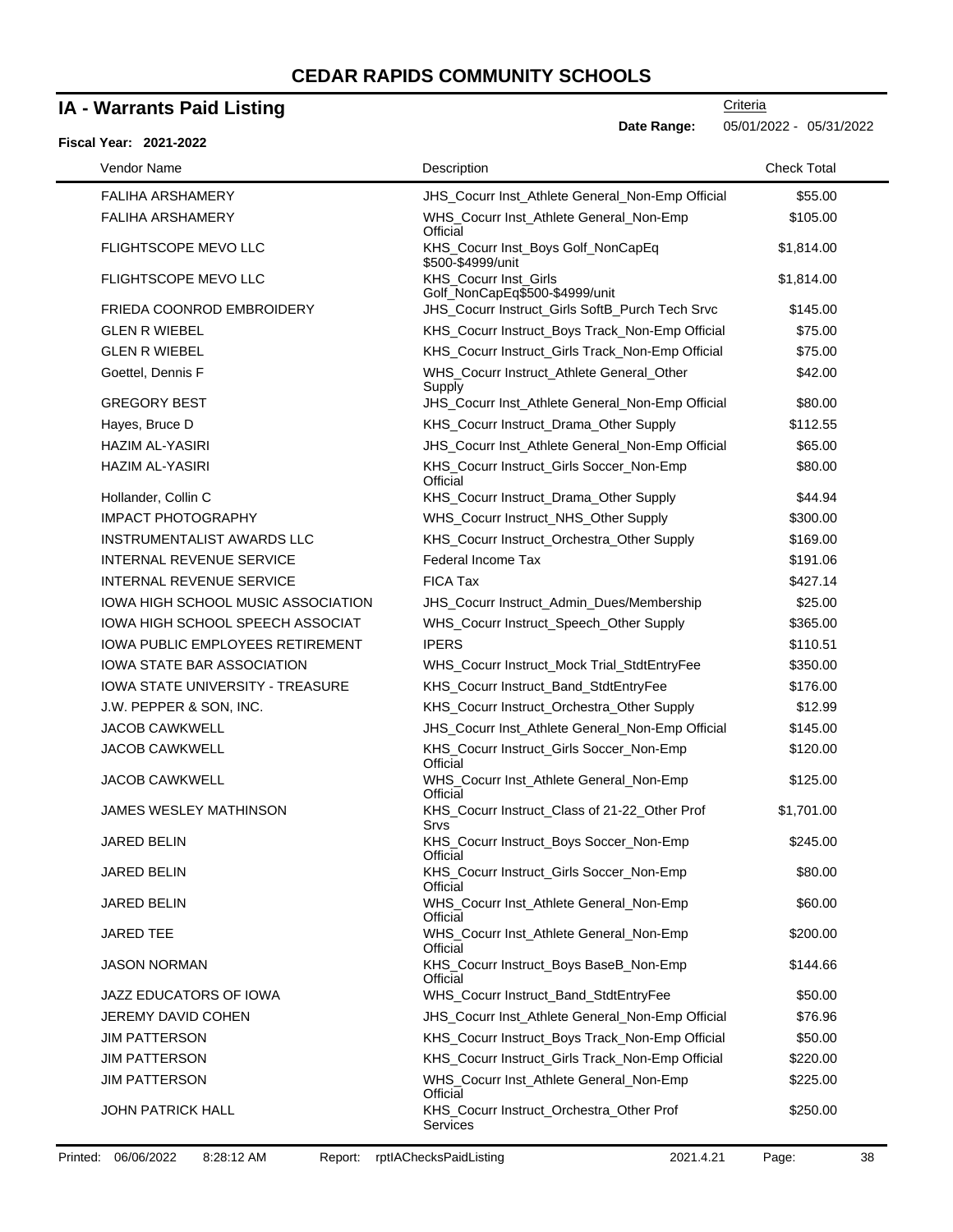### **IA - Warrants Paid Listing**

**Date Range:** 05/01/2022 - 05/31/2022

| <b>Fiscal Year: 2021-2022</b>                 |                                                       |                    |
|-----------------------------------------------|-------------------------------------------------------|--------------------|
| Vendor Name                                   | Description                                           | <b>Check Total</b> |
| JOHN W DODGE                                  | KHS_Cocurr Instruct_Boys Soccer_Non-Emp<br>Official   | \$140.00           |
| JOHN W DODGE                                  | KHS_Cocurr Instruct_Girls Soccer_Non-Emp<br>Official  | \$80.00            |
| JONATHAN SOUTHWOOD                            | KHS_Cocurr Instruct_Orchestra_Other Prof<br>Services  | \$250.00           |
| <b>JOSTENS</b>                                | WHS_Cocurr Instruct_Athlete General_Other<br>Supply   | \$403.92           |
| <b>JULIE SPORE</b>                            | KHS_Cocurr Instruct_Show Choir_Other Supply           | \$672.72           |
| <b>JUMA SHABANI</b>                           | JHS_Cocurr Inst_Athlete General_Non-Emp Official      | \$125.00           |
| <b>JUMA SHABANI</b>                           | KHS_Cocurr Instruct_Girls Soccer_Non-Emp<br>Official  | \$125.00           |
| <b>JUMA SHABANI</b>                           | WHS_Cocurr Inst_Athlete General_Non-Emp<br>Official   | \$60.00            |
| <b>KEEGAN KULA</b>                            | KHS_Cocurr Instruct_Boys BaseB_Non-Emp<br>Official    | \$80.00            |
| <b>KEITH A RATH</b>                           | JHS_Cocurr Inst_Athlete General_Non-Emp Official      | \$135.00           |
| <b>KEVIN CHASE LLC</b>                        | WHS_Cocurr Instruct_Voc Music_Other Prof Srvc         | \$500.00           |
| <b>LATIF AL-YASSIRI</b>                       | KHS_Cocurr Instruct_Boys Soccer_Non-Emp<br>Official   | \$65.00            |
| LATIF AL-YASSIRI                              | WHS_Cocurr Inst_Athlete General_Non-Emp<br>Official   | \$125.00           |
| LINN MAR COMMUNITY SCHOOL DISTRI              | JHS_Cocurr Inst_Athlete General_StdtEntryFee          | \$330.00           |
| LINN MAR COMMUNITY SCHOOL DISTRI              | WHS_Cocurr Inst_Athlete General_StdtEntryFee          | \$130.00           |
| LRS PORTABLES LLC                             | JHS_Cocurr Instr_Athlete Gen_Rent-Equip/Vehicle       | \$192.86           |
| LRS PORTABLES LLC                             | WHS_Cocurr Instruct_Athlete General_Other<br>Supply   | \$83.21            |
| LUTHER COLLEGE                                | JHS_Cocurr Instruct_Orchestra_StdtEntryFee            | \$35.00            |
| <b>M&amp;T ENTERPRISES LLC DBA: LETTER</b>    | WHS_Cocurr Instruct_Band_Other Supply                 | \$87.45            |
| <b>MATTHEW SCRANTON</b>                       | JHS_Cocurr Inst_Athlete General_Non-Emp Official      | \$300.02           |
| <b>MATTHEW SCRANTON</b>                       | KHS_Cocurr Instruct_Girls Soccer_Non-Emp<br>Official  | \$105.00           |
| MCMASTER-CARR SUPPLY CO                       | WHS_Cocurr Instruct_Drama_Other Supply                | \$244.55           |
| <b>MENARDS</b>                                | WHS_Cocurr Instruct_Campus Grounds_Other<br>Supply    | \$657.72           |
| <b>MENARDS</b>                                | WHS_Cocurr Instruct_Drama_Other Supply                | \$531.57           |
| <b>MENARDS WEST</b>                           | JHS_Cocurr Instruct_Music Theater_Other Supply        | \$62.47            |
| MICHAEL VOSATKA                               | KHS_Cocurr Instruct_Boys Soccer_Non-Emp<br>Official   | \$80.00            |
| <b>MOHAMUD MWALIMU</b>                        | JHS_Cocurr Inst_Athlete General_Non-Emp Official      | \$240.00           |
| MOHAMUD MWALIMU                               | KHS_Cocurr Instruct_Girls Soccer_Non-Emp<br>Official  | \$120.00           |
| <b>MORGAN SPOELSTRA</b>                       | WHS_Cocurr Inst_Athlete General_Non-Emp<br>Official   | \$325.00           |
| <b>MORRISON SCREENPRINTING DBA: APPAREL 1</b> | JHS_Cocurr Instruct_Cheerleading_Other Supply         | \$257.00           |
| <b>MORRISON SCREENPRINTING DBA: APPAREL 1</b> | JHS_Cocurr Instruct_Music Theater_Other Supply        | \$275.50           |
| <b>MORRISON SCREENPRINTING DBA: APPAREL 1</b> | MMS_Cocurr Instruct_Band_Other Supply                 | \$227.85           |
| MOUNT MERCY UNIVERSITY                        | WHS_Cocurr Instruct_Girls Golf_Rental of<br>Equip/Veh | \$100.00           |
| NATIONAL CZECH & SLOVAK MUSEUM                | JHS_Cocurr Instruct_Class of 21-22_Rental<br>Land/Bld | \$2,060.00         |
| NATIONAL CZECH & SLOVAK MUSEUM                | KHS_Building_Class of 21-22_Rent-Land/Building        | \$2,490.00         |
| NEWBO CITY MARKET                             | MHS_Cocurr Instruct_Activities-Genera_Other<br>Supply | \$417.60           |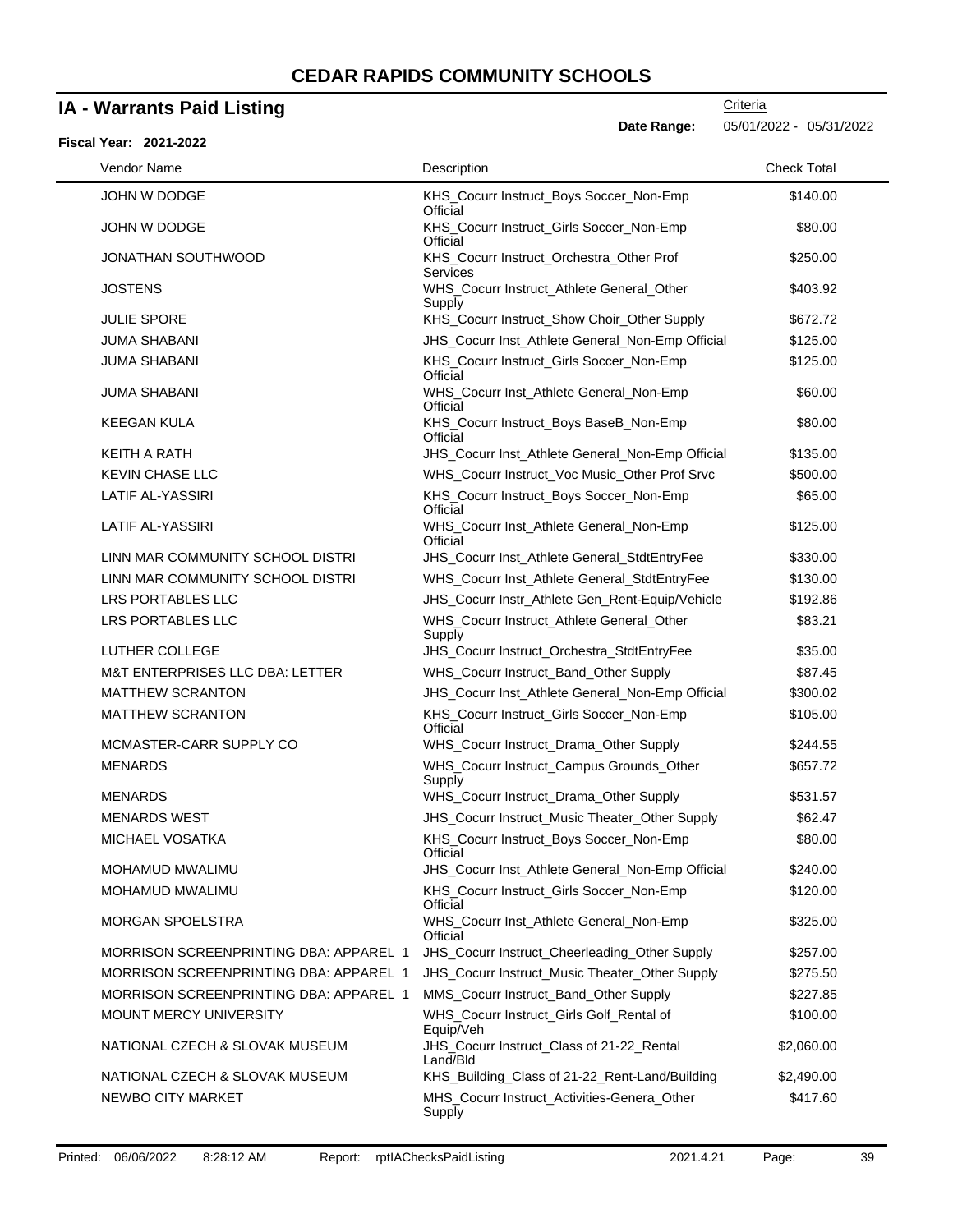### **IA - Warrants Paid Listing**

| Fiscal Year: 2021-2022             | Date Range:                                           | 05/01/2022 - 05/31/2022 |
|------------------------------------|-------------------------------------------------------|-------------------------|
| Vendor Name                        | Description                                           | <b>Check Total</b>      |
| <b>NICIA'S EVENTS LLC</b>          | JHS_Cocurr Instruct_Class of 21-22_Other Prof<br>Srvs | \$802.50                |
| <b>OGDEN &amp; ADAMS LUMBER</b>    | WHS_Cocurr Instruct_Campus Grounds_Other<br>Supply    | \$1,051.38              |
| PABLO LOJO                         | KHS_Cocurr Instruct_Boys Soccer_Non-Emp<br>Official   | \$80.00                 |
| PABLO LOJO                         | WHS_Cocurr Inst_Athlete General_Non-Emp<br>Official   | \$80.00                 |
| PATRICK JOSEPH KNOBBE              | JHS_Cocurr Inst_Athlete General_Non-Emp Official      | \$148.80                |
| <b>PAUL REVERE'S PIZZA</b>         | JHS_Cocurr Instruct_Post Prom_Other Supply            | \$510.00                |
| Payroll Vendor                     | Direct Deposit Payable                                | \$1,528.29              |
| PIERSON'S FLOWER SHOP              | JHS_Cocurr Instruct_Band_Other Supply                 | \$109.00                |
| Pins, Gina M                       | WHS_Cocurr Instruct_Athlete General_Other<br>Supply   | \$126.00                |
| PLEASANT VALLEY GOLF COURSE        | WHS_Cocurr Inst_Athlete General_StdtEntryFee          | \$30.00                 |
| PRESTON JOHNSON II                 | KHS_Cocurr Instruct_Boys Soccer_Non-Emp<br>Official   | \$128.28                |
| <b>QUALITY CARE</b>                | JHS_Cocurr Instruct_Boys BaseB_Other Prof Srvc        | \$250.00                |
| <b>RAMON SOMOLINOS</b>             | KHS_Cocurr Instruct_Girls Soccer_Non-Emp<br>Official  | \$120.00                |
| RANDY JOHNSON                      | WHS_Cocurr Inst_Athlete General_Non-Emp<br>Official   | \$75.18                 |
| RAPHAEL F BLUE                     | MMS_Cocurr Instruct_Fine Arts_Other Supply            | \$100.00                |
| <b>READ PHOTOGRAPHY</b>            | JHS_Cocurr Instruct_Boys Soccer_Other Supply          | \$600.00                |
| <b>READ PHOTOGRAPHY</b>            | JHS_Cocurr Instruct_Girls Soccer_Other Supply         | \$240.00                |
| <b>READ PHOTOGRAPHY</b>            | JHS_Cocurr Instruct_Girls SoftB_Other Supply          | \$398.00                |
| <b>READ PHOTOGRAPHY</b>            | KHS_Cocurr Instruct_Girls Track_Other Supply          | \$1,580.00              |
| <b>READ PHOTOGRAPHY</b>            | TMS_Cocurr Instruct_Yearbook_Other Supply             | \$112.00                |
| <b>READ PHOTOGRAPHY</b>            | WHS_Cocurr Instruct_Girls SoftB_Other Supply          | \$372.50                |
| RECREATION SUPPLY COMPANY          | JHS_Cocurr Instruct_Girls Swim_Other Supply           | \$186.40                |
| ROBERT A GOERDT                    | WHS_Cocurr Inst_Athlete General_Non-Emp<br>Official   | \$135.00                |
| ROBERT A MARKUT                    | JHS_Cocurr Inst_Athlete General_Non-Emp Official      | \$65.00                 |
| <b>ROBERT A MARKUT</b>             | KHS_Cocurr Instruct_Girls Soccer_Non-Emp<br>Official  | \$125.00                |
| ROMAN BOEHM                        | JHS_Cocurr Inst_Athlete General_Non-Emp Official      | \$195.00                |
| <b>ROMAN BOEHM</b>                 | WHS_Cocurr Inst_Athlete General_Non-Emp<br>Official   | \$80.00                 |
| <b>SIMON WEISS</b>                 | WHS_Cocurr Instruct_Debate_Other Supply               | \$140.00                |
| SOLON COMMUNITY SCHOOL DISTRICT    | WHS_Cocurr Instruct_Vocal Music_StdtEntryFee          | \$350.00                |
| SOUND CONCEPTS INC/IMAGES          | JHS_Cocurr Instruct_Music Theater_Other Supply        | \$47.50                 |
| SPRING HILL SUITES WEST DES MOINES | JHS_Cocurr Instruct_Athlete General_Other Supply      | \$1,150.24              |
| STEVEN C CITTA                     | WHS_Cocurr Instruct_Band_Purch Tech Srvc              | \$225.00                |
| <b>STEVEN TUTTLE KEANE</b>         | JHS_Cocurr Inst_Athlete General_Non-Emp Official      | \$210.00                |
| STEVEN TUTTLE KEANE                | WHS_Cocurr Inst_Athlete General_Non-Emp<br>Official   | \$145.00                |
| SUPER SKATE                        | HMS_Cocurr Instuct_7th Grade_Student Entry<br>Fees    | \$1,031.25              |
| TAYLOR MARTENSEN                   | WHS_Cocurr Instruct_Dance Team_Other Prof<br>Services | \$1,200.00              |
| TEAM CONNECTIONS INC               | JHS_Cocurr Instruct_Boys Tennis_Other Supply          | \$1,075.40              |
| THE OLYMPIC SOUTH SIDE THEATRE L   | JHS_Cocurr Instruct_Class of 23-24_Bldg Rental        | \$525.00                |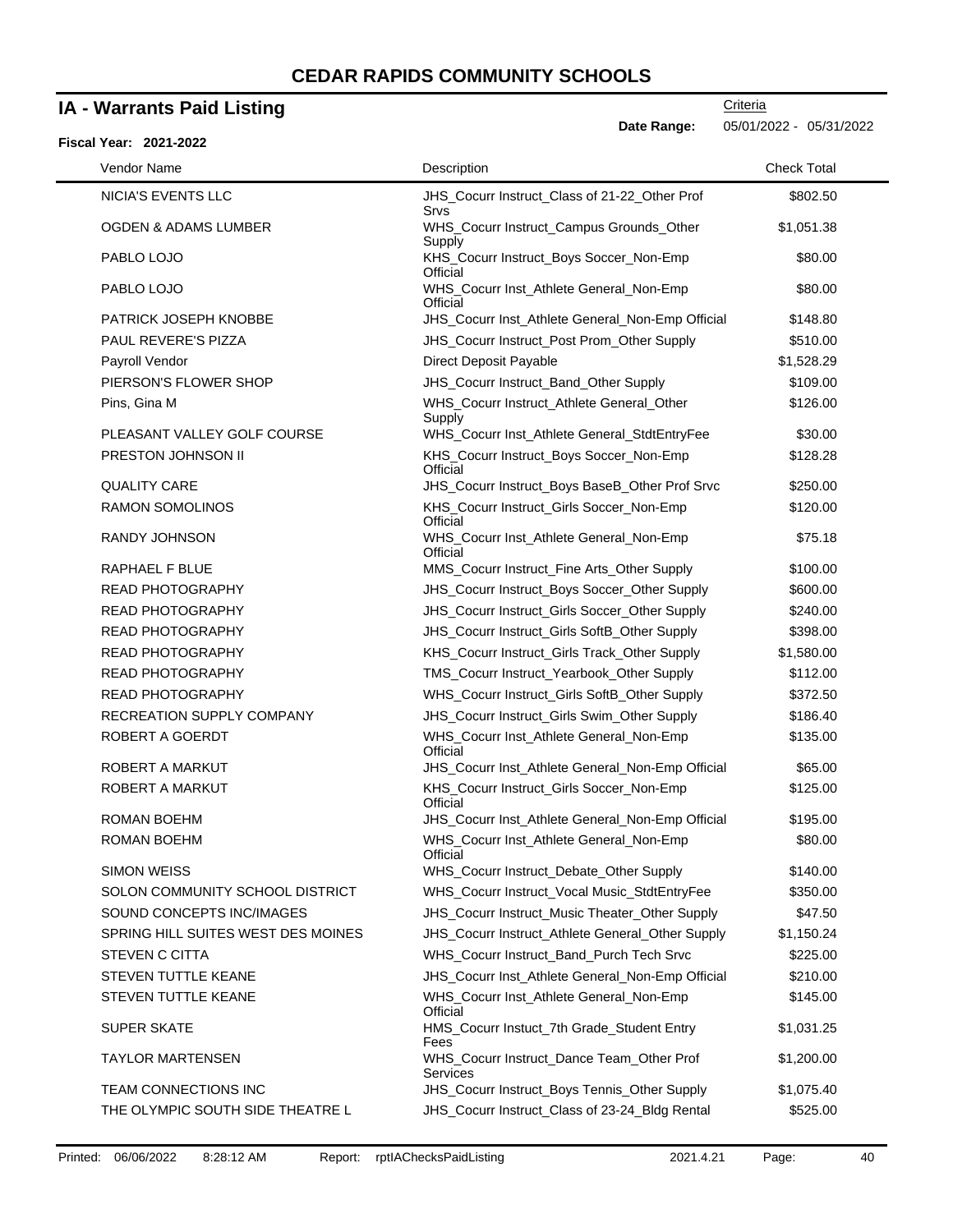### **IA - Warrants Paid Listing**

### **Fiscal Year: 2021-2022**

**Date Range:** 05/01/2022 - 05/31/2022

| Vendor Name                                        | Description                                           | <b>Check Total</b> |
|----------------------------------------------------|-------------------------------------------------------|--------------------|
| TIM FRAZIER DBA: ENERGY WAVE<br><b>ENTERTAINME</b> | KHS_Cocurr Instruct_Class of 21-22_Other Prof<br>Srvs | \$400.00           |
| TIM SMITH DBA BG INTERESTS LLC                     | JHS_Cocurr Inst_Athlete General_Non-Emp Official      | \$60.00            |
| TIMOTHY D SULLIVAN                                 | KHS_Cocurr Instruct_Boys BaseB_Non-Emp<br>Official    | \$151.56           |
| TOM CAHALAN                                        | KHS_Cocurr Instruct_Girls Track_Non-Emp Official      | \$120.00           |
| TOP GEAR APPAREL & PROMOTIONS INC.                 | WHS_Cocurr Instruct_Upstander Pledge_Other<br>Supply  | \$652.60           |
| <b>TRAVIS JOHN MCBRIDE</b>                         | KHS_Cocurr Instruct_Orchestra_Other Prof<br>Services  | \$250.00           |
| TREASURER-STATE OF IOWA                            | State Income Tax                                      | \$66.43            |
| TROY WILLIAMS DBA: KNHB RADIO NE                   | WHS_Cocurr Instruct_Class of 21-22_Other Prof<br>Srvs | \$400.00           |
| TRUE PITCH INC                                     | KHS_Cocurr Inst_Boys BaseB_Equip<br>\$500-\$4999/unit | \$7,164.00         |
| US BANK NATIONAL ASSOCIATION                       | Due to General Fund                                   | \$1,125.15         |
| US BANK NATIONAL ASSOCIATION                       | FMS_Cocurr Instruct_8th Grade_Other Supply            | \$16.00            |
| US BANK NATIONAL ASSOCIATION                       | FMS_Cocurr Instruct_Admin_Other Supply                | \$82.00            |
| US BANK NATIONAL ASSOCIATION                       | FMS_Cocurr Instruct_Drama_Other Supply                | \$829.68           |
| US BANK NATIONAL ASSOCIATION                       | FMS_Cocurr Instruct_School Store_Other Supply         | \$11.98            |
| US BANK NATIONAL ASSOCIATION                       | FMS_Cocurr Instruct_Show Choir_Other Supply           | \$123.64           |
| US BANK NATIONAL ASSOCIATION                       | JHS_Cocurr Instr_Athlete Gen_NonCapEq>\$500           | \$899.99           |
| US BANK NATIONAL ASSOCIATION                       | JHS_Cocurr Instruct_Art_Other Supply                  | \$34.31            |
| US BANK NATIONAL ASSOCIATION                       | JHS_Cocurr Instruct_Athlete<br>General_Licen/RenewSW  | \$500.00           |
| US BANK NATIONAL ASSOCIATION                       | JHS_Cocurr Instruct_Athlete General_Other Supply      | \$95.85            |
| US BANK NATIONAL ASSOCIATION                       | JHS_Cocurr Instruct_Band_Dues/Membership              | \$203.00           |
| US BANK NATIONAL ASSOCIATION                       | JHS_Cocurr Instruct_Band_License/Renew<br>Software    | \$155.40           |
| US BANK NATIONAL ASSOCIATION                       | <b>JHS_Cocurr Instruct_Band_Other Supply</b>          | \$43.94            |
| US BANK NATIONAL ASSOCIATION                       | JHS_Cocurr Instruct_Boys BaseB_Other Supply           | \$14.41            |
| US BANK NATIONAL ASSOCIATION                       | JHS_Cocurr Instruct_Boys BaskB_Other Supply           | \$12.60            |
| US BANK NATIONAL ASSOCIATION                       | JHS_Cocurr Instruct_Boys Soccer_Other Supply          | \$262.33           |
| US BANK NATIONAL ASSOCIATION                       | JHS_Cocurr Instruct_Boys Swim_Other Supply            | \$149.50           |
| US BANK NATIONAL ASSOCIATION                       | JHS_Cocurr Instruct_Class of 21-22_Other Supply       | \$38.23            |
| US BANK NATIONAL ASSOCIATION                       | JHS_Cocurr Instruct_Girls Soccer_Other Supply         | \$107.18           |
| US BANK NATIONAL ASSOCIATION                       | JHS_Cocurr Instruct_Girls Swim_Other Supply           | \$149.50           |
| US BANK NATIONAL ASSOCIATION                       | JHS_Cocurr Instruct_Music Theater_Other Supply        | \$399.13           |
| US BANK NATIONAL ASSOCIATION                       | JHS_Cocurr Instruct_Social Studies_Other Supply       | \$60.29            |
| US BANK NATIONAL ASSOCIATION                       | JHS_Cocurr Instruct_Special Olympics_Other<br>Supply  | \$99.11            |
| US BANK NATIONAL ASSOCIATION                       | JHS_Cocurr_Student Gov't_Licen/RenewSW                | \$119.99           |
| US BANK NATIONAL ASSOCIATION                       | KHS_Cocurr Inst_Athlete General_StdtEntryFee          | \$330.00           |
| US BANK NATIONAL ASSOCIATION                       | KHS_Cocurr Instruct_Art_Other Supply                  | \$15.00            |
| US BANK NATIONAL ASSOCIATION                       | KHS_Cocurr Instruct_Athlete General_Other<br>Supply   | \$1,799.28         |
| US BANK NATIONAL ASSOCIATION                       | KHS_Cocurr Instruct_Athlete General_Pur Tech<br>Srvc  | \$1,500.00         |
| US BANK NATIONAL ASSOCIATION                       | KHS_Cocurr Instruct_Comm Outreach_Other<br>Supply     | \$2,725.15         |
| US BANK NATIONAL ASSOCIATION                       | KHS_Cocurr Instruct_Debate_StdtEntryFee               | \$285.00           |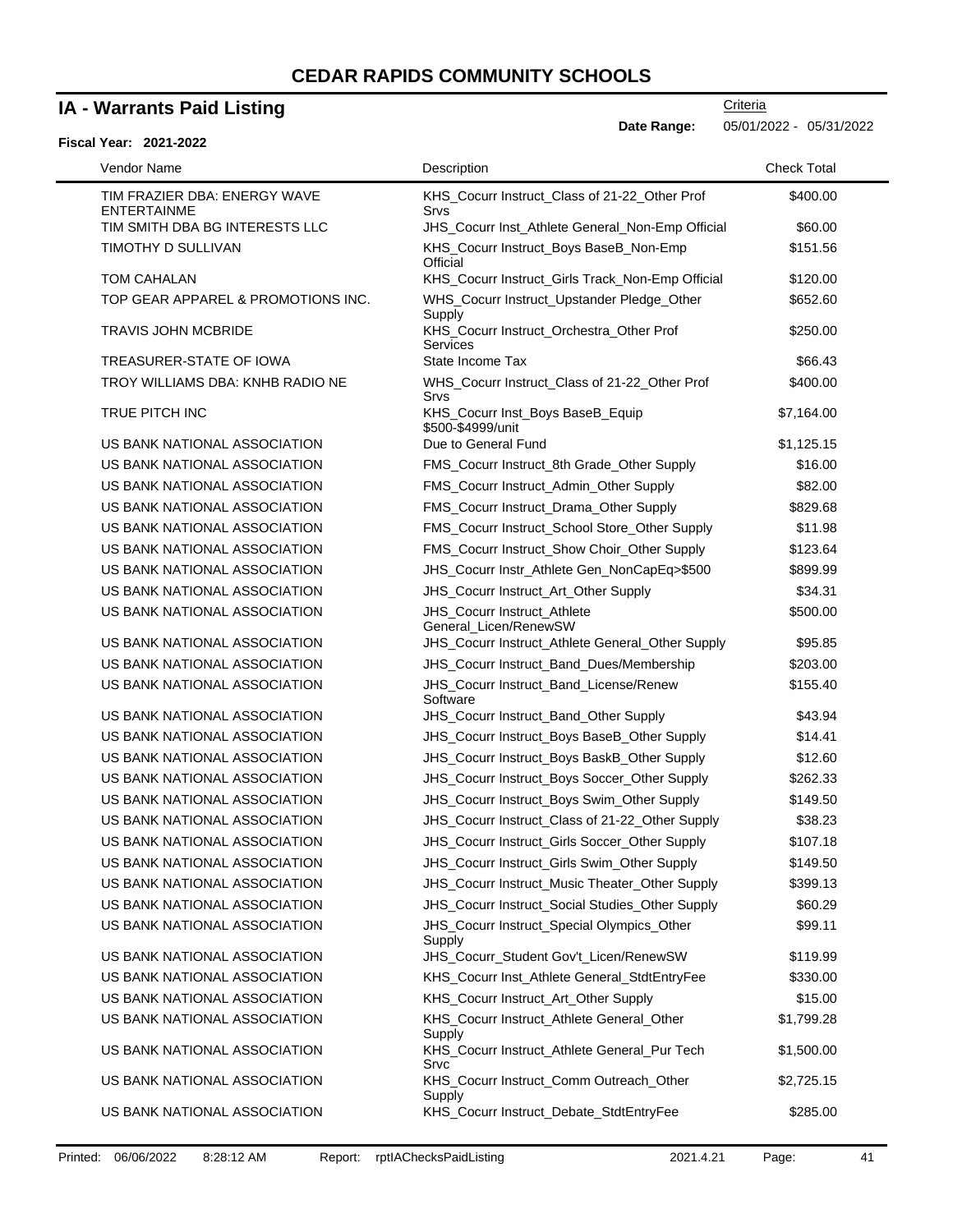### **IA - Warrants Paid Listing**

#### **Fiscal Year: 2021-2022**

| Vendor Name                      | Description                                           | <b>Check Total</b> |
|----------------------------------|-------------------------------------------------------|--------------------|
| US BANK NATIONAL ASSOCIATION     | KHS_Cocurr Instruct_Drama_Other Supply                | \$3,231.43         |
| US BANK NATIONAL ASSOCIATION     | KHS_Cocurr Instruct_Electric Car_Other Supply         | \$556.89           |
| US BANK NATIONAL ASSOCIATION     | KHS_Cocurr Instruct_Girls Track_Other Supply          | \$120.49           |
| US BANK NATIONAL ASSOCIATION     | KHS_Cocurr Instruct_Journalism_Other Supply           | \$779.97           |
| US BANK NATIONAL ASSOCIATION     | KHS_Cocurr Instruct_NHS_Other Supply                  | \$85.34            |
| US BANK NATIONAL ASSOCIATION     | KHS_Cocurr Instruct_Orchestra_Other Supply            | \$42.79            |
| US BANK NATIONAL ASSOCIATION     | KHS_Cocurr Instruct_Show Choir_Other Supply           | \$1,347.30         |
| US BANK NATIONAL ASSOCIATION     | KHS_Cocurr Instruct_Special Olympics_Other<br>Supply  | \$467.78           |
| US BANK NATIONAL ASSOCIATION     | KHS_Cocurr Instruct_TrapClub_Dues/Membership          | \$1,556.00         |
| US BANK NATIONAL ASSOCIATION     | KHS_Cocurr Instruct_Vocal Music_Other Supply          | \$424.97           |
| US BANK NATIONAL ASSOCIATION     | MHS_Cocurr Instruct_Activities-Genera_Other<br>Supply | \$287.97           |
| US BANK NATIONAL ASSOCIATION     | MHS_Cocurr Instruct_Business Club_Other Supply        | \$736.95           |
| US BANK NATIONAL ASSOCIATION     | MMS_Cocurr Instruct_Fine Arts_Other Supply            | \$430.79           |
| US BANK NATIONAL ASSOCIATION     | MMS_Cocurr Instruct_Show Choir_Other Supply           | (\$629.79)         |
| US BANK NATIONAL ASSOCIATION     | MMS_Cocurr Instruct_Vocal Music_Other Supply          | \$24.70            |
| US BANK NATIONAL ASSOCIATION     | RMS_Cocurr Instruct_Fine Arts_Other Supply            | \$681.27           |
| US BANK NATIONAL ASSOCIATION     | TMS_Cocurr Inst_Explore/Elective_Other Supply         | (\$1.52)           |
| US BANK NATIONAL ASSOCIATION     | TMS_Cocurr Instruct_Athlete General_Other<br>Supply   | \$72.36            |
| US BANK NATIONAL ASSOCIATION     | TMS_Cocurr Instruct_Remedial Needs_Other<br>Supply    | \$69.95            |
| US BANK NATIONAL ASSOCIATION     | TMS_Cocurr Instruct_Student Gov't_Other Supply        | \$1,528.66         |
| US BANK NATIONAL ASSOCIATION     | TMS_Cocurr Instruct_Vocal Music_StdtEntryFee          | \$157.43           |
| US BANK NATIONAL ASSOCIATION     | WHS_Cocurr Instruct_Athlete General_Other<br>Supply   | \$449.19           |
| US BANK NATIONAL ASSOCIATION     | WHS_Cocurr Instruct_Band_Other Supply                 | \$613.42           |
| US BANK NATIONAL ASSOCIATION     | WHS_Cocurr Instruct_Boys Track_Other Supply           | \$75.00            |
| US BANK NATIONAL ASSOCIATION     | WHS_Cocurr Instruct_Business Club_Other Supply        | \$83.54            |
| US BANK NATIONAL ASSOCIATION     | WHS_Cocurr Instruct_Drama_Other Supply                | \$1,761.62         |
| US BANK NATIONAL ASSOCIATION     | WHS_Cocurr Instruct_NHS_Other Supply                  | \$1,531.80         |
| US BANK NATIONAL ASSOCIATION     | WHS_Cocurr Instruct_Upstander Pledge_Other<br>Supply  | \$150.20           |
| US BANK NATIONAL ASSOCIATION     | WHS_Cocurr Instruct_Vending Machine_Other<br>Supply   | \$151.60           |
| US BANK NATIONAL ASSOCIATION     | WHS_Cocurr Instruct_Vocal Music_Other Supply          | \$268.73           |
| <b>VOYA FINANCIAL</b>            | <b>TSA/Retirement</b>                                 | \$140.89           |
| WALSWORTH PUBLISHING COMPANY     | HMS_Cocur Instruct_Yearbook_Other Supply              | \$793.23           |
| WATERLOO COMMUNITY SCHOOLS       | WHS_Cocurr Inst_Athlete General_StdtEntryFee          | \$100.00           |
| WAUKEE COMMUNITY SCHOOL DISTRICT | JHS_Cocurr Instruct_Band Camp_Student Entry<br>Fee    | \$175.00           |
| WEST DES MOINES COMMUNITY SCHOOL | WHS_Cocurr Instruct_Vocal Music_StdtEntryFee          | \$462.00           |
| <b>WEST HIGH SCHOOL</b>          | KHS_Cocurr Instruct_Boys Track_StdtEntryFee           | \$50.00            |
| <b>WEST HIGH SCHOOL</b>          | KHS_Cocurr Instruct_Girls Track_StdtEntryFee          | \$50.00            |
| WEST MUSIC COMPANY INC           | JHS_Cocurr Instruct_Band_Other Supply                 | \$798.00           |
| WEST MUSIC COMPANY INC           | MMS_Cocurr Instruct_Band_Other Supply                 | \$182.48           |
| WEST MUSIC COMPANY INC           | TMS_Cocurr Instruct_Orchestra_Other Supply            | \$18.00            |
| WEST MUSIC COMPANY INC           | WHS_Cocurr Instruct_Band_Other Supply                 | \$515.20           |